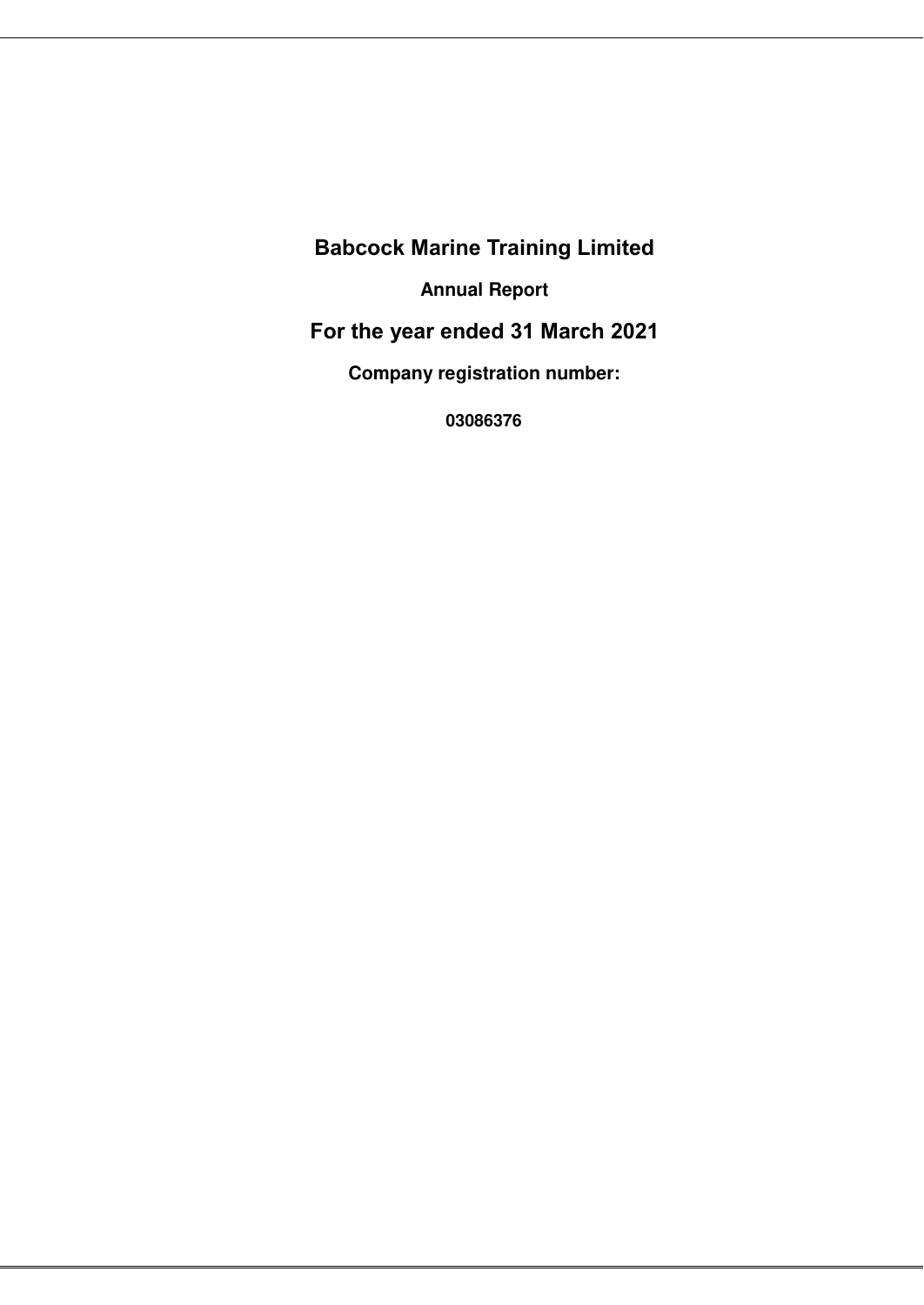## **Directors and advisors**

## **Current directors**

 N Borrett M Graves D Jones K Stewart I Urquhart

## **Company secretary**

Babcock Corporate Secretaries Limited

## **Registered office**

 33 Wigmore Street London W1U 1QX

### **Independent auditors**

 PricewaterhouseCoopers LLP Savannah House 3 Ocean Way Southampton SO14 3TJ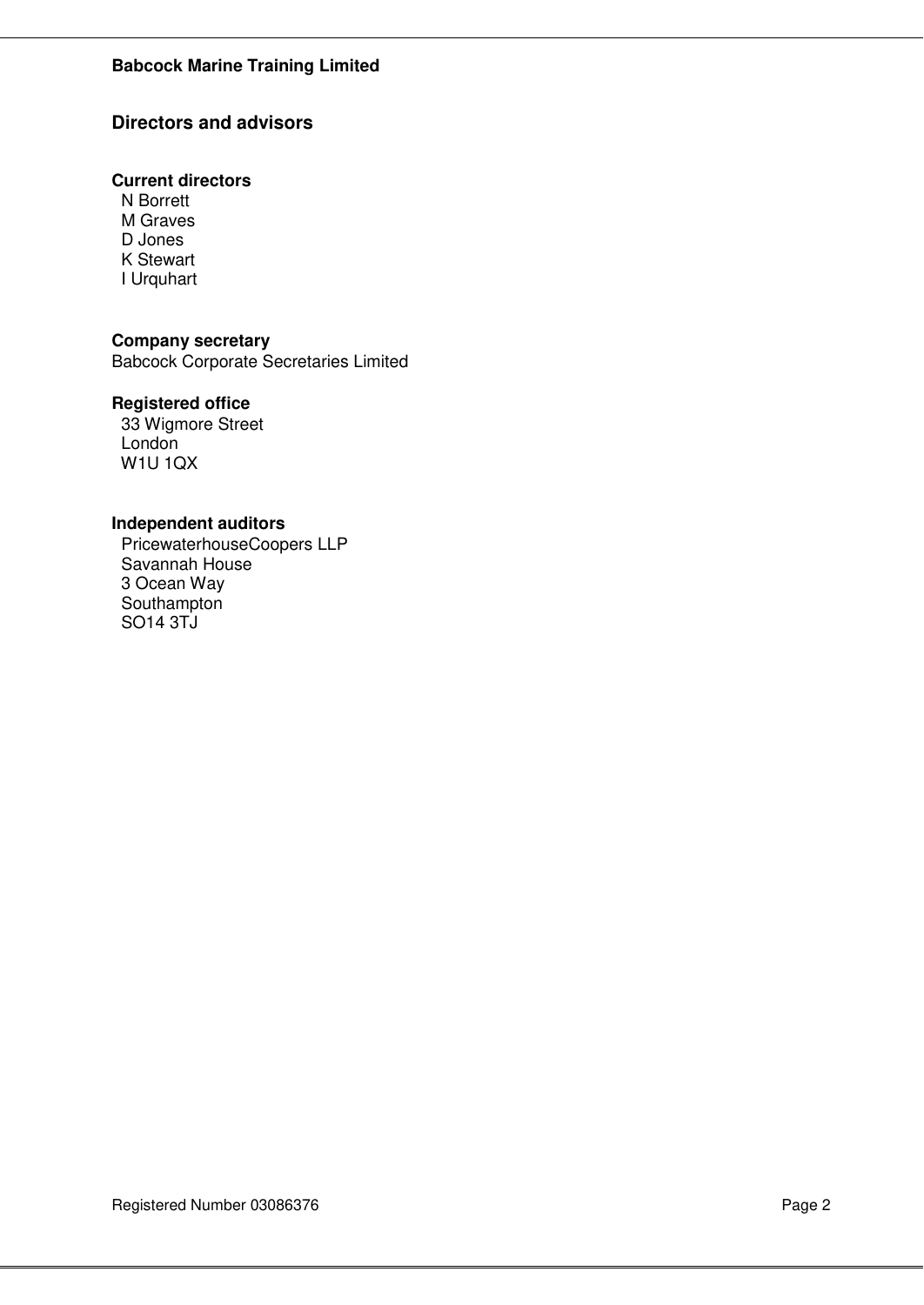## **Strategic report for the year ended 31 March 2021**

The directors present their Strategic report on the Company for the year ended 31 March 2021.

#### **Principal activities**

The principal activities of the Company are the provision of training and support services in the UK defence sector and also to international customers.

#### **Review of the business**

|                               | 2021<br>£000 | 2020<br>£000 |
|-------------------------------|--------------|--------------|
| Revenue                       | 53,200       | 54,021       |
| Profit for the financial year | 6,778        | 4,818        |

The Company has continued to provide training & support services to the Royal Navy and other parties in the year through a number of contracts.

The Company's contract in support to the Royal Saudi Naval Forces, contracted through BAE systems, is progressing well with additional margin recognised in the year associated with improved contract performance. The Astute class submarine training contract continues to show stable and sustainable delivery, and no further trading adjustments have been necessary.

The Company was unsuccessful in the tender for the replacement and evolution of the training & support services contract to the Royal Navy and Royal Marines, known as 'Project Selborne' which was due to commence in April 2021. As this included a number of training contracts already undertaken by the Company, this loss will significantly reduce the volume of activities and revenue and gross margin of the Company from 1 April 2021. A significant number of employees have also transferred from the Company to the new training providers from 1 April 2021 under the Transfer of Undertakings (Protection of Employment) regulation or left the business. There were no significant contract exit costs to the Company.

The business will continue to operate but at a reduced capacity and is now structured to profitably execute its remaining training contracts.

The Company's share of the Babcock International Group Pension Scheme surplus has decreased to £0.37m from £17.0m. This is firstly due to a lower total scheme surplus at 31 March 2021. Secondly, the Company's allocation, which is determined by the number of active scheme members at the balance sheet date, relative to other participating Babcock group companies, reduced, as those who transferred from or left the Company on 1 April 2021, as described above, were not included in the allocation calculation.

As the financial year ending 31 March 2020 drew to a close, the impact of COVID-19 measures came into force. The Company has seen minimal impact caused by COVID-19 for financial year ending March 2021 and it continues to remain in a healthy position for the foreseeable future. Working closely with the MoD and its other customers, the Company continues to implement government guidelines and review operational support priorities.

The directors consider the financial position of the Company to be satisfactory.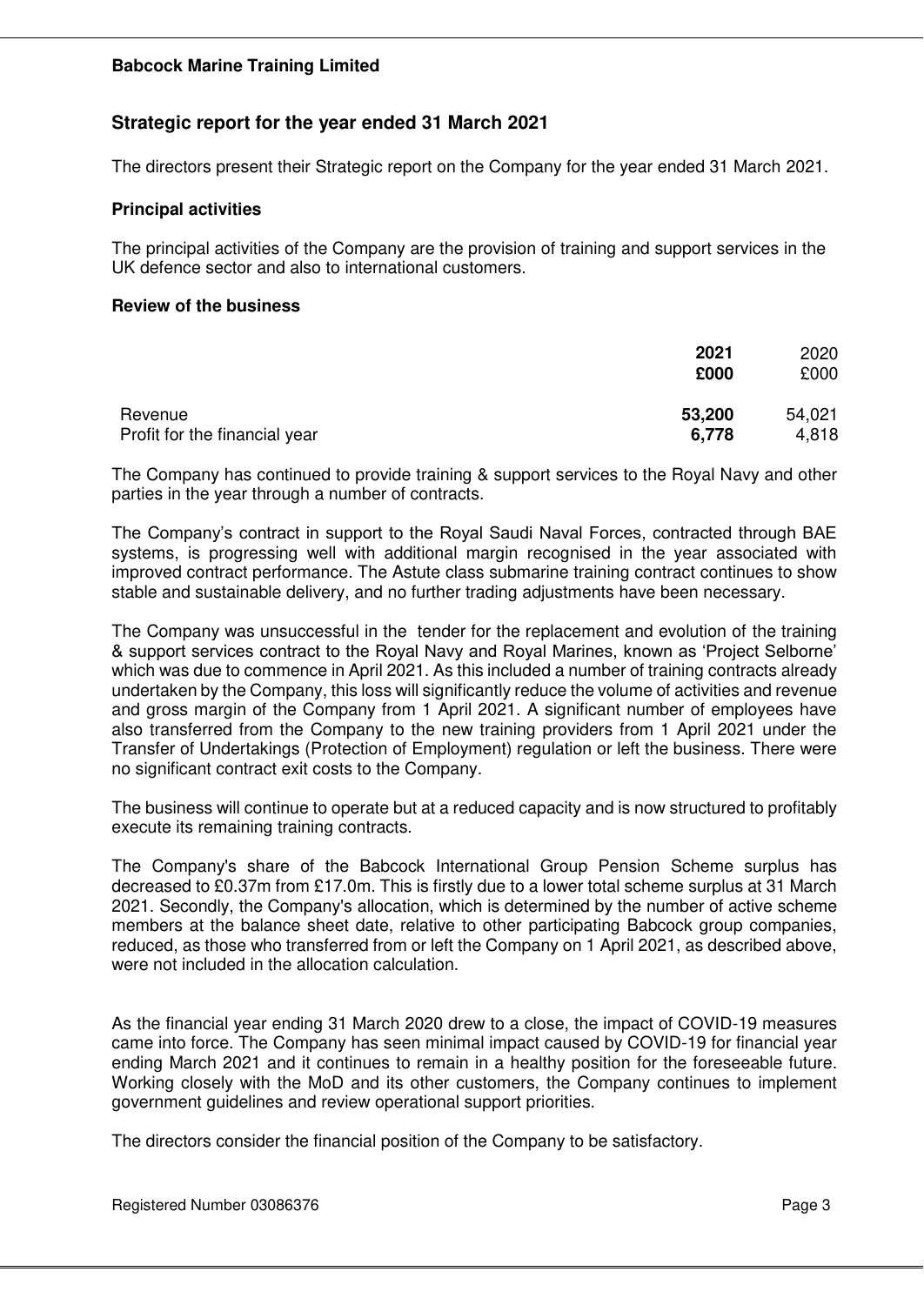## **Strategic report for the year ended 31 March 2021** *(continued)*

## **Principal risks and uncertainties** *(continued)*

The management of the business and the execution of the Company's strategy are subject to a number of risks and uncertainties. These are managed through the operational review process supplemented at Group level by independent challenge and review by the Group Risk Manager and the Audit and Risk Committee.

The key risks and uncertainties affecting the Company are considered to be related to the political and regulatory environment. The directors manage this risk by meeting on a regular basis to discuss these risks.

Further discussion of these risks and uncertainties, in the context of the Group as a whole and including the expected impact of COVID-19 is provided on pages 84 to 95 of the annual report of Babcock International Group PLC, which does not form part of this report.

### **Future developments**

We remain confident that the Company will continue to benefit from the strength of its relationships with its existing customers.

The Company was unsuccessful in the tender for the replacement and evolution of the training & support services contract to the Royal Navy and Royal Marines, known as 'Project Selborne' which was due to commence 1 April 2021. As this included a number of training contracts already undertaken by the Company, this loss will significantly reduce the volume of activities and revenue and gross margin of the Company from 1 April 2021. A significant number of employees have also transferred from the Company to the new training providers from 1 April 2021 under the Transfer of Undertakings (Protection of Employment) regulation or left the business. There were no significant contract exit costs to the Company.

The business will continue to operate but at a reduced capacity and is now structured to profitably execute its remaining training contracts.

The directors are confident about the future trading prospects of the Company due to its ongoing contracts and order book.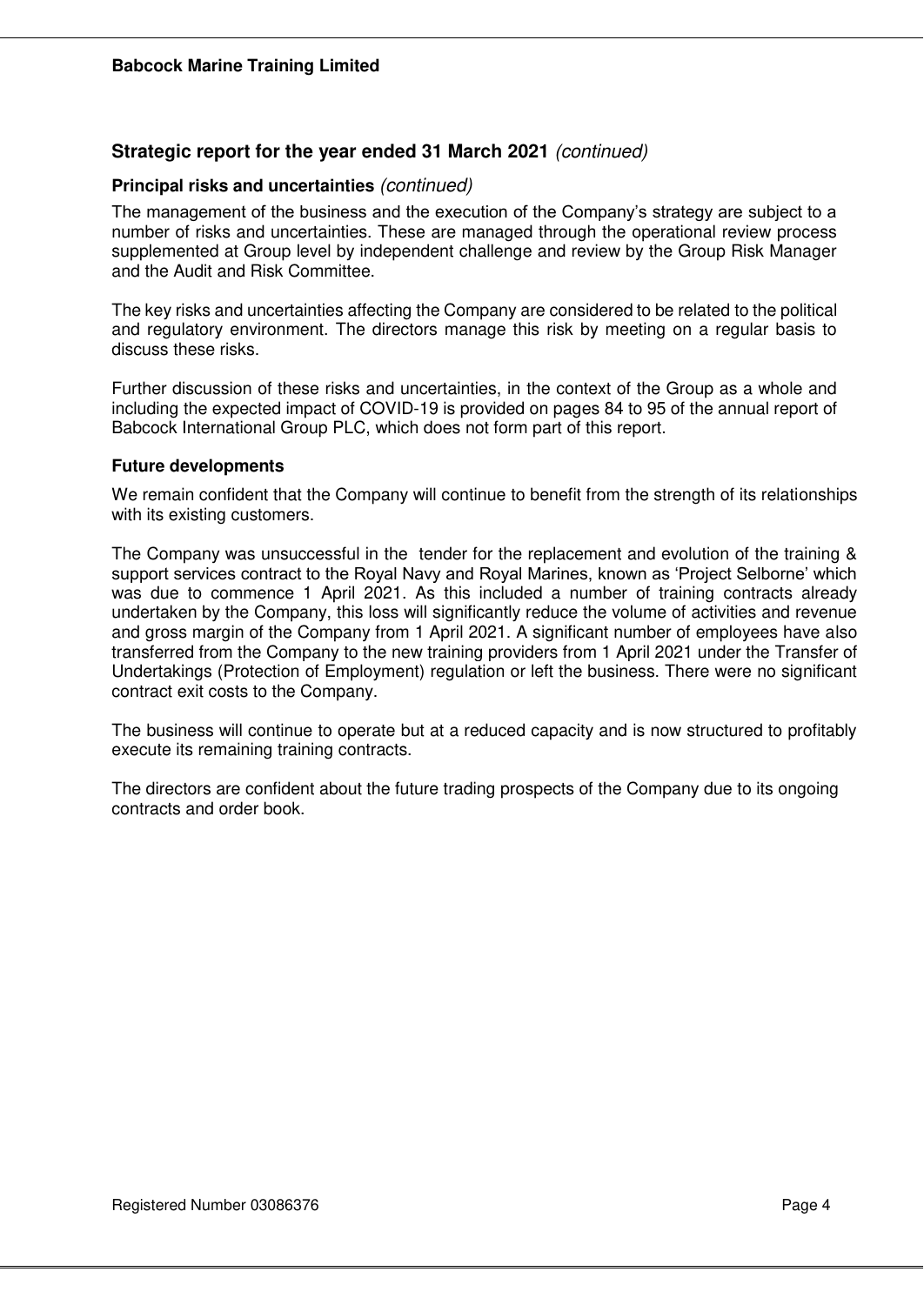#### **Key performance indicators**

The Company's activities are managed on a divisional basis. For this reason, the Company's directors believe that analysis using key performance indicators for the Company is not necessary or appropriate for an understanding of the development, performance or position of the Company. The growth and performance of Marine, a division of Babcock International Group PLC, which includes the Company, is discussed on pages 50 and 51 of the annual report of Babcock International Group PLC, which does not form part of this report.

### **S172 Statement and stakeholder engagement**

The Directors have acted in a way that they consider, in good faith, to be most likely to promote the long-term success of the Company for the benefit of the Shareholders as a whole while having regard for all stakeholders. Stakeholder engagement is managed in accordance with Group policies and procedures which are discussed on pages 58, 59, 79 and 114 to 116 of the annual report of Babcock International group PLC, which does not form part of this report. The disclosure in the Group annual report considered all relevant factors for the Company, in particular the Company's engagement with its customers and employees.

During the year, the Directors additionally considered the ongoing requirement to ensure the welfare of employees, customers and others stakeholders' in response to COVID-19, while still delivering critical services to its customers. This was done by implementing government guidelines and reviewing operational support priorities. The Directors also committed significant time and resources in respect of the Project Selborne tender, which is described earlier in this report, as well as to the Company's other ongoing customer contracts.

On behalf of the board

M. Graves

*Mark Graves* 

**Director**

*14th December 2021*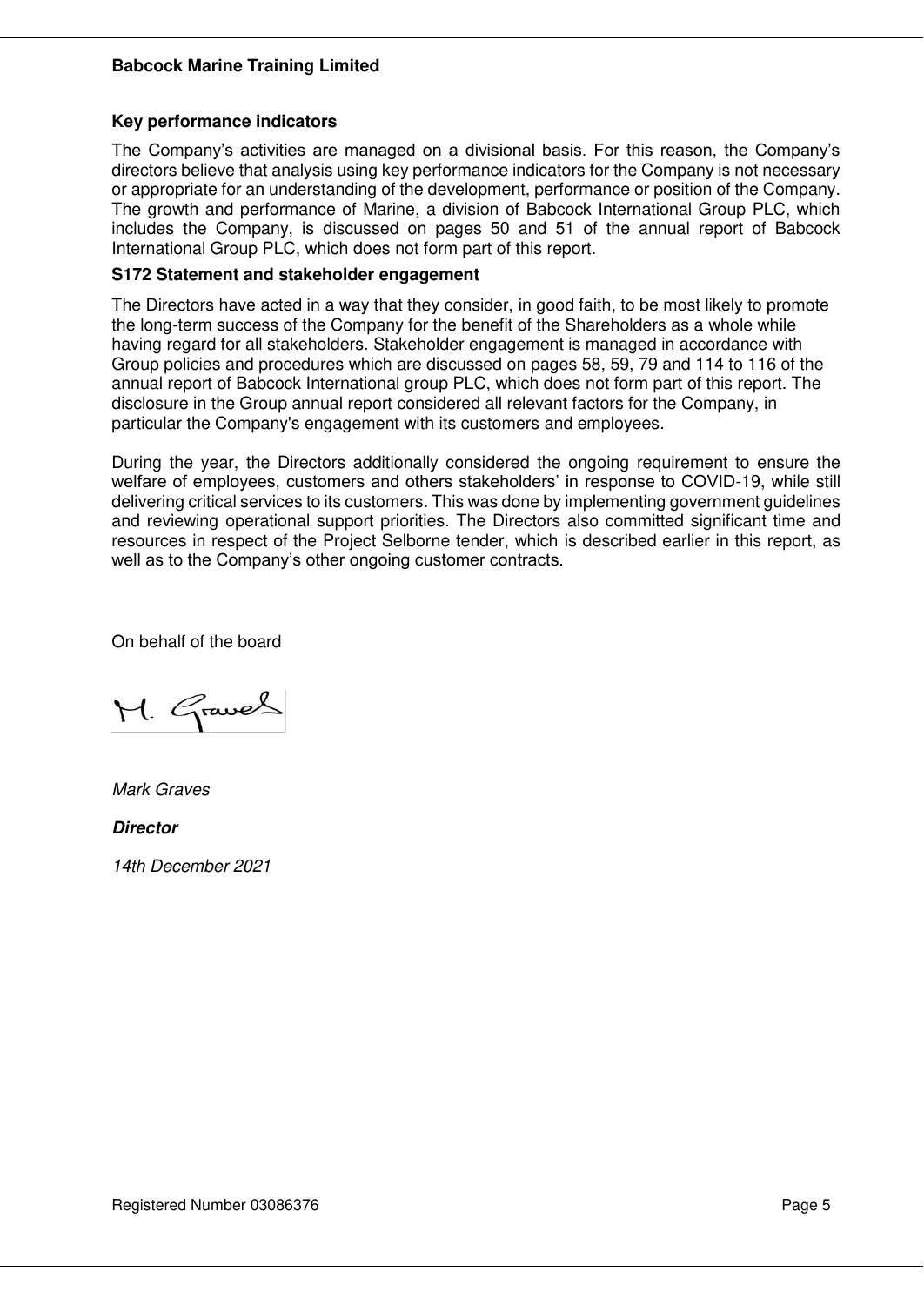## **Directors' report for the year ended 31 March 2021**

The directors present their report and the audited financial statements of the Company for the year ended 31 March 2021.

### **Dividends**

No interim dividend payment has been made for this financial year *(2020: £nil).* No final dividend for the year ended 31 March 2021 is proposed by the directors *(2020: £nil).*

#### **Future developments**

Information on the future developments of the Company can be found in the Strategic report.

### **Financial risk management**

The Company's operations expose it to a variety of financial risks that include the effects of changes in price risk, credit risk, liquidity risk and interest rate risk. The Company has in place a risk management programme that seeks to limit adverse effects on the financial performance of the Company by monitoring levels of debt finance and the related finance costs.

Given the size of the Company, the directors have not delegated the responsibility of monitoring financial risk management to a sub-committee of the board. The policies set by the board of directors of Babcock International Group PLC are implemented by the Group and Company's finance departments. The department has a policy and procedures manual that sets out specific guidelines to allow it to manage interest rate risk, credit risk and circumstances where it would be appropriate to use financial instruments to manage these.

#### *Price risk*

The Company is exposed to price risk as a result of its operations. This risk is mitigated by specific functions which assess pricing in respect of both selling and procurement activities. The Company has no exposure to equity securities price risks as it holds no listed equity investments.

#### *Credit risk*

The Company has implemented policies that require appropriate credit checks on potential customers before sales are made. The Company also monitors existing customer accounts on an on-going basis and takes appropriate action where necessary to minimise any potential credit risk. Cash and bank balances are held with banks that have been assigned satisfactory credit ratings by international credit rating agencies.

#### *Liquidity risk*

The Company retains access to pooled cash resources to ensure it has sufficient available funds for operations. The Company also has access to longer term funding from its ultimate parent undertaking if required.

#### *Interest rate cash flow risk*

The Company has both interest-bearing assets and interest-bearing liabilities. The interestbearing assets earn interest at a fixed rate, with the exception of interest earned on cash balances which accrue interest at a floating rate. Interest-bearing liabilities accrue interest at a floating rate. The Company does not use derivative financial instruments to manage interest rate costs and, as such, no hedge accounting is applied.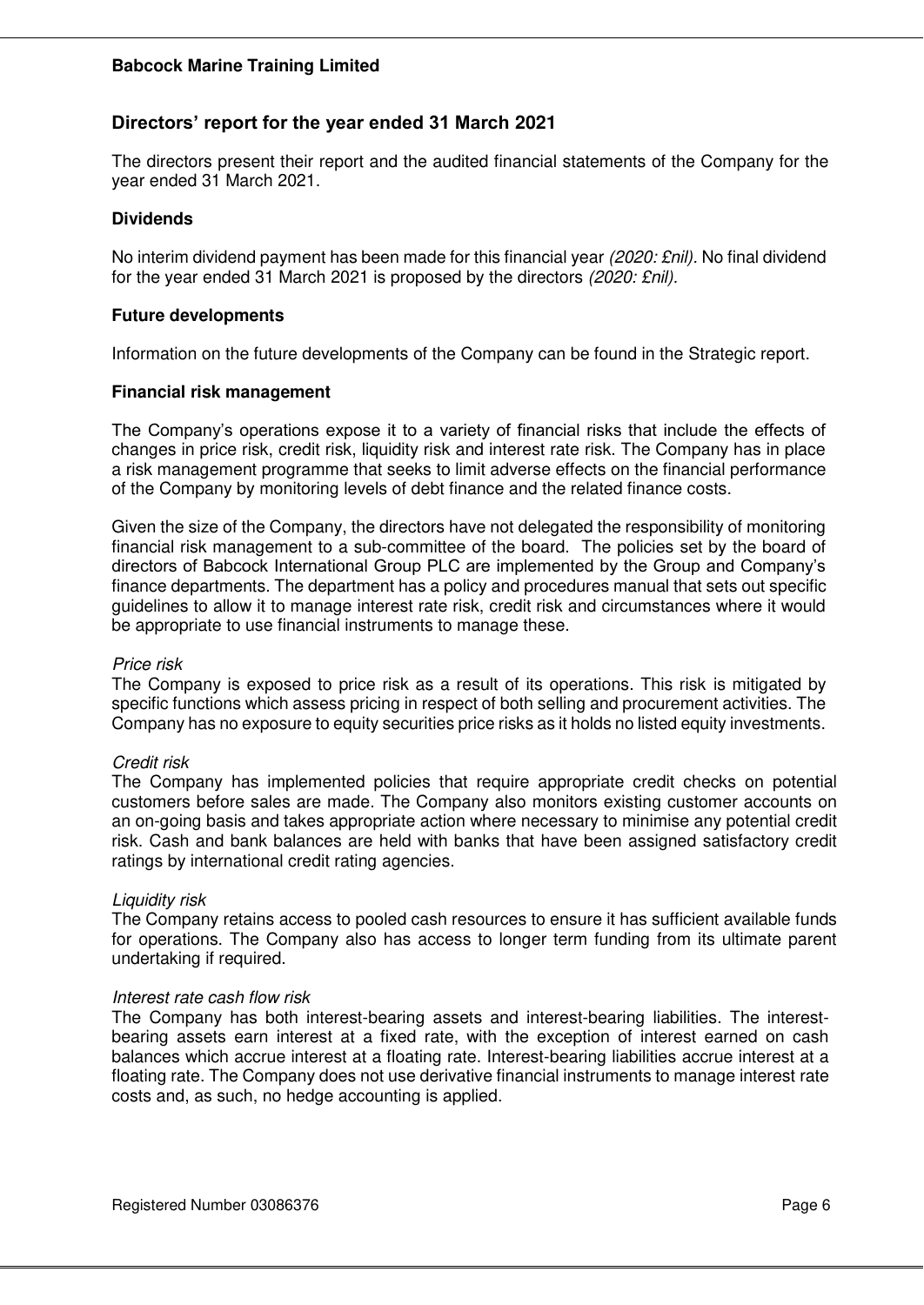## **Directors' report for the year ended 31 March 2021** (continued)

#### **Financial risk management** *(continued)*

All treasury transactions are carried out only with prime rated counter-parties. Financial Risk is managed in accordance with Group policies and procedures which are discussed on pages 47 to 49 and Note 2 of the annual report of Babcock International Group PLC, which does not form part of this report.

The directors who held office during the year and up to the date of signing the Annual report were as follows:

#### **Directors**

N Borrett D Jones M Graves K Stewart I Urquhart

#### **Employment of disabled persons**

Applications for employment by disabled persons are always fully considered, bearing in mind the respective aptitudes and abilities of the applicant concerned. In the event of members of staff becoming disabled, every effort is made to ensure that their employment with the Company continues and the appropriate training is arranged. It is the policy of the Company that the training, career development and promotion of a disabled person should, as far as possible, be identical to that of a person who does not suffer from a disability.

#### **Employee involvement**

Consultation with employees or their representatives has continued at all levels, with the aim of ensuring that their views are taken into account when decisions are made that are likely to affect their interests and that all employees are aware of the financial and economic performance of their business units and of the Company as a whole. Communication with all employees continues through the in-house newspaper and newsletters, briefing groups and the distribution of the Annual report.

#### **Safety policy**

The Company recognises the promotion of health and safety at work as an important objective. It is Company policy to take steps to ensure, as far as reasonably practical, the health, safety and welfare of the employees of the Company.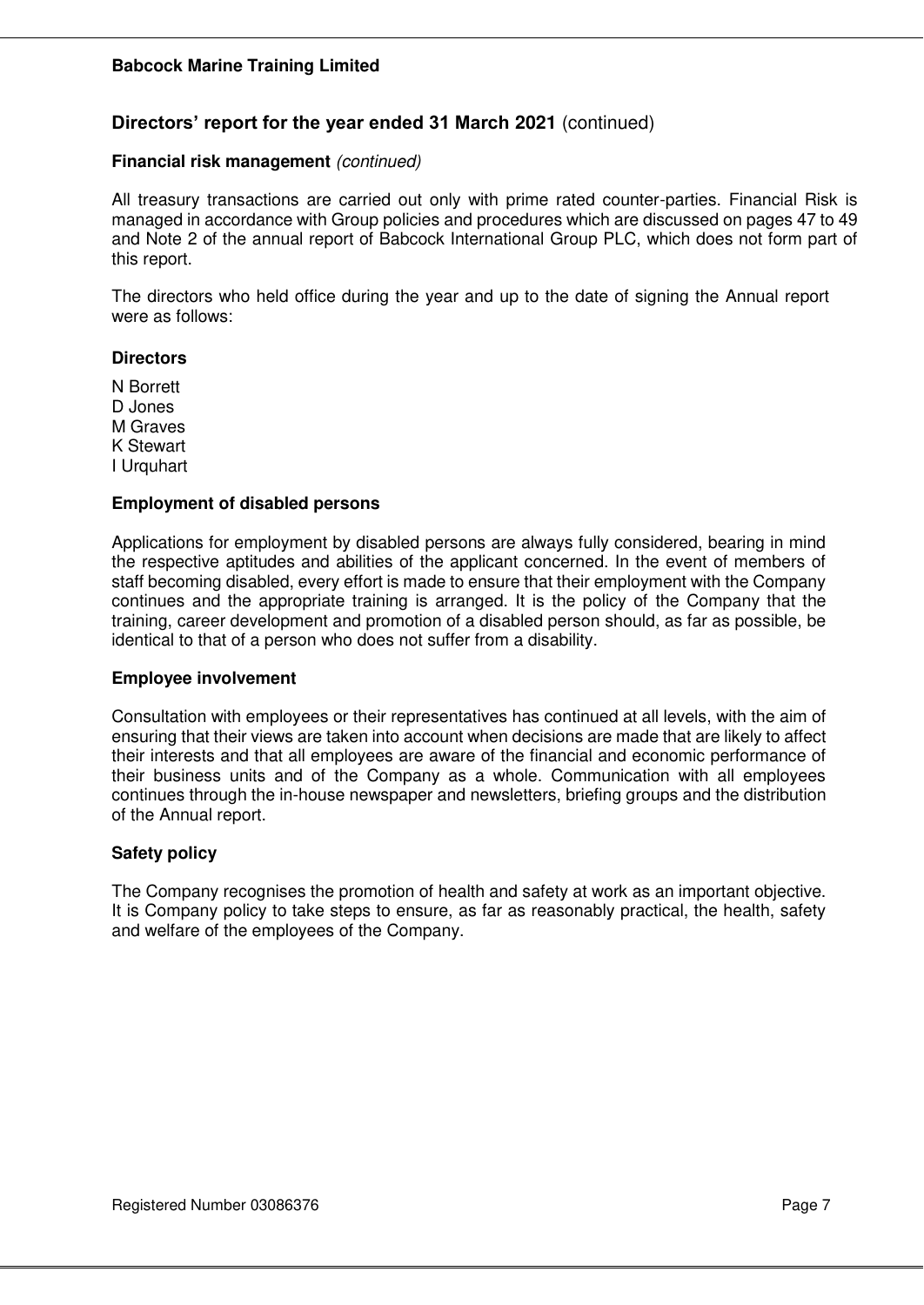## **Directors' report for the year ended 31 March 2021** *(continued)*

#### **Environment**

The Company recognises its responsibility to minimise so far as reasonably possible the potential for adverse impacts from its operations. It aims to achieve the highest standards in environmental management and seek accreditation to appropriate standards where appropriate.

The Company has developed and implemented an environmental policy to ensure that the impact of its activities on the environment is limited to the minimum practicable level.

### **Statement of directors' responsibilities in respect of the financial statements**

The directors are responsible for preparing the Annual Report and the financial statements in accordance with applicable law and regulation.

Company law requires the directors to prepare financial statements for each financial year. Under that law the directors have prepared the financial statements in accordance with United Kingdom Generally Accepted Accounting Practice (United Kingdom Accounting Standards, comprising FRS 101 "Reduced Disclosure Framework", and applicable law).

Under company law, directors must not approve the financial statements unless they are satisfied that they give a true and fair view of the state of affairs of the Company and of the profit or loss of the Company for that period. In preparing the financial statements, the directors are required to:

- select suitable accounting policies and then apply them consistently;
- state whether applicable United Kingdom Accounting Standards, comprising FRS 101 have been followed, subject to any material departures disclosed and explained in the financial statements;
- make judgements and accounting estimates that are reasonable and prudent; and
- prepare the financial statements on the going concern basis unless it is inappropriate to presume that the Company will continue in business.

The directors are also responsible for safeguarding the assets of the Company and hence for taking reasonable steps for the prevention and detection of fraud and other irregularities.

The directors are responsible for keeping adequate accounting records that are sufficient to show and explain the Company's transactions and disclose with reasonable accuracy at any time the financial position of the Company and enable them to ensure that the financial statements comply with the Companies Act 2006.

## **Qualifying third party indemnity provisions**

Babcock International Group PLC provides protections for directors of companies within the Group against personal financial exposure they may incur in their capacity as such. These include qualifying third party indemnity provisions (as defined by Companies Act 2006) for the benefit of members of Babcock International Group PLC, including, where applicable, in their capacity as a director of the Company and other companies within the Group. These indemnities came into force in 2012 and remain in force.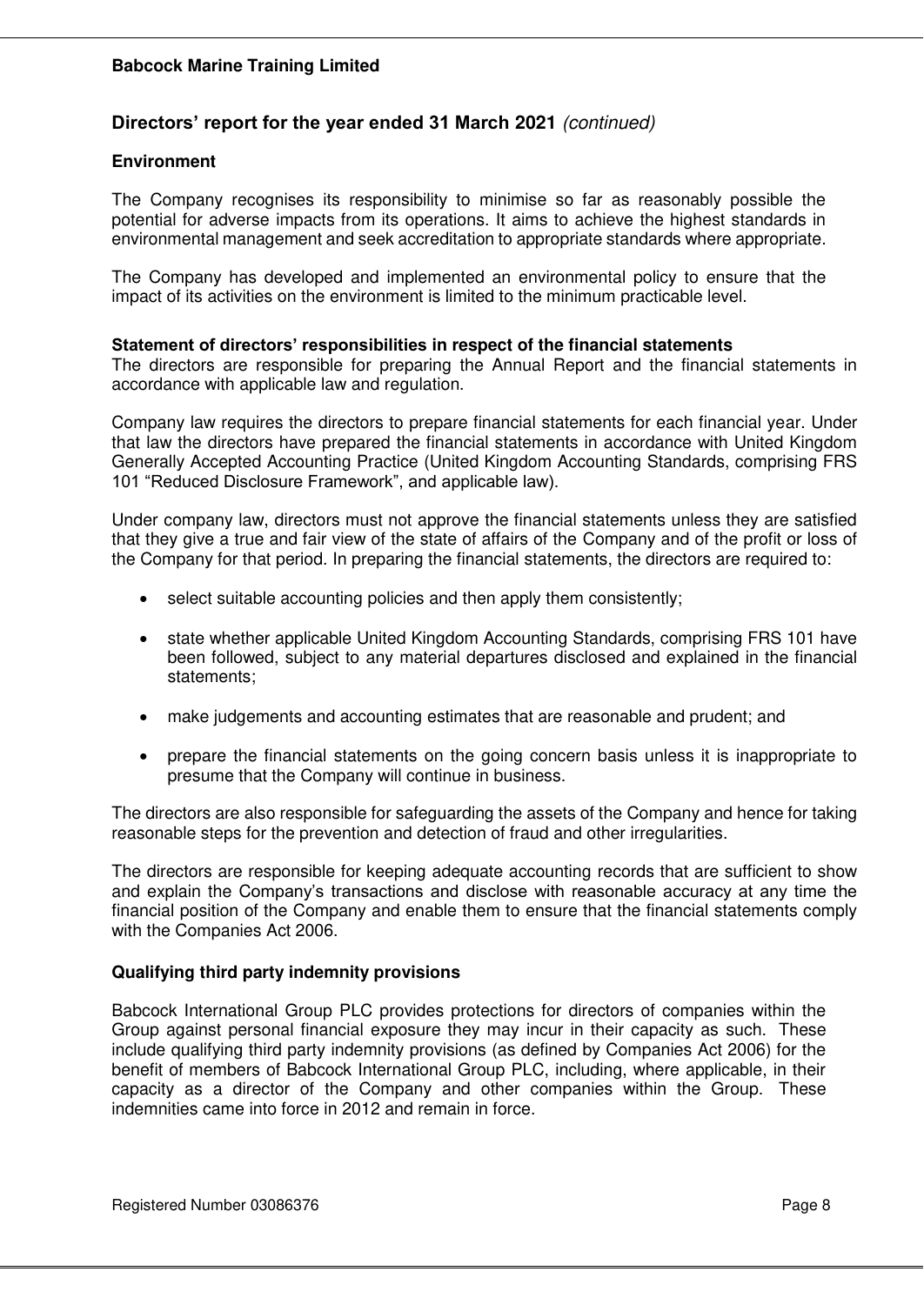## **Directors' report for the year ended 31 March 2021** *(continued)*

#### **Going concern**

After making enquiries, the directors have a reasonable expectation that the Company has adequate resources to continue in operational existence for the foreseeable future. Accordingly, the directors consider it appropriate to continue to adopt the going concern basis in preparing these financial statements.

#### **Statement of engagement with customers, employees, suppliers and others in a business relationship with the Company**

The Directors have regard to the need to foster the Company's business relationship with customers, employees, suppliers and others, and the effect of that regard, including on principal decisions taken by the Company during the financial year. Please refer to the Company's Section 172(1) statement in the Strategic report.

#### **Statement of disclosure of information to auditors**

Each director, as at the date of this report, has confirmed that in so far as they are aware there is no relevant audit information of which the Company's auditors are unaware, and they have taken all the steps that they ought to have taken as a director in order to make themselves aware of any relevant audit information and to establish that the Company's auditors are aware of this information.

#### **Reappointment of auditors**

PricewaterhouseCoopers LLP has now completed its final audit as external auditor. Deloitte LLP has been selected as the Company's external auditor for the financial year ending 31 March 2022 following shareholder approval at the Annual General Meeting of the Ultimate Parent, Babcock International Group PLC.

M. Graves

*Mark Graves* 

**Director**

*14th December 2021*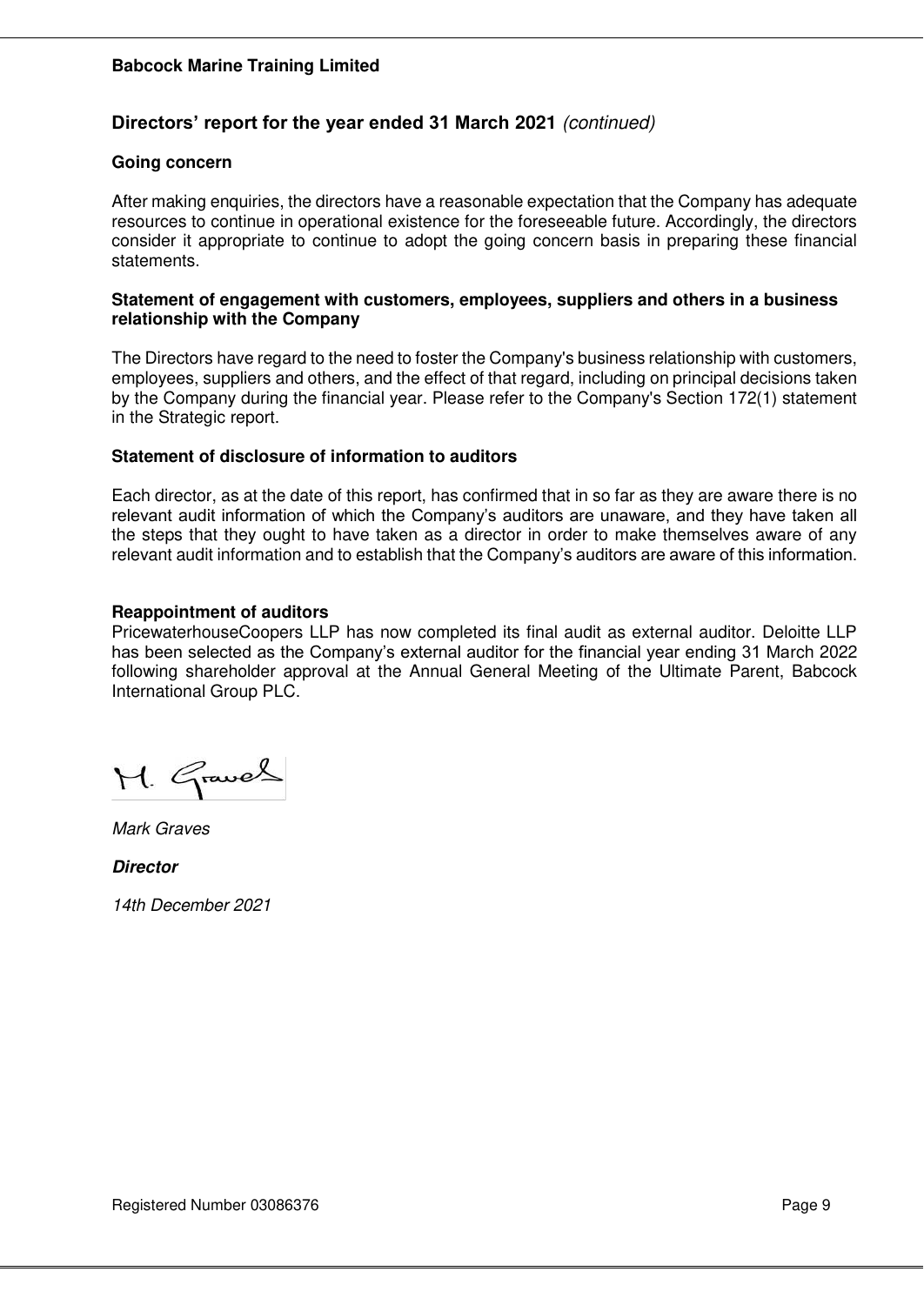### **Babcock Flagship Limited**

## **Independent auditors' report to the members of Babcock Marine Training Limited**

# **Report on the audit of the financial statements**

#### **Opinion**

In our opinion, Babcock Marine Training Limited's financial statements:

- give a true and fair view of the state of the Company's affairs as at 31 March 2021 and of its profit for the year then ended;
- have been properly prepared in accordance with United Kingdom Generally Accepted Accounting Practice (United Kingdom Accounting Standards, comprising FRS 101 "Reduced Disclosure Framework", and applicable law); and
- have been prepared in accordance with the requirements of the Companies Act 2006.

We have audited the financial statements, included within the Annual report, which comprise: the Balance Sheet as at 31 March 2021; the Income Statement, the Statement of comprehensive income and the statement of changes in equity for the year then ended; and the notes to the financial statements, which include a description of the significant accounting policies.

## **Basis for opinion**

We conducted our audit in accordance with International Standards on Auditing (UK) ("ISAs (UK)") and applicable law. Our responsibilities under ISAs (UK) are further described in the Auditors' responsibilities for the audit of the financial statements section of our report. We believe that the audit evidence we have obtained is sufficient and appropriate to provide a basis for our opinion.

## *Independence*

We remained independent of the Company in accordance with the ethical requirements that are relevant to our audit of the financial statements in the UK, which includes the FRC's Ethical Standard, and we have fulfilled our other ethical responsibilities in accordance with these requirements.

## **Conclusions relating to going concern**

Based on the work we have performed, we have not identified any material uncertainties relating to events or conditions that, individually or collectively, may cast significant doubt on the Company's ability to continue as a going concern for a period of at least twelve months from when the financial statements are authorised for issue.

In auditing the financial statements, we have concluded that the directors' use of the going concern basis of accounting in the preparation of the financial statements is appropriate.

However, because not all future events or conditions can be predicted, this conclusion is not a guarantee as to the Company's ability to continue as a going concern.

Our responsibilities and the responsibilities of the directors with respect to going concern are described in the relevant sections of this report.

## **Reporting on other information**

The other information comprises all of the information in the Annual report other than the financial statements and our auditors' report thereon. The directors are responsible for the other information. Our opinion on the financial statements does not cover the other information and, accordingly, we do not express an audit opinion or, except to the extent otherwise explicitly stated in this report, any form of assurance thereon.

In connection with our audit of the financial statements, our responsibility is to read the other information and, in doing so, consider whether the other information is materially inconsistent with the financial statements or our knowledge obtained in the audit, or otherwise appears to be materially misstated. If we identify an apparent material inconsistency or material misstatement, we are required to perform procedures to conclude whether there is a material misstatement of the financial statements or a material misstatement of the other information. If, based on the work we have performed, we conclude that there is a material misstatement of this other information, we are required to report that fact. We have nothing to report based on these responsibilities.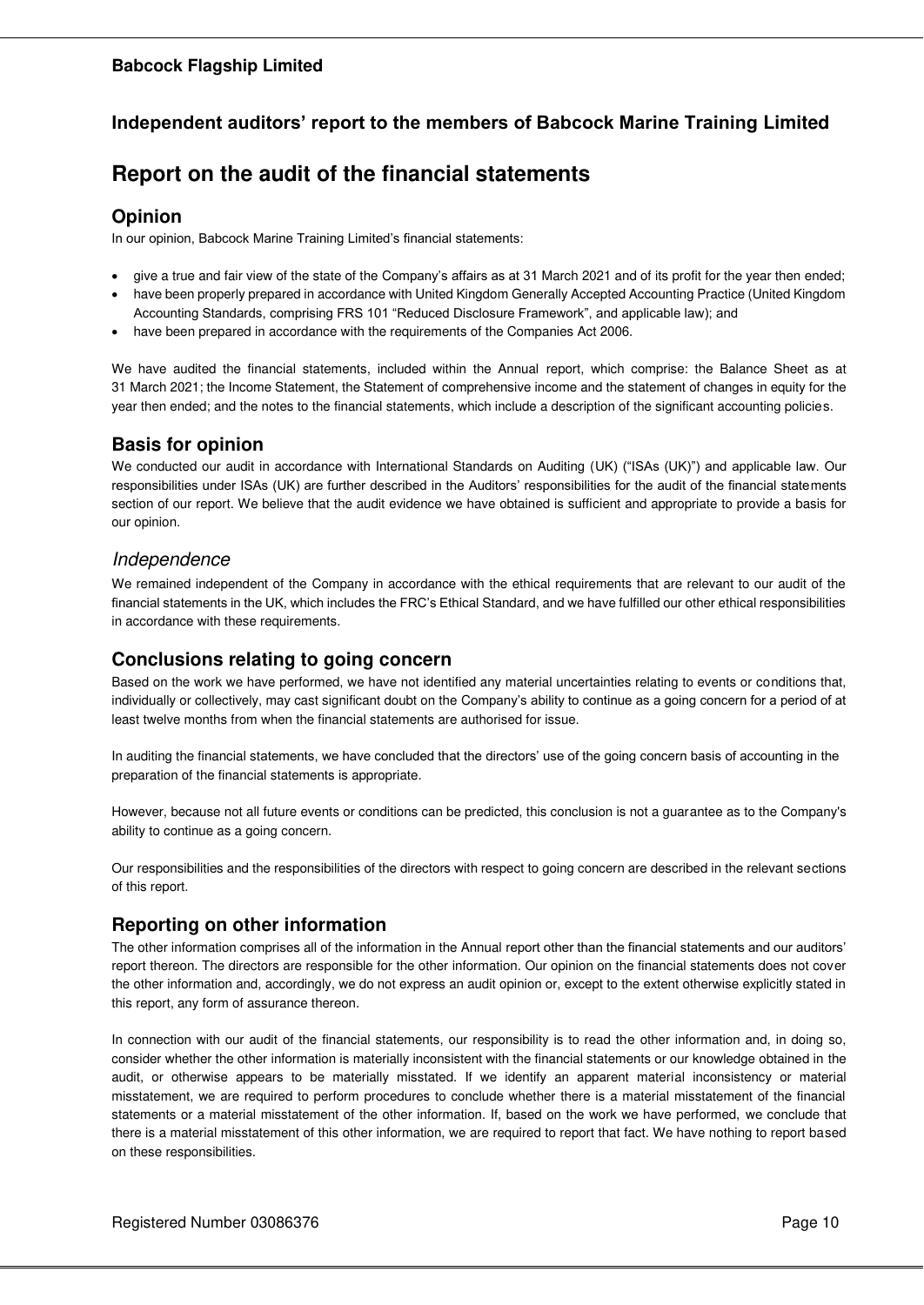## **Independent auditors' report to the members of Babcock Marine Training Limited (continued)**

# **Report on the audit of the financial statements (continued)**

With respect to the Strategic report and the Directors' report, we also considered whether the disclosures required by the UK Companies Act 2006 have been included.

Based on our work undertaken in the course of the audit, the Companies Act 2006 requires us also to report certain opinions and matters as described below.

## *Strategic report and the Directors' report*

In our opinion, based on the work undertaken in the course of the audit, the information given in the Strategic report and the Directors' report for the year ended 31 March 2021 is consistent with the financial statements and has been prepared in accordance with applicable legal requirements.

In light of the knowledge and understanding of the Company and its environment obtained in the course of the audit, we did not identify any material misstatements in the Strategic report and the Directors' report.

## **Responsibilities for the financial statements and the audit**

## *Responsibilities of the directors for the financial statements*

As explained more fully in the Statement of directors' responsibilities in respect of the financial statements, the directors are responsible for the preparation of the financial statements in accordance with the applicable framework and for being satisfied that they give a true and fair view. The directors are also responsible for such internal control as they determine is necessary to enable the preparation of financial statements that are free from material misstatement, whether due to fraud or error.

In preparing the financial statements, the directors are responsible for assessing the Company's ability to continue as a going concern, disclosing, as applicable, matters related to going concern and using the going concern basis of accounting unless the directors either intend to liquidate the Company or to cease operations, or have no realistic alternative but to do so.

## *Auditors' responsibilities for the audit of the financial statements*

Our objectives are to obtain reasonable assurance about whether the financial statements as a whole are free from material misstatement, whether due to fraud or error, and to issue an auditors' report that includes our opinion. Reasonable assurance is a high level of assurance, but is not a guarantee that an audit conducted in accordance with ISAs (UK) will always detect a material misstatement when it exists. Misstatements can arise from fraud or error and are considered material if, individually or in the aggregate, they could reasonably be expected to influence the economic decisions of users taken on the basis of these financial statements.

Irregularities, including fraud, are instances of non-compliance with laws and regulations. We design procedures in line with our responsibilities, outlined above, to detect material misstatements in respect of irregularities, including fraud. The extent to which our procedures are capable of detecting irregularities, including fraud, is detailed below.

Based on our understanding of the Company and industry, we identified that the principal risks of non-compliance with laws and regulations related to fraud and unethical and prohibited business practices and indirect and direct tax laws, and we considered the extent to which non-compliance might have a material effect on the financial statements. We evaluated management's incentives and opportunities for fraudulent manipulation of the financial statements (including the risk of override of controls), and determined that the principal risks were related to the posting of inappropriate or fictitious journal entries to manipulate the financial performance or financial performance of the Company and management bias in accounting estimates to achieve budgeted and forecast results. Audit procedures performed by the engagement team included:

- Enquiry of management around actual and potential fraud and non-compliance with laws and regulations.
- Auditing the risk of management override of controls, including through the testing of journal entries and other adjustments for appropriateness, testing accounting estimates (because of the risk of management bias), incorporation of an element of unpredictability into the audit procedures performed, and evaluating the business rationale of significant transactions outside the normal course of business.

Registered Number 03086376 Page 11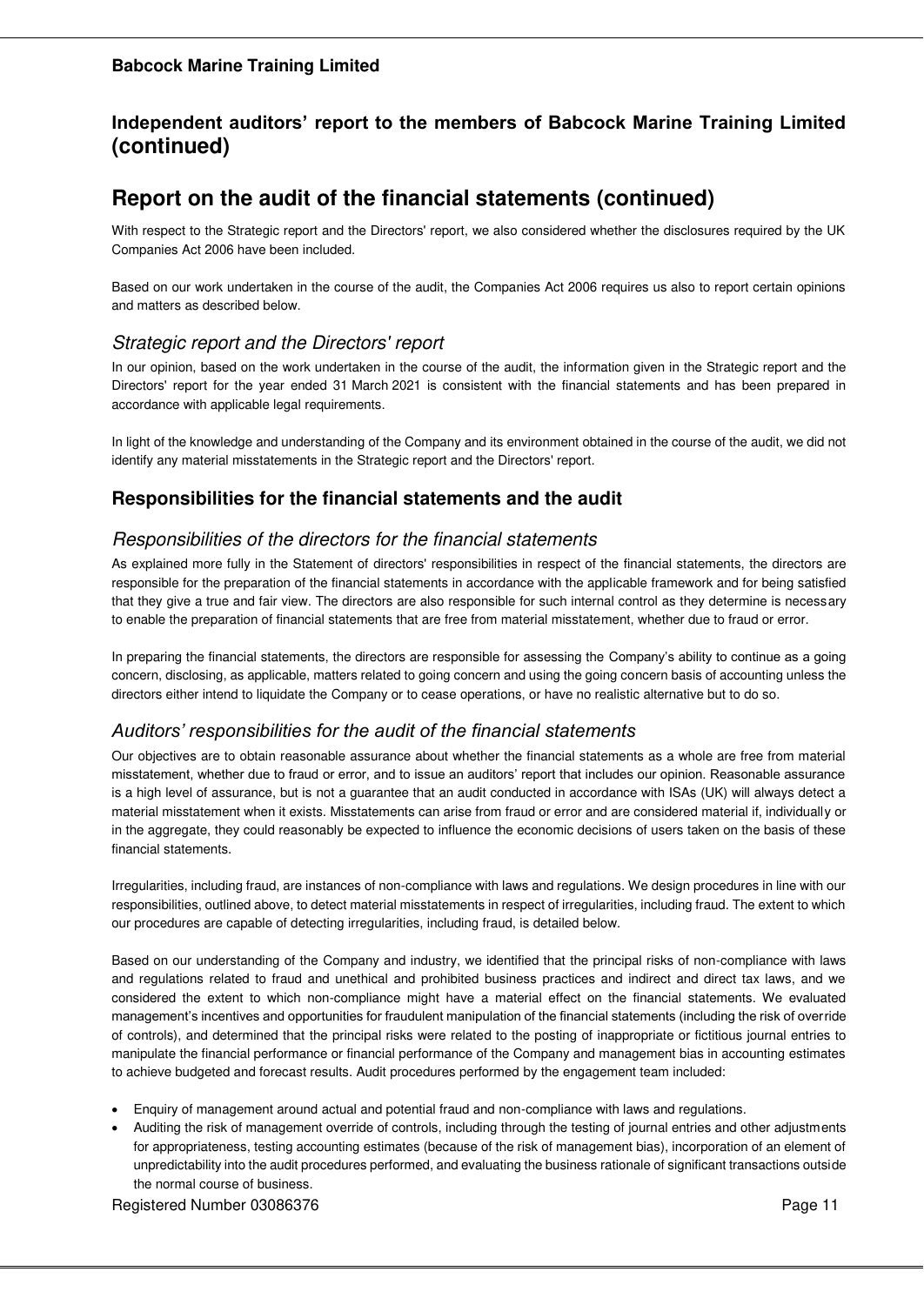## **Independent auditors' report to the members of Babcock Marine Training Limited (continued)**

# **Report on the audit of the financial statements (continued)**

- Audit of the compliance and completeness of disclosures in the financial statements and a review of the completeness, compliance and consistency with the financial statements of disclosures the Strategic report and Directors' report, with respect to required legal requirements, such as The Companies Act 2006.
- Review of legal expenses and enquiry of staff in compliance functions to identify any instances of non-compliance with laws and regulations.

There are inherent limitations in the audit procedures described above. We are less likely to become aware of instances of noncompliance with laws and regulations that are not closely related to events and transactions reflected in the financial statements. Also, the risk of not detecting a material misstatement due to fraud is higher than the risk of not detecting one resulting from error, as fraud may involve deliberate concealment by, for example, forgery or intentional misrepresentations, or through collusion.

A further description of our responsibilities for the audit of the financial statements is located on the FRC's website at: www.frc.org.uk/auditorsresponsibilities. This description forms part of our auditors' report.

## *Use of this report*

This report, including the opinions, has been prepared for and only for the Company's members as a body in accordance with Chapter 3 of Part 16 of the Companies Act 2006 and for no other purpose. We do not, in giving these opinions, accept or assume responsibility for any other purpose or to any other person to whom this report is shown or into whose hands it may come save where expressly agreed by our prior consent in writing.

# **Other required reporting**

## **Companies Act 2006 exception reporting**

Under the Companies Act 2006 we are required to report to you if, in our opinion:

- we have not obtained all the information and explanations we require for our audit; or
- adequate accounting records have not been kept by the Company, or returns adequate for our audit have not been received from branches not visited by us; or
- certain disclosures of directors' remuneration specified by law are not made; or
- the financial statements are not in agreement with the accounting records and returns.

We have no exceptions to report arising from this responsibility.

Min

Christopher Solomides (Senior Statutory Auditor) for and on behalf of PricewaterhouseCoopers LLP Chartered Accountants and Statutory Auditors Southampton 14th December 2021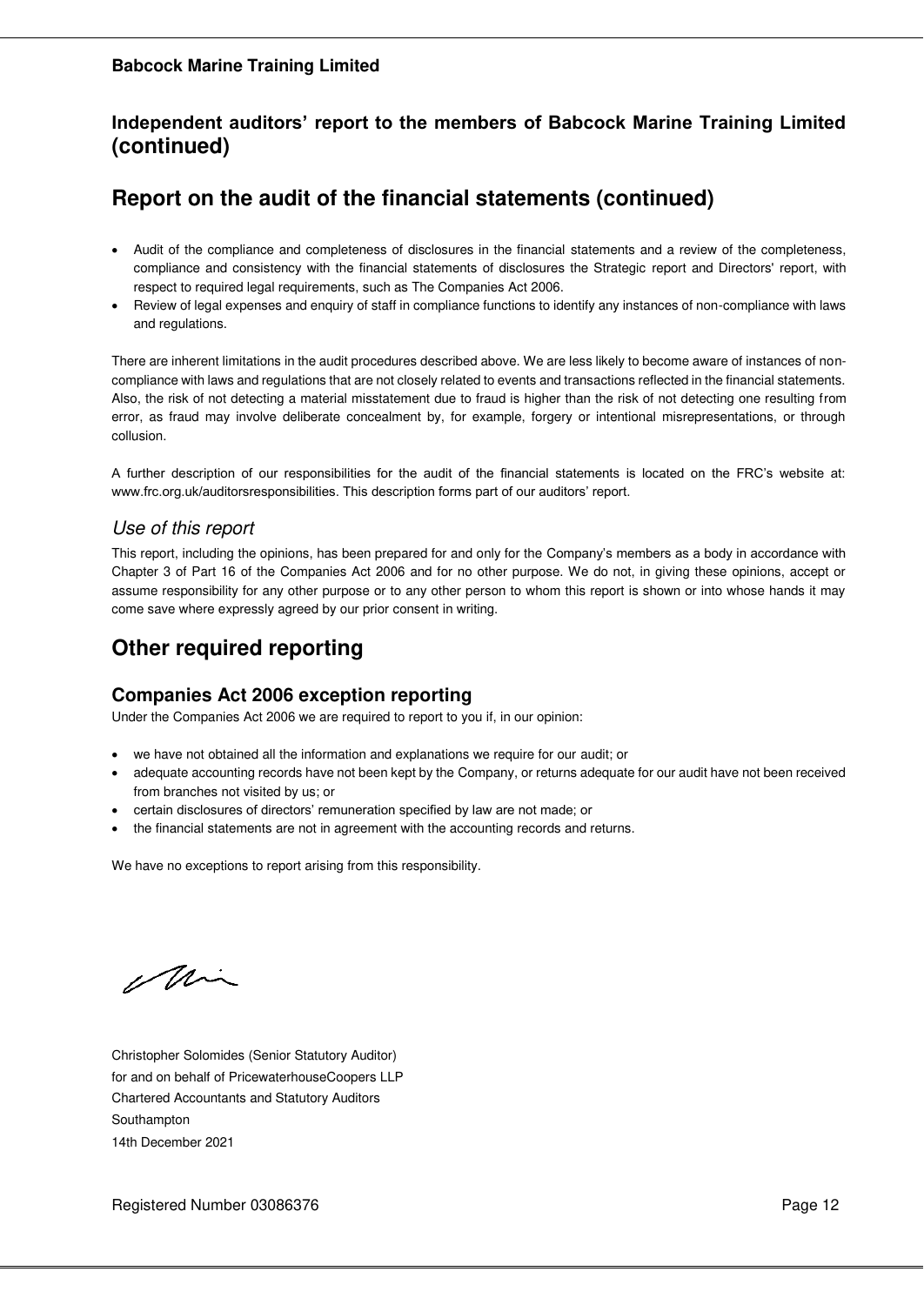### **Income statement**

*for the year ended 31 March 2021*

|                               | <b>Note</b>    | 2021      | 2020      |
|-------------------------------|----------------|-----------|-----------|
|                               |                | £000      | £000      |
| <b>Revenue</b>                | $\overline{4}$ | 53,200    | 54,021    |
| Cost of sales                 |                | (41, 763) | (43, 299) |
| <b>Gross profit</b>           |                | 11,437    | 10,722    |
| Administrative expenses       |                | (3,896)   | (5,539)   |
| <b>Operating profit</b>       | 6              | 7,541     | 5,183     |
| Finance income                | 5              | 171       | 463       |
| Finance costs                 | 5              | (32)      | (41)      |
| Finance income - pension      | 21             | 60        | 199       |
| Profit before income tax      |                | 7,740     | 5,804     |
| Income tax expense            | 9              | (962)     | (986)     |
| Profit for the financial year |                | 6,778     | 4,818     |

All of the above results derive from continuing operations.

## **Statement of comprehensive income**

*for the year ended 31 March 2020* 

|                                                                             | Note | 2021<br>£000 | 2020<br>£000 |
|-----------------------------------------------------------------------------|------|--------------|--------------|
| Profit for the financial year                                               |      | 6,778        | 4,818        |
| Other comprehensive (expense) / income:                                     |      |              |              |
| Items that will not subsequently be reclassified to the income<br>statement |      |              |              |
| (Loss)/gain on remeasurement of net defined benefit<br>obligation           | 21   | (20, 227)    | 9,507        |
| Tax on defined benefit obligation                                           | 9    | 3,843        | (1,910)      |
| Other comprehensive (expense) / income for the year                         |      | (16, 384)    | 7,597        |
| Total comprehensive (expense) / income for the year                         |      | (9,606)      | 12,415       |
| Registered Number 03086376                                                  |      |              | Page 13      |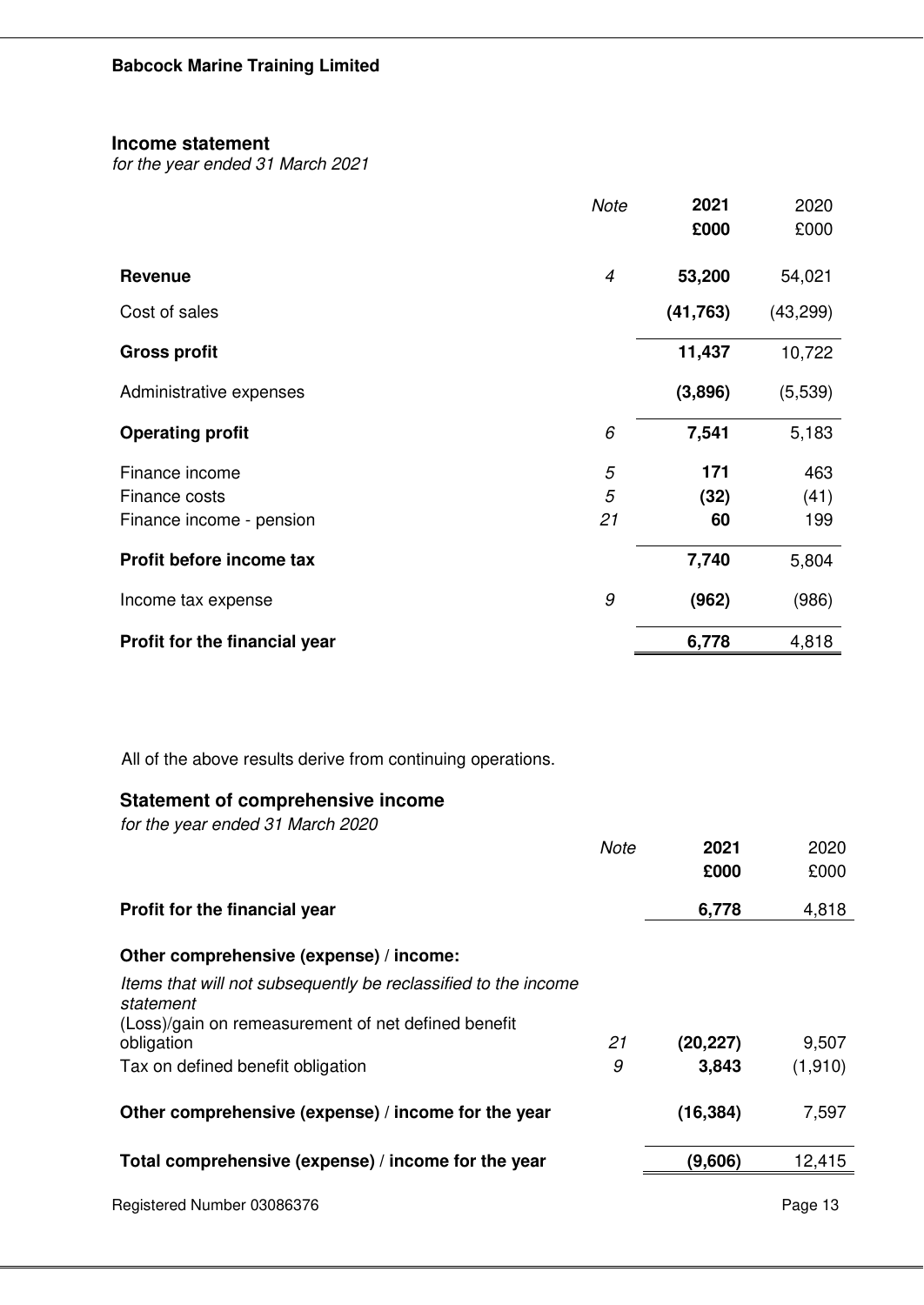#### **Balance Sheet**

*as at 31 March 2021*

|                                                                                                | <b>Note</b> | 2021<br>£000 | 2020<br>£000<br>*Restated |
|------------------------------------------------------------------------------------------------|-------------|--------------|---------------------------|
| <b>Fixed assets</b>                                                                            |             |              |                           |
| Investments                                                                                    | 11          | 50           | 50                        |
| <b>Tangible Assets</b>                                                                         | 10          | 278<br>328   | 819<br>869                |
| <b>Current assets</b>                                                                          |             |              |                           |
| Pension scheme surplus<br>Trade and other receivables: amount falling                          | 21          | 367          | 16,962                    |
| due after more than one year<br>Trade and other receivables: amount falling                    | 12          |              | 1,783                     |
| due within one year                                                                            | 12          | 95,046       | 95,705                    |
| Cash and cash equivalents                                                                      |             | 12,484       | 6,380                     |
|                                                                                                |             | 107,897      | 120,830                   |
| Trade and other payables : amount falling due<br>within one year                               | 13          | (55, 278)    | (55, 818)                 |
| <b>Net current assets</b>                                                                      |             | 52,619       | 65,012                    |
| <b>Total assets less current liabilities</b><br>Trade and other payables : amounts falling due |             | 52,947       | 65,881                    |
| after more than one year                                                                       | 14          | (63)         | (406)                     |
| Provisions for liabilities                                                                     | 15          | (1, 281)     | (4,266)                   |
| <b>Net assets</b>                                                                              |             | 51,603       | 61,209                    |
| <b>Equity</b>                                                                                  |             |              |                           |
| Called up share capital                                                                        | 17          | 500          | 500                       |
| Retained earnings                                                                              |             | 51,103       | 60,709                    |
| <b>Total shareholders' funds</b>                                                               |             | 51,603       | 61,209                    |

\* The prior period balance sheet has been reclassified to show a group loan creditor of £10,200,000 within trade and other payables falling due within one year. This was previously netted against a group loan payable with the same partner shown within trade and other receivables falling due within one year. There is no change to net current assets or net assets as a result of this reclassification.

The notes on pages 16 to 43 are an integral part of these financial statements.

The financial statements on pages 13 to 43 were approved by the board of directors on 9th December 2021 and signed on its behalf by:

M. Graves

Registered Number 03086376 Page 14 Mark Graves Director 14th December 2021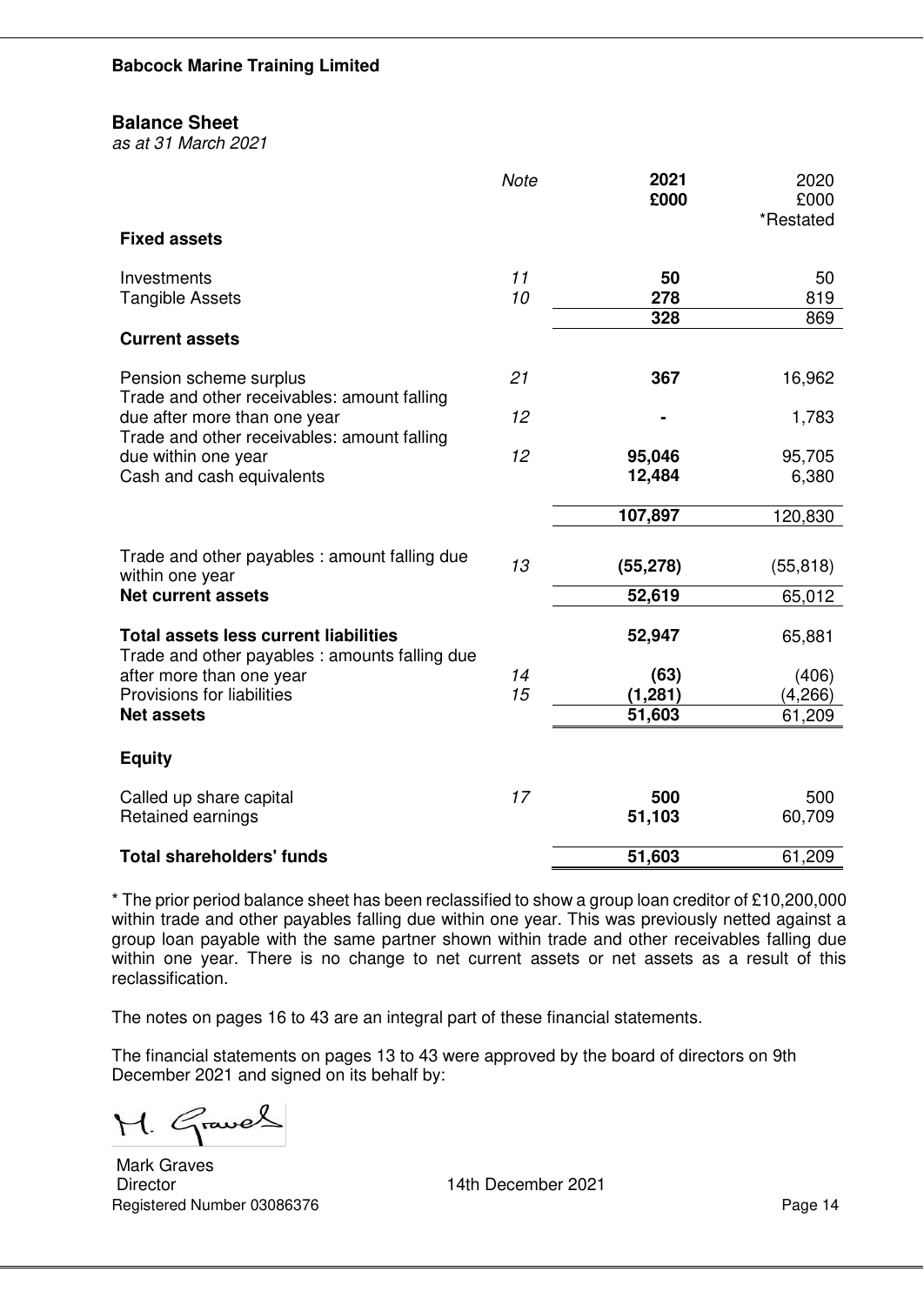## **Statement of changes in equity**

*for the year ended 31 March 2021*

|                                                       | <b>Note</b> | <b>Called up</b><br>share<br>capital | <b>Retained</b><br>earnings | <b>Total</b><br>Shareholders'<br>funds |
|-------------------------------------------------------|-------------|--------------------------------------|-----------------------------|----------------------------------------|
|                                                       |             | £000                                 | £000                        | £000                                   |
| Balance as at 1 April 2019                            |             | 500                                  | 48,294                      | 48,794                                 |
| Profit for the financial year                         |             |                                      | 4,818                       | 4,818                                  |
| Total other comprehensive income                      |             |                                      | 7,597                       | 7,597                                  |
| Total comprehensive income for the<br>financial year  |             |                                      | 12,415                      | 12,415                                 |
| Dividends paid                                        | 18          |                                      |                             |                                        |
| Balance as at 31 March 2020                           |             | 500                                  | 60,709                      | 61,209                                 |
|                                                       |             |                                      |                             |                                        |
| Profit for the financial year                         |             |                                      | 6,778                       | 6,778                                  |
| Total other comprehensive expense                     |             |                                      | (16, 384)                   | (16, 384)                              |
| Total comprehensive expense for the<br>financial year |             |                                      | (9,606)                     | (9,606)                                |
| Dividends paid                                        | 18          |                                      |                             |                                        |
| Balance as at 31 March 2021                           |             | 500                                  | 51,103                      | 51,603                                 |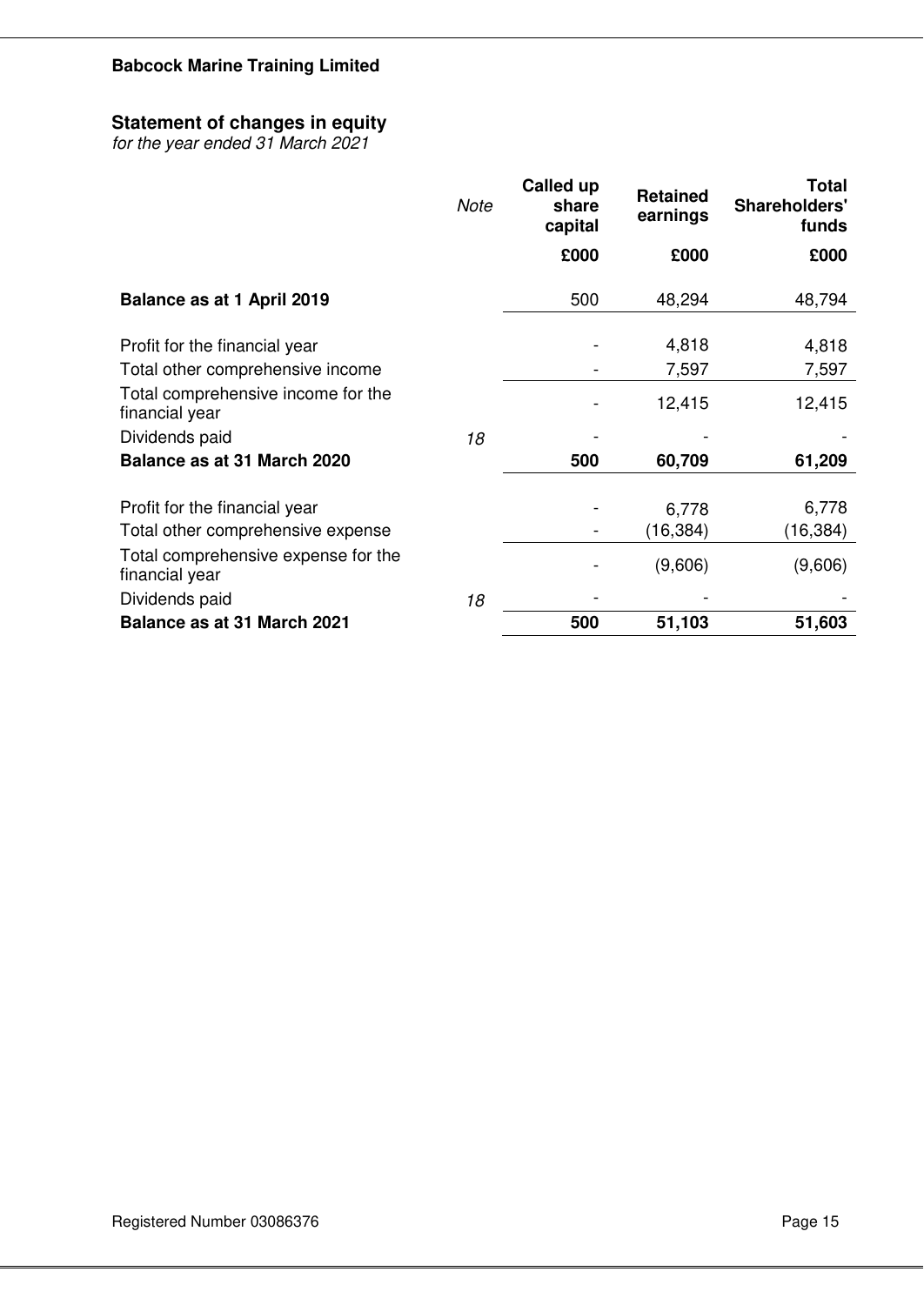## **Notes to the financial statements**

### **1 General information**

Babcock Marine Training Limited is a private company, limited by shares, which is incorporated and domiciled in the UK. The address of the registered Office is 33 Wigmore Street, London W1U 1QX.

### **2 Summary of significant accounting policies**

The principal accounting policies applied in the preparation of these financial statements are set out below. These policies have been consistently applied to all the years presented.

### **Basis of preparation**

The financial statements have been prepared in accordance with Financial Reporting Standard 101, 'Reduced Disclosure Framework' (FRS 101).

These financial statements are prepared on a going concern basis, under the historical cost convention, in accordance with the Companies Act 2006, as applicable to companies using FRS 101. The financial statements are prepared in sterling which is the functional currency of the Company and rounded to the nearest £'000.

The preparation of financial statements in conformity with FRS 101 requires the use of certain critical accounting estimates. The areas involving a higher degree of judgement or complexity, or areas where assumptions and estimates are significant to the financial statements are disclosed in note 3.

The Company is a wholly owned subsidiary of Babcock Defence & Security Holdings LLP and of its ultimate parent, Babcock International Group PLC. It is included in the consolidated financial statements of Babcock International Group PLC which are publicly available. Therefore the Company is exempt by virtue of section 400 of the Companies Act 2006 from the requirement to prepare consolidated financial statements

The following exemptions from the requirements of IFRS have been applied in the preparation of these financial statements, in accordance with FRS 101:

- a) Paragraphs 45(b) and 46 to 52 of IFRS 2, 'Share based payments'
- b) IFRS 7, 'Financial instruments: Disclosures'
- c) Paragraphs 91 to 99 of IFRS 13 'Fair value measurement' (disclosure of valuation techniques and inputs used for fair value measurement of assets and liabilities)
- d) Paragraph 38 of IAS 1, 'Presentation of financial statements' comparative information in respect of:
- paragraph 79(a) (iv) of IAS 1 Share capital and reserves;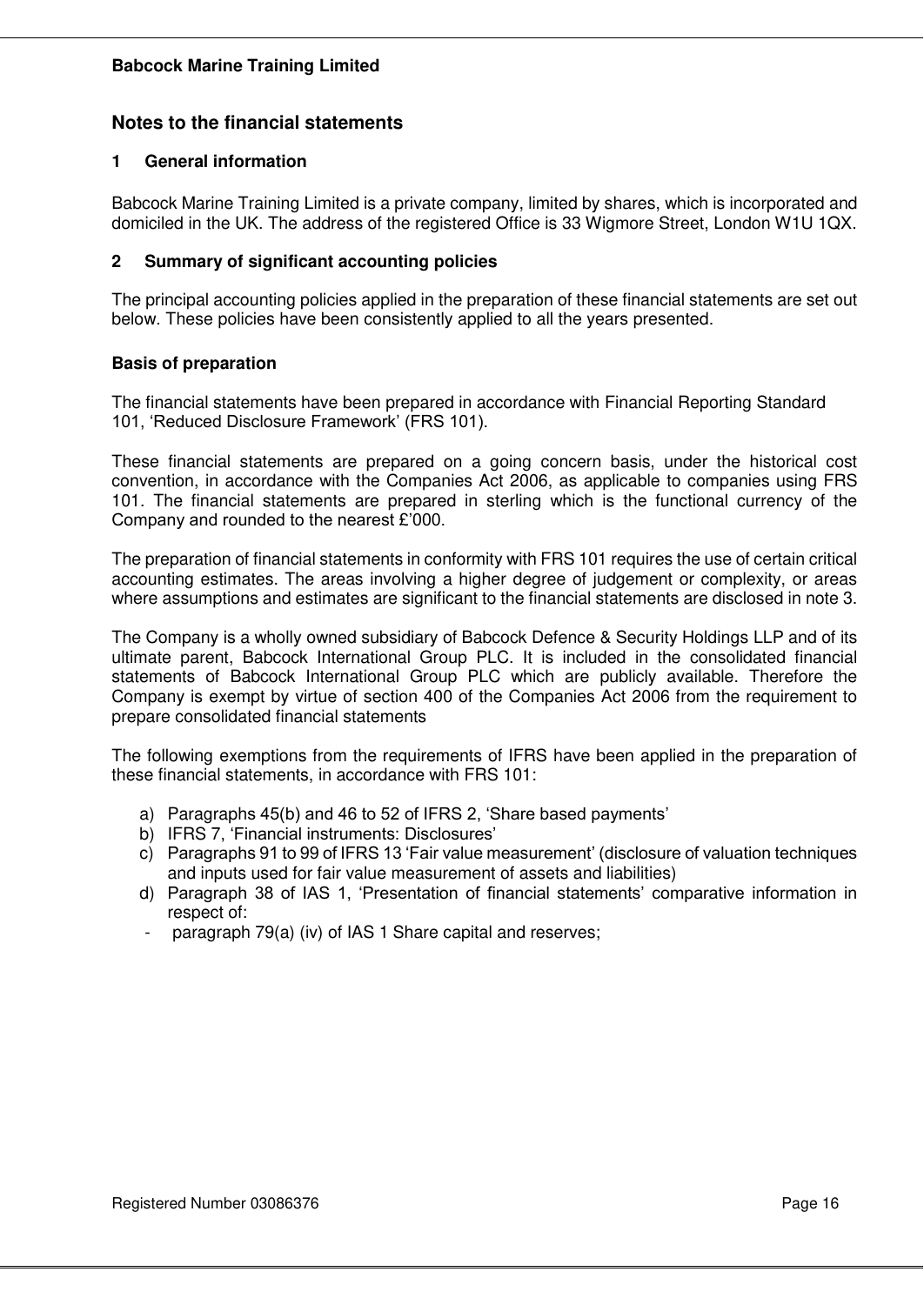## **Notes to the financial statements** *(continued)*

### **2 Summary of significant accounting policies** *(continued)*

#### **Basis of preparation** *(continued)*

- paragraph 73(e) of IAS 16 Property, plant and equipment; and
- paragraph 118(e) of IAS 38 Intangible assets (reconciliations between the carrying amount at the beginning and end of the period)
- e) The requirements of the second sentence of paragraph 110 and paragraphs 113(a), 114, 115, 118, 119(a) to (c), 120 to 127 and 129 of IFRS 15 Revenue from Contracts with Customers.
- f) The requirements of paragraph 52, the second sentence of paragraph 89, and paragraphs 90, 91 and 93 of IFRS 16 Leases.
- g) The following paragraphs of IAS 1, 'Presentation of financial statements':
- 10(d), 10(f), 16, 38, 40, 111, and 134-136
- h) IAS 7, 'Statement of cash flows'
- i) Paragraph 30 and 31 of IAS 8 'Accounting policies, changes in accounting estimates and errors'
- j) Paragraph 17 of IAS 24, 'Related party transactions' in respect of key management compensation
- k) The requirements of IAS 24, 'Related party disclosures' to disclose related party transactions entered into between two or more members of a group.

### **Going concern**

After making enquiries, the directors have a reasonable expectation that the Company has adequate resources to continue in operational existence for the foreseeable future. Accordingly, the directors consider it appropriate to continue to adopt the going concern basis in preparing these financial statements.

#### **Adoption of new and revised standards**

There are no amendments to accounting standards, or IFRIC interpretations that are effective for the year ended 31 March 2021 that have a material impact on the Company's financial statements.

#### **Revenue**

Revenue recognised represents income derived from contracts with customers for the provision of goods and services in the ordinary course of business. Revenue is recognised in line with IFRS 15, Revenue from Contracts with Customers. IFRS 15 requires the identification of performance obligations in contracts, allocation of the contract price to the performance obligations and recognition of revenue as performance obligations are satisfied.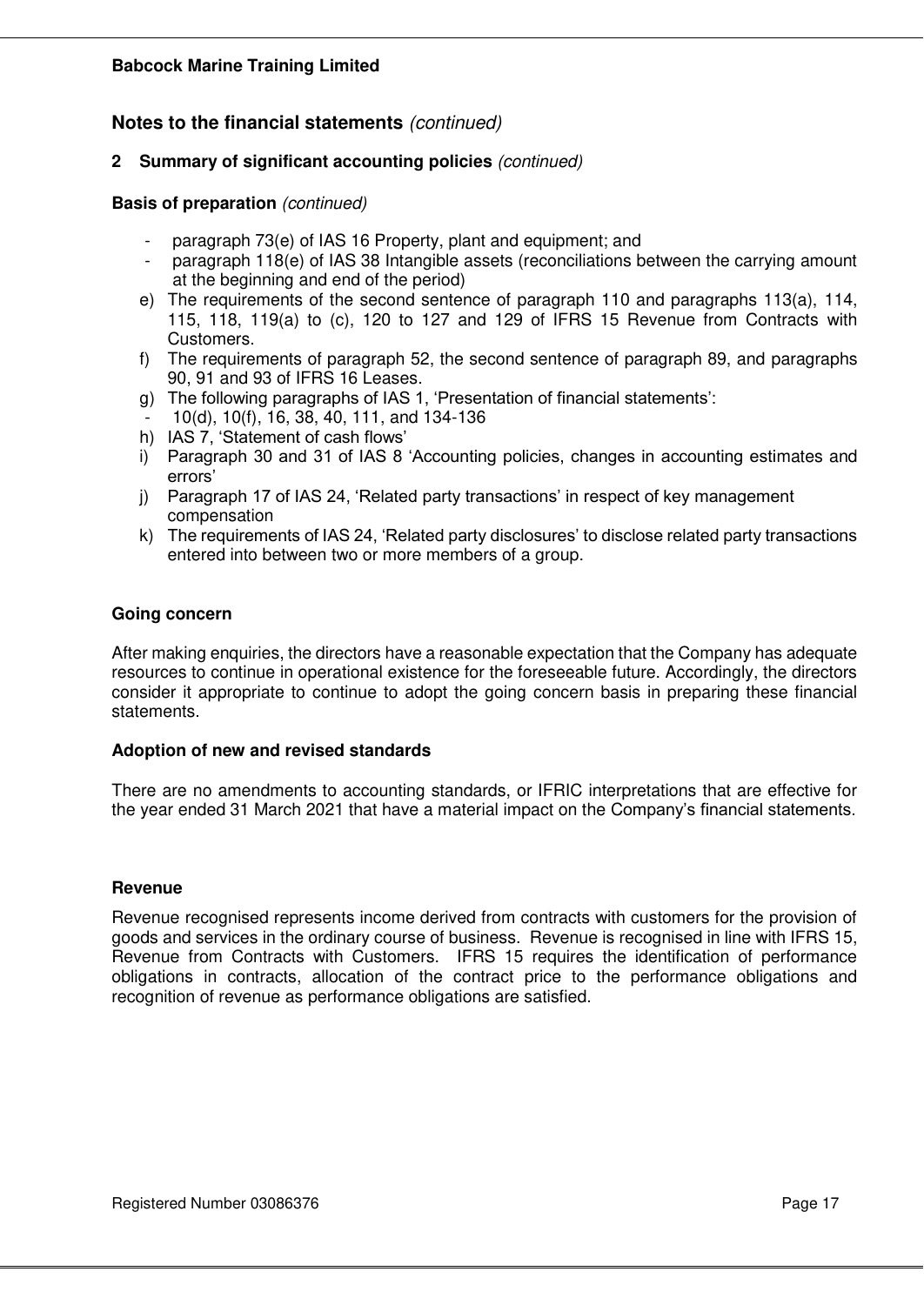## **2 Summary of significant accounting policies** *(continued)*

### **Revenue** *(continued)*

#### (a) Performance obligations

Contracts are assessed to identify each promise to transfer either a distinct good or service or a series of distinct goods or services that are substantially the same and have the same pattern of transfer to the customer. Goods and services are distinct and accounted for as separate performance obligations if the customer can benefit from them either on their own or together with other resources readily available to the customer and they are separately identifiable in the contract. The integrated output nature of many of the goods and services provided by the Company can result in contracts with one performance obligation.

### (b) Allocation of contract price to performance obligations

The contract price represents the amount of consideration which the Company expects to receive in exchange for delivering the promised goods or services to the customer. Variable consideration is included in the contract price on the most likely outcome basis but only to the extent that it is highly probable that it will not reverse in the future. Given the bespoke nature of many of the goods and services the Company provides, stand-alone selling prices are generally not available and, in these circumstances, the Company allocates the contract price to performance obligations based on cost plus margin. The Company's contracts typically do not include significant financing components.

### Revenue and profit recognition

Performance obligations are satisfied, and revenue recognised, as control of goods and services is transferred to the customer. Control can be transferred at a point in time or over time and the Company determines, for each performance obligation, whether it is satisfied over time or at a point in time. Performance obligations are satisfied over time if any of the following criteria are satisfied:

- the customer simultaneously receives and consumes the benefits of the Company's performance as it performs; or
- the company's performance does not create an asset with an alternative use to the Company and the Company has an enforceable right to payment for work done; or
- the Company's performance creates or enhances an asset controlled by the customer.

Most of the Company's contracts meet the requirements to satisfy performance obligations and recognise revenue over time either because the customer simultaneously receives and consumes the benefits of the Company's performance as it performs or the Company's performance does not create an asset with an alternative use to the Company and the Company has an enforceable right to payment for work done.

Where the Company satisfies performance obligations over time, revenue is recognised using costs incurred as a proportion of total estimated costs to assess stage of completion, but with the stage of completion and revenue assessed in relation to each performance obligation.

If a performance obligation is not satisfied over time, then revenue is recognised at the point in time that control is transferred to the customer. Point in time recognition mainly applies to sale of goods. Control typically transfers to the customer when the customer has legal title to the goods and this is usually coincident with delivery of the goods to the customer and right to payment by the Company.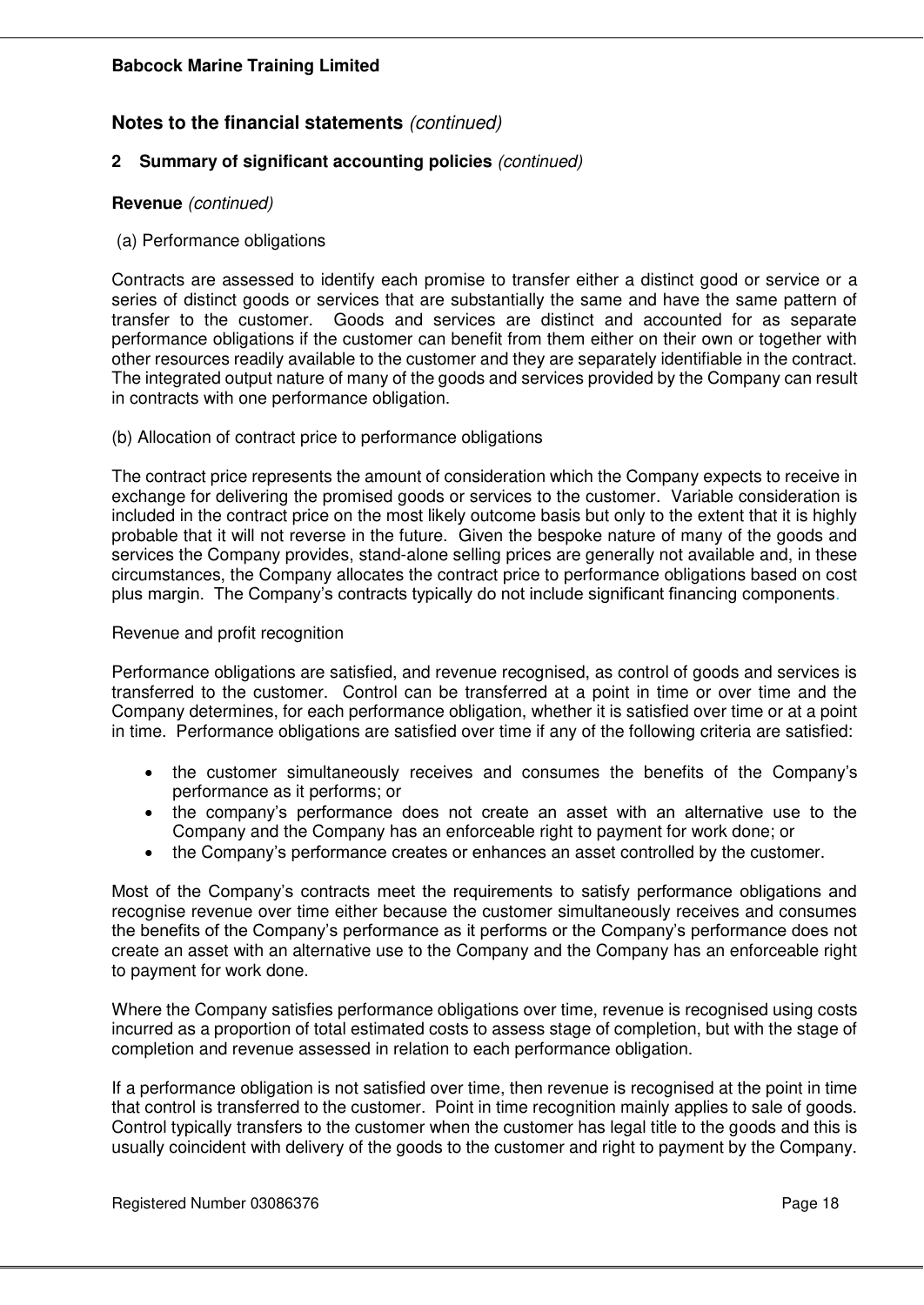## **Notes to the financial statements** *(continued)*

### **2 Summary of significant accounting policies** *(continued)*

#### **Revenue and profit recognition** *(continued)*

Profit is recognised to the extent that the final outcome on contracts can be reliably assessed. Contract outturn assessments are carried out on a contract-by-contract basis, including consideration of technical and other risks, by suitably qualified and experienced personnel and the assessments of all significant contracts are subject to review and challenge. Assessment of outcomes is in relation to separate performance obligations and includes variable consideration, which can include judgements on variations and claims, measured using the most likely outcome approach, to the extent that it is highly probable that there will not be a reversal in the amount of cumulative revenue recognised. Judgements on contract variations and claims may consider, amongst other matters, the contract terms and conditions, previous experience with customers and the status of negotiations at the time judgements are made. Any expected loss on a contract is recognised immediately in the income statement.

The Company operates in a partnering environment with some customers and certain contracts include pain/gain share arrangements under which cost under/over spends against the contract target cost are shared with the customer. These contract sharing arrangements are included in the assessment of contract outturns.

The Company presents as an asset the gross amount due from customers for contract work for all contracts in progress for which costs incurred plus recognised profits (less recognised losses) exceed progress billings. The Company presents as a liability the gross amount due to customers for contract work for all contracts in progress for which progress billings exceed costs incurred plus recognised profits (less recognised losses).

(d) Costs of obtaining a contract

Pre-contract costs are recognised as expenses as incurred, except that directly attributable costs incurred from the point that it can be reliably expected that a contract will be obtained, typically at preferred bidder stage, are recognised as an asset in capitalised contract costs and amortised over the life of the contract, provided that the contract is expected to result in future net cash inflows.

(e) Contract mobilisation costs

Post-contract award but pre-contract operational start-up mobilisation costs are recognised as an asset and amortised over the life of the contract. These mobilisation costs are included within the contract value and relate to ensuring that assets and resources are mobilised as necessary to support delivery of performance obligations in accordance with contract requirements.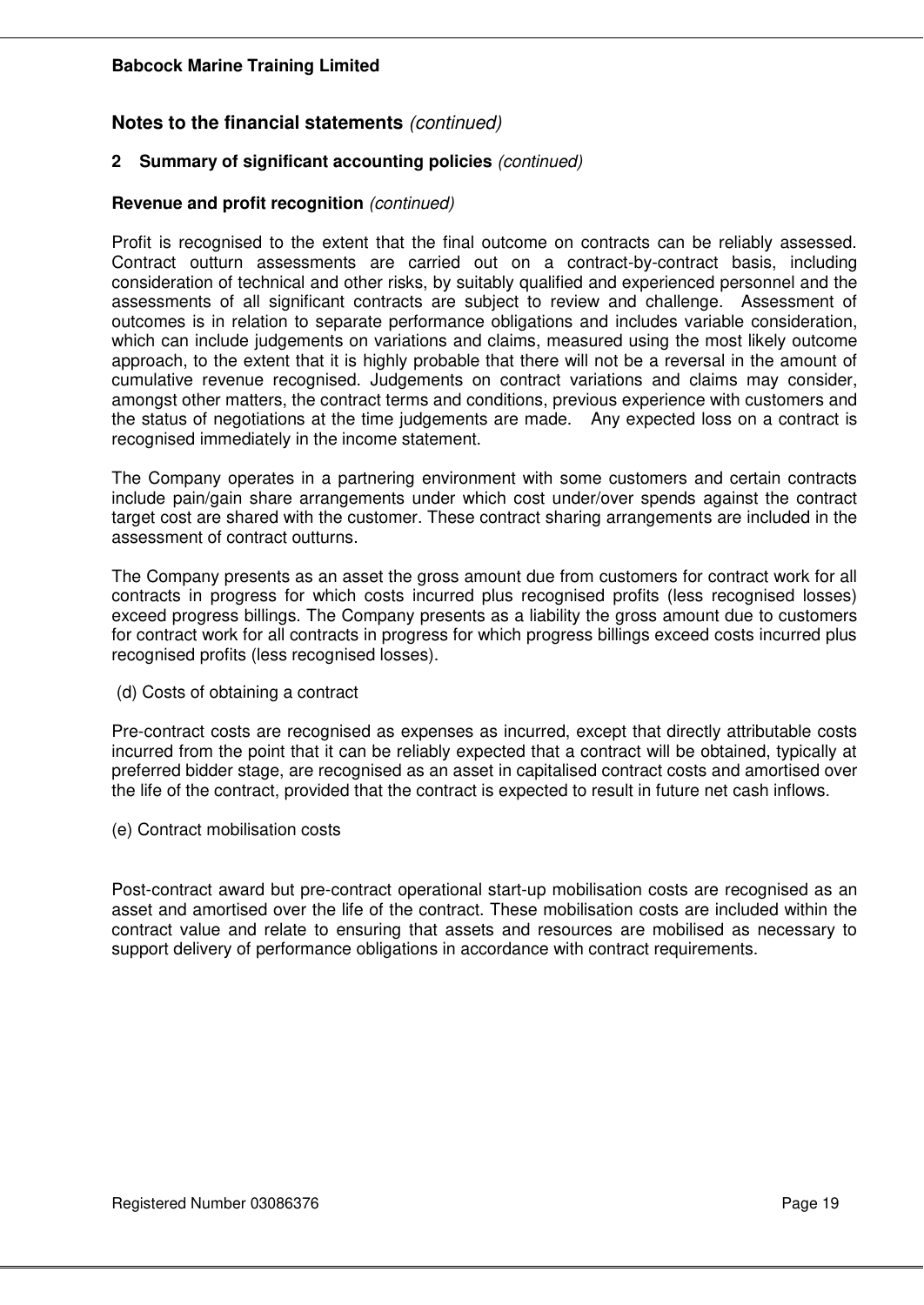## **Notes to the financial statements** *(continued)*

### **2 Summary of significant accounting policies** *(continued)*

#### **Revenue** *(continued)*

#### (f) Principal versus agent considerations

The Company's contracts include performance obligations in relation to procurement activity undertaken on behalf of customers at low or nil margin, together with other performance obligations. For such procurement activity, management exercises judgement in the consideration of principal versus agent based on an assessment as to whether the Company controls goods or services prior to transfer to customers. Factors that influence this judgement include the level of responsibility the Company has under the contract for the provision of the goods or services, the extent to which the Company is incentivised to fulfil orders on time and within budget, either through gainshare arrangements or KPI deductions in relation to the other performance obligations within the contract, and the extent to which the Company exercises responsibility in determining the selling price of the goods and services. Taking all factors into consideration, the Company then comes to a judgement as to whether it acts as principal or agent on a contract by contract basis.

#### **Property, plant and equipment**

Property, plant and equipment is shown at cost less subsequent depreciation and impairment, except for land, which is shown at cost less impairment. Cost includes expenditure that is directly attributable to the acquisition of the items. Depreciation is provided on a straight-line basis to write off the cost of PPE over the estimated useful lives to their estimated residual value (reassessed at each balance sheet date) at the following annual rates:

| Freehold property   | 2% to $8%$    |
|---------------------|---------------|
| Leasehold property  | Lease term    |
| Plant and equipment | 6.6% to 33.3% |

PPE is reviewed for impairment whenever events or changes in circumstances indicate that the carrying amount of the fixed asset may not be recoverable. An asset's carrying amount is written down immediately to its recoverable amount if the asset's carrying amount exceeds the higher of an asset's fair value less cost to sell or value in use.

#### **Investments**

Fixed asset investments are stated at cost less provision for impairment in value.

#### **Inventory and work in progress**

Inventory is valued at the lower of cost and net realisable value. Cost is determined on a first-in firstout method. In the case of finished goods and work in progress, cost comprises direct material and labour and an appropriate proportion of overheads.

#### **Trade receivables**

Trade receivables are stated at their cost less provision for bad debts. A provision for bad debt is established when there is objective evidence that the collection of the debt is no longer probable.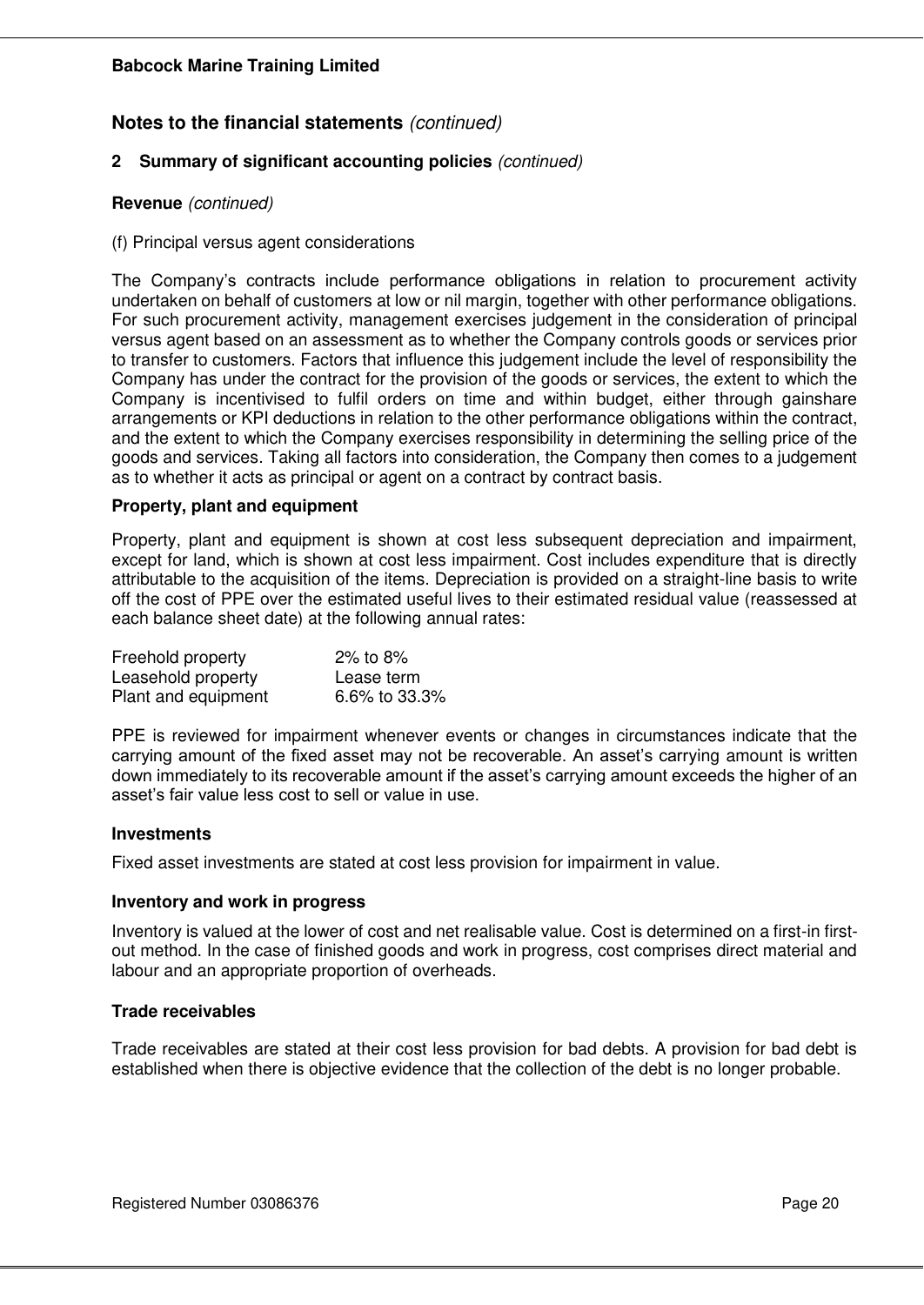## **2 Summary of significant accounting policies** *(continued)*

### **Taxation**

(a) Current income tax

Current tax is provided at amounts expected to be paid (or recovered) using the tax rates and laws that have been enacted or substantially enacted by the balance sheet date.

#### (b) Deferred income tax

Deferred income tax is provided in full, using the liability method, on temporary differences arising between the tax basis of assets and liabilities and their carrying amounts in the consolidated financial statements. However, if the deferred income tax arises from initial recognition of an asset or liability in a transaction, other than a business combination, that at the time of the transaction affects neither accounting nor taxable profit or loss, it is not accounted for. Deferred income tax is determined using tax rates (and laws) that have been enacted, or substantially enacted by the balance sheet date and are expected to apply when the related deferred income tax asset is realised or the deferred income tax liability is settled.

Deferred income tax assets are recognised to the extent that it is probable that future taxable profit will be available against which the temporary differences can be utilised.

Tax is recognised in the income statement except to the extent that it relates to items recognised directly in either other comprehensive income or in equity.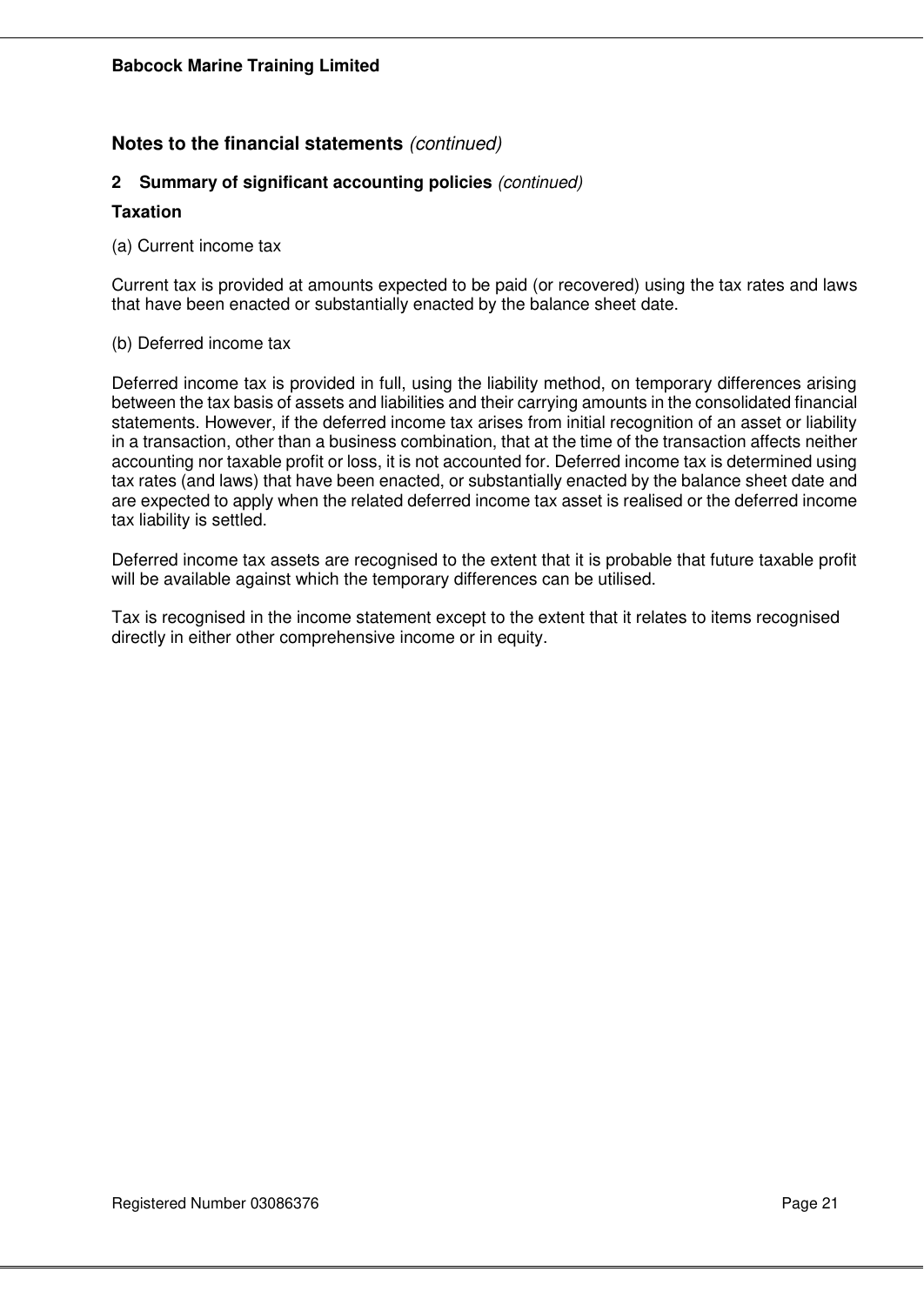## **2 Summary of significant accounting policies** *(continued)*

#### **Pensions costs and other post-retirement benefits**

The Company participates in a defined benefit scheme that shares risks between entities under common control. The defined benefit scheme defines the amount of pension benefit that an employee will receive on retirement, usually dependent on one or more factors such as age, years of service and compensation.

The cost of providing benefits is determined using the projected unit credit actuarial valuation method. The total service cost and associated administration costs of the pension scheme are charged to operating profit in the entities which participate in the scheme. In addition, a retirement benefit interest charge on the net pension deficit is charged to the income statement as a finance cost. Actuarial gains and losses are recognised directly in equity through the Statement of comprehensive income.

The fair value of plan assets is measured in accordance with the FRS 101 fair value hierarchy using appropriate valuation techniques.

The extent to which the Company recognises its share of the income statement charge, the assets and liabilities of the scheme, and the actuarial gain or loss is determined by the proportion of active members of the scheme that it employs.

The scheme's liability is the present value of the defined benefit obligation at the end of the reporting date less the fair value of the plan assets at the reporting date.

The Company participates in a defined contribution scheme. Obligations for contributions to the defined contribution pension plan are recognised as an expense in the income statement

## **Foreign currencies**

Foreign currency transactions are translated into the functional currency using the exchange rates prevailing at the dates of the transactions. Monetary assets and liabilities denominated in foreign currencies are translated into the local currency at the year end exchange rates.

Foreign exchange gains and losses resulting from the settlement of such transactions and from the translation at exchange rates ruling at the balance sheet date of monetary assets and liabilities denominated in foreign currencies are recognised in the income statement.

#### **Lessee Accounting**

For lessees there is no longer a distinction between finance or operating leases as all leases are now recognised on the balance sheet. When a lease commences, a lease liability is recognised that is equal to the present value of the minimum lease payments. A right-of-use asset is also recognised and is equal in value to the lease liability. This represents the right to use the leased asset for the full lease term.

Short-term leases and low-value leases are exempt from recognition on the balance sheet, and the payments are instead recognised on a straight-line basis in the income statement in the same way as they would have been under IAS 17. A lease is considered short-term if the total lease length is less than 12 months, and low-value if the underlying asset would cost less than £5,000 to buy new.

Right-of-use assets are depreciated over the total lease term. As the discounting is unwound, interest is charged in the income statement and increases the lease liabilities. When lease payments are made, the lease liabilities reduce. Therefore both right-of-use assets and lease liabilities have nil value at the end of the lease.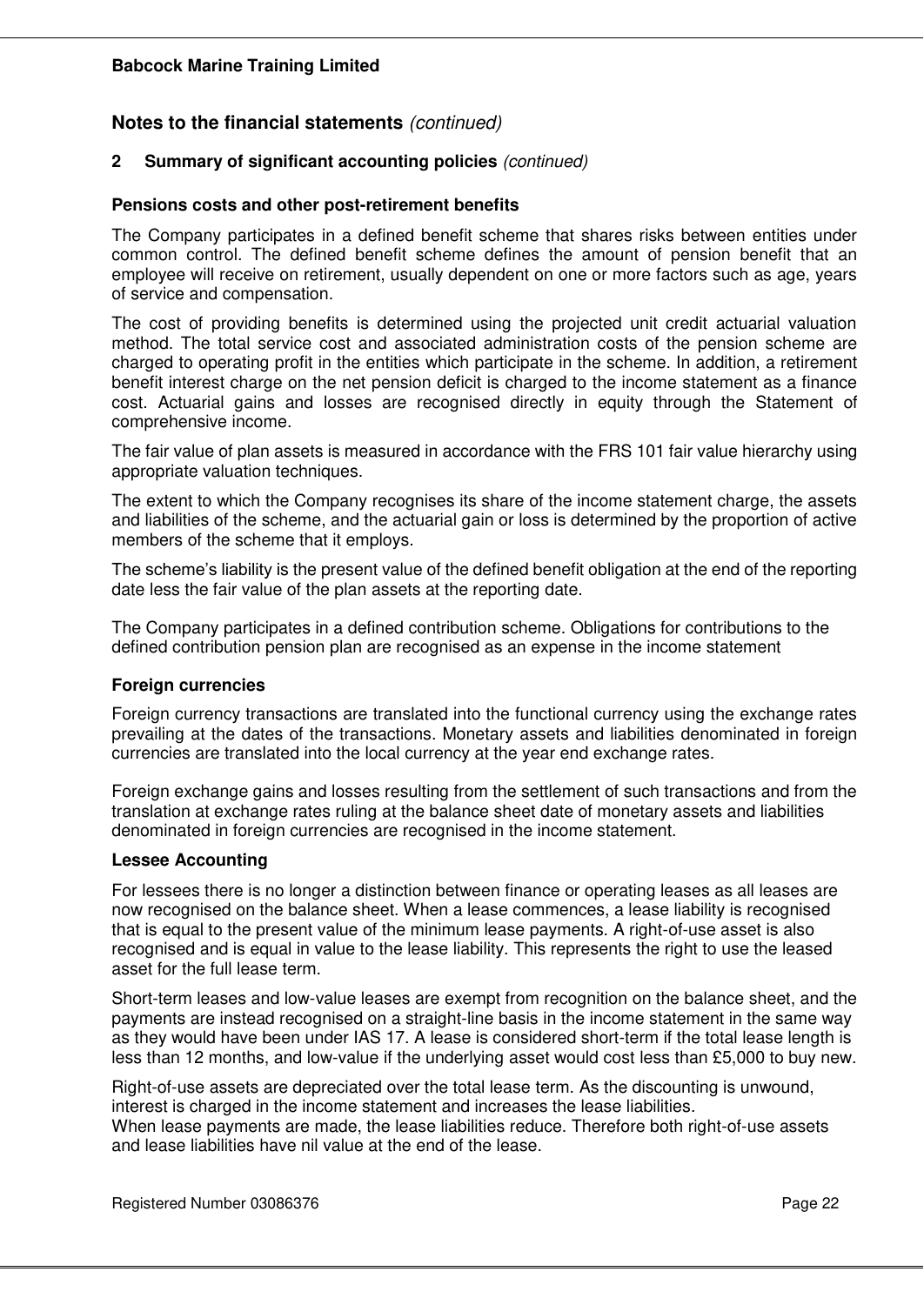#### **Notes to the financial statements** (continued)

#### **2 Summary of significant accounting policies** *(continued)*

#### **Lessee Accounting** *(continued)*

When lease payments are made, the lease liabilities reduce. Therefore both right-of-use assets and lease liabilities have nil value at the end of the lease.

Lease payments are discounted using the interest rate implicit in the lease or the incremental borrowing rate where the interest rate implicit in the lease is not available.

#### **Provisions for liabilities**

A provision is recognised in the balance sheet when the Company has a present legal or constructive obligation as a result of a past event, it is probable that an outflow of economic benefits will be required to settle the obligation and the amount has been reliably estimated. If the effect is material, provisions are determined by discounting the expected future cash flows at an appropriate discount rate.

A provision for restructuring is recognised when the Company has approved a detailed and formal restructuring plan, and the restructuring has either commenced or has been publicly announced. Future operating costs are not provided for.

A provision for onerous contracts is recognised when the expected benefits to be derived by the Company from a contract are lower than the unavoidable cost of meeting its obligations under the contract. A provision for warranties is recognised on completed contracts and disposals when there is a realistic expectation of the Company incurring further costs.

Provisions for losses on contracts are recorded when it becomes probable that total estimated contract costs will exceed total contract revenues. Such provisions are recorded as write downs of contract balances for that portion of the work which has already been completed, and as liability provisions for the remainder. Losses are determined on the basis of estimated results on completion of contracts and are contract assessments are updated regularly. A provision is made where operating leases are deemed to be onerous.

A provision for deferred consideration on acquisitions is recognised when the Company has a realistic expectation of the expense based on the Purchase and Sale Agreement.

A provision for employee benefits is recognised when there is a realistic expectation of the liability.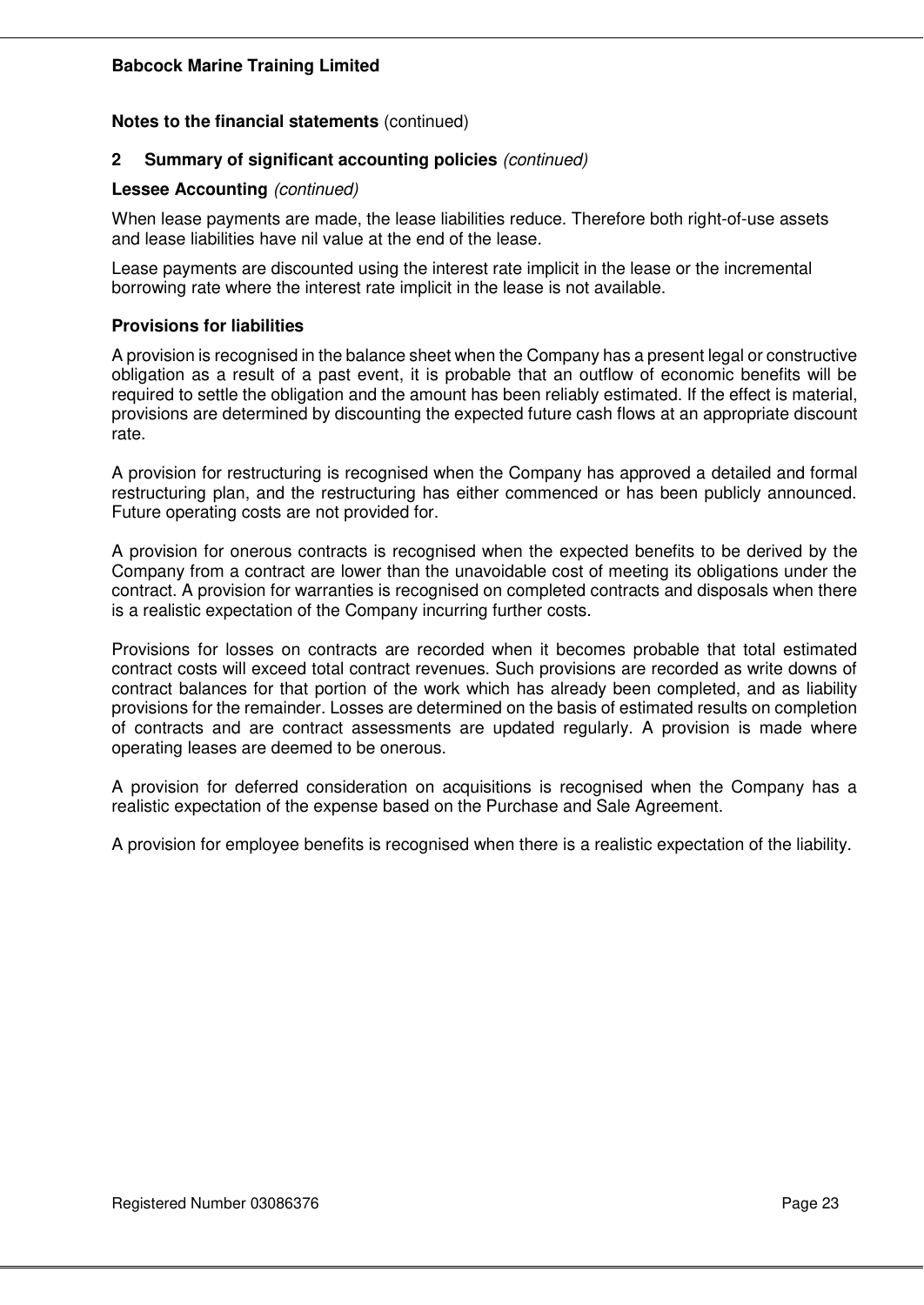## **3 Critical accounting estimates and judgements**

The preparation of the financial statements requires management to make judgements and estimates and assumptions that affect the amounts reported for assets and liabilities as at the reporting date and the amounts reported for revenues and expenses during the year. The application of the Company's accounting policies requires the use of estimates and the inherent uncertainty in forward looking estimates may result in a material adjustment to the carrying amount of assets and liabilities in the next financial year.

Critical accounting estimates are subject to continuing evaluation and are based on historical experience and other factors, including expectations of future events that are believed to be reasonable in light of known circumstances. Critical accounting estimates in relation to these financial statements are considered below:

## **Revenue and profit recognition**

Revenue and profit recognition on contracts is based on estimates of outturn revenues and costs on a contract-by-contract basis. Both of these estimates can involve significant levels of estimation uncertainty. Estimating contract revenues can involve judgements around whether the Company will meet performance targets, earn incentives and the pricing of any scope changes, variations or claims under the contract. When considering variations to contracts, the Company must make a judgement as to whether the variation should be accounted for as a separate, distinct contract or be considered, and accounted for, as part of the original contract. This judgement will depend on the scope of the variation, its pricing and the contractual terms.

Contract outturn assessments are carried out by suitably qualified and experienced personnel and include assessments of variable consideration and contract contingencies arising out of technical, commercial, operational and other risks. When considering variations, claims and contingencies, the Company analyses various factors including the contractual terms, status of negotiations with the customer and historic experience with that customer and similar contracts. The assessment of all significant contracts are subject to review and challenge. As contracts near completion, often less judgement is needed to determine the size of the expected outturn.

## **Defined benefit pension scheme**

The Company has an obligation to pay pension benefits to certain employees. The cost of these benefits and the present value of the obligation depend on a number of factors, including: life expectancy, salary increases, asset valuations and the discount rate on corporate bonds. Management estimates these factors in determining the net pension obligation in the balance sheet. The assumptions reflect historical experience and current trends. See note [21] for the disclosures of the defined benefit pension scheme.

The recognition of an accounting surplus on the Company's defined benefit scheme is a judgement and dependent on the Company being able to recover any surplus in the future through refunds from the plan and having considered the pension scheme rules a surplus is recognised on this basis.The basis for the allocation of the Company's share of the Babcock International Group Pension Scheme, which is based on the number of active members in each participating company, is also a judgement. The Company's share of the Babcock International Group Pension Scheme surplus has decreased to £0.37m from £17.0m. This is firstly due to a lower total scheme surplus at 31 March 2021. Secondly, the Company's allocation, which is determined by the number of active scheme members at the balance sheet date, relative to other participating Babcock group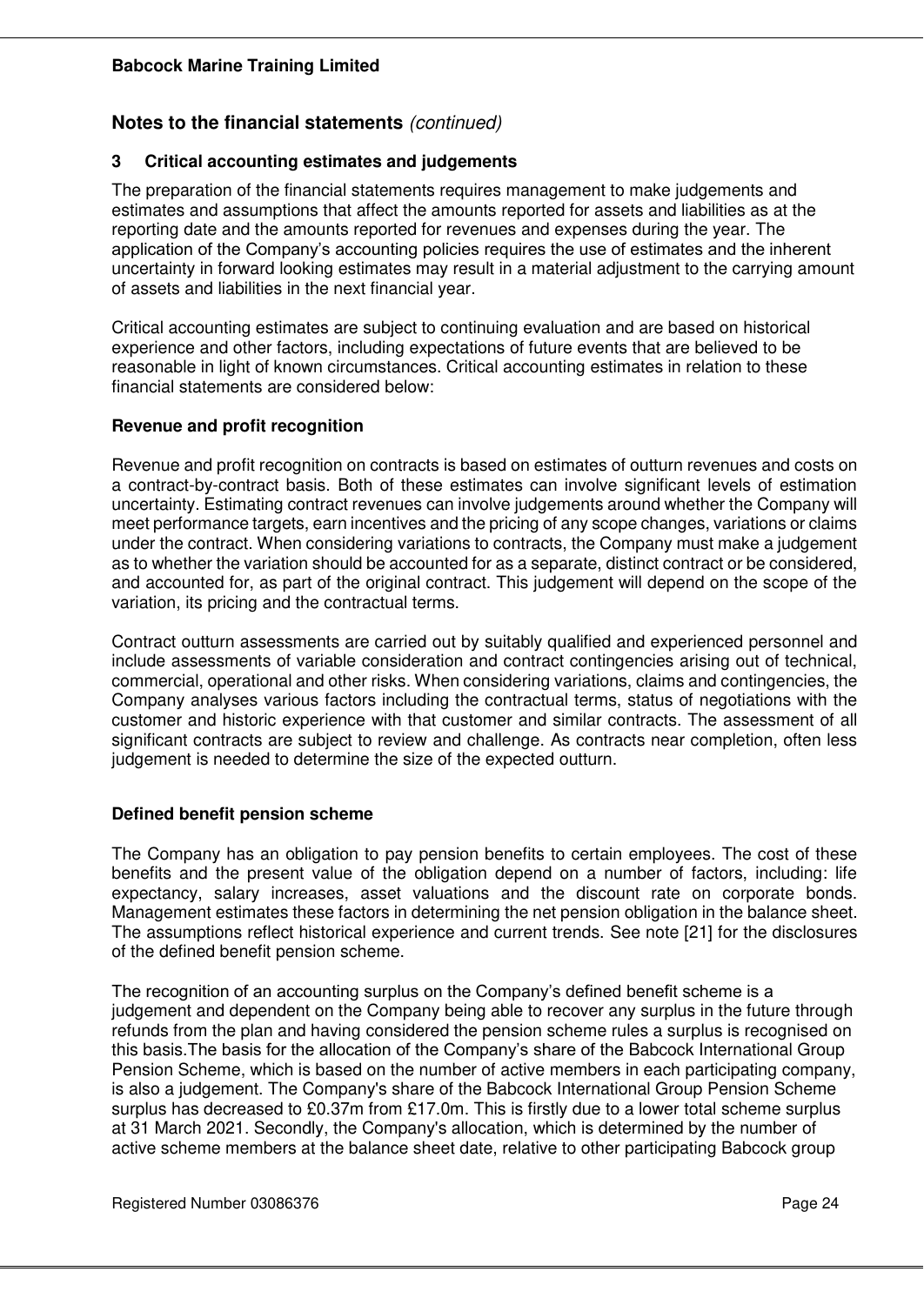companies, reduced, as those who transferred from or left the Company on 1 April 2021, as described above, were not included in the allocation calculation.

## **Notes to the financial statements** *(continued)*

#### **4 Revenue**

Revenue is wholly attributable to the principal activities of the Company and arises as follows:

|                                                                    | 2021   | 2020   |
|--------------------------------------------------------------------|--------|--------|
|                                                                    | £000   | £000   |
| <b>Destination</b>                                                 |        |        |
| United Kingdom                                                     | 51,842 | 51,350 |
| Canada                                                             | 1,358  | 2,671  |
|                                                                    | 53,200 | 54,021 |
|                                                                    |        |        |
|                                                                    | 2021   | 2020   |
|                                                                    | £000   | £000   |
| By area of activity:                                               |        |        |
| Sale of goods – transferred at a point in time                     |        | 806    |
| Provision of training and support services - transferred over time | 53,200 | 53,215 |
|                                                                    | 53,200 | 54,021 |

£104.3m (2020: £145m) represents the transaction price allocated to unsatisfied or partially satisfied performance obligations. Management expects that £14.8m (2020: £53.0m) of the transaction price allocated to unsatisfied performance obligations as at 31 March 2021 and 2020 will be recognised as revenue during the next reporting year. A further £23.7m (2020: £27.0m) of the transaction price allocated to unsatisfied performance obligations is expected to be recognised as revenue in years two to five after the respective year ends 31 March 2021 and 2020 and £65.8m (2020: £65.0m) after more than five years from the respective year ends 31 March 2021 and 2020.

## **5 Finance income and costs**

|                                                  | 2021<br>£000 | 2020<br>£000 |
|--------------------------------------------------|--------------|--------------|
| <b>Finance income</b>                            |              |              |
| <b>Bank interest</b>                             | 1            | 25           |
| Loan interest receivable from group undertakings | 170          | 438          |
|                                                  | 171          | 463          |
| <b>Finance costs</b>                             |              |              |
| Interest on lease liabilities                    | (27)         | (40)         |
| Bank interest on overdrafts                      | (5)          | (1)          |
|                                                  | (32)         | (41          |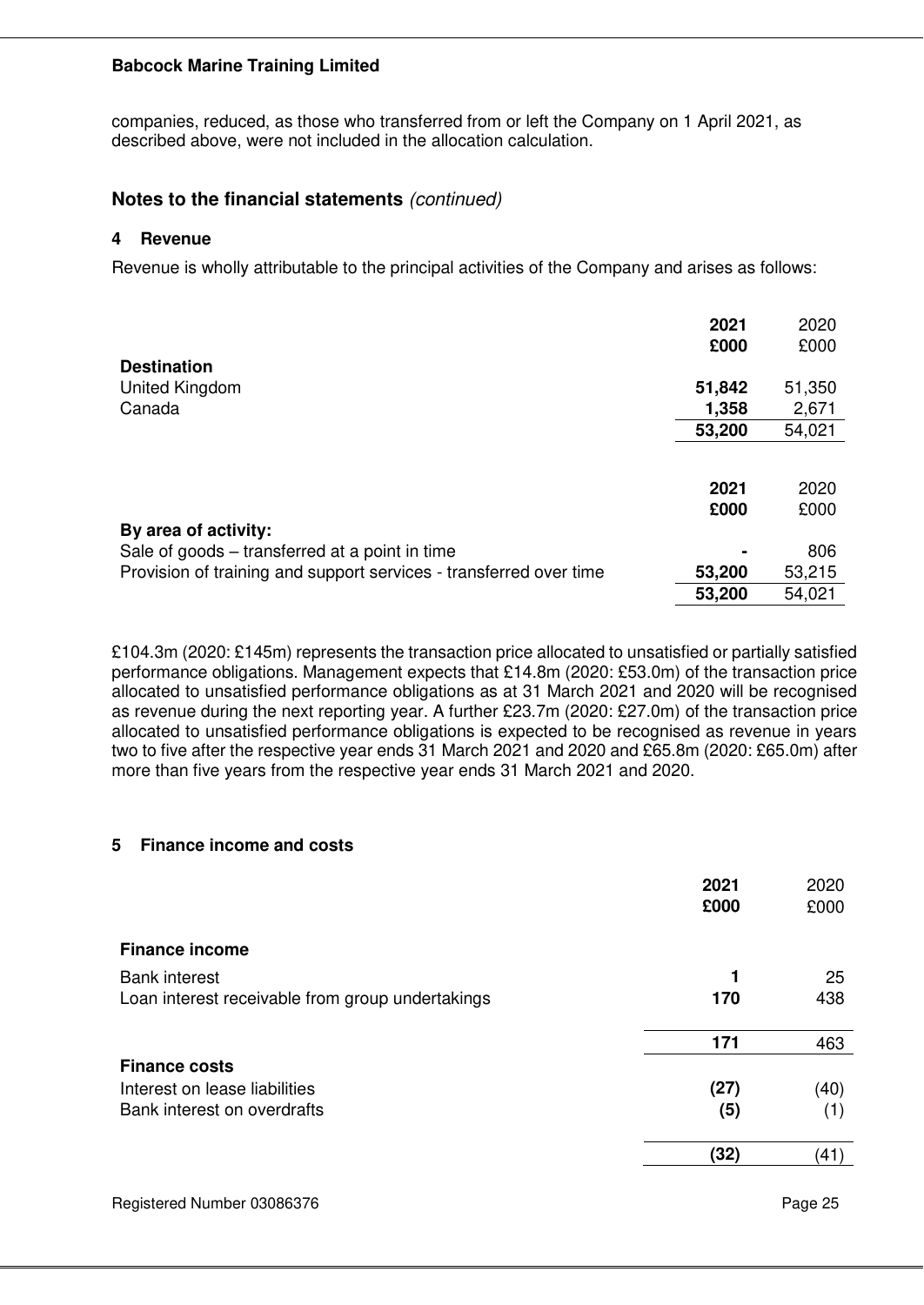## **6 Operating profit**

Operating profit is stated after charging / (crediting):

|                                              |         | 2021 | 2020 |
|----------------------------------------------|---------|------|------|
|                                              |         | £000 | £000 |
| Depreciation for fixed assets                | Note 10 | 414  | 393  |
| Loss on disposal of fixed assets             | Note 10 | 149  |      |
| Foreign exchange losses / (gains)            |         | 2    | (3)  |
| Audit fees payable to the Company's auditors |         | 60   | 54   |

Fees paid to the Company's auditors, PricewaterhouseCoopers LLP, and its associates, for services other than statutory audit of the Company, are disclosed on a consolidated basis in the financial statements of the ultimate parent undertaking, Babcock International Group PLC. The group accounts are required to comply with the statutory disclosure requirements.

Fees payable for the audits of Flagship Fire Fighting Training Limited £11,000 *(2020: £*9,500*)* and Babcock Fire Services Limited £11,000 *(2020: £*9,500*)* have been borne by the Company and are in addition to the fees in respect of the Company disclosed in the table.

## **7 Staff costs**

The average monthly number of employees (including executive directors) employed by the Company during the year was as follows:

|                                         | 2021<br><b>Number</b> | 2020<br>Number |
|-----------------------------------------|-----------------------|----------------|
| By activity                             |                       |                |
| Operations                              | 928                   | 913            |
| Management and administration           | 18                    | 25             |
|                                         | 946                   | 938            |
| Their aggregate remuneration comprised: |                       |                |
|                                         | 2021                  | 2020           |
|                                         | £000                  | £000           |
| Wages and salaries                      | 29,425                | 28,174         |
| Social security costs                   | 3,736                 | 3,611          |
| Other pension costs (note 21)           | 3,328                 | 4,181          |
|                                         | 36,489                | 35,966         |

Included in other pension costs are £196,000 *(2020: £*1,329,000*)* in respect of the defined benefit scheme and £3,132,000 *(2020:* £2,852,236*)* in respect of the defined contribution scheme.

The employment costs above include those of employees providing management services to other group companies, as well as staff seconded to other group companies. These are recharged to those business entities.

Registered Number 03086376 Page 26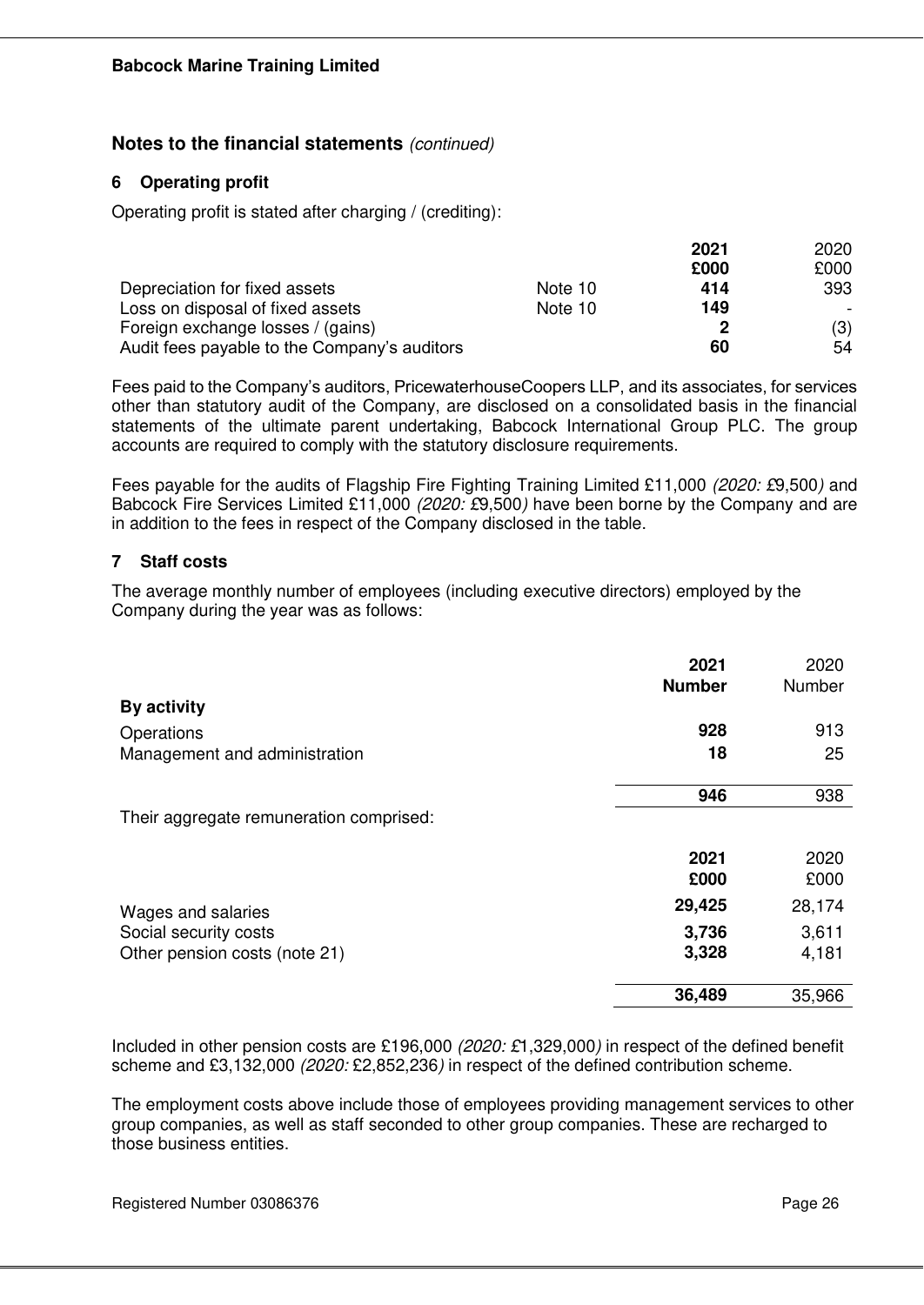## **Notes to the financial statements** *(continued)*

### **8 Directors' remuneration**

The emoluments of the directors, including pension contributions, paid by any company in respect of services provided to this Company were £nil *(2020: £nil).*

No directors *(2020: no)* were remunerated by the Company as they were remunerated by other Babcock Group companies. It is not possible to make an accurate apportionment of these directors' emoluments relating to services provided to the Company and as such no disclosure of emoluments received by these directors has been made in these financial statements. No recharge is made for costs borne by the Company in relation to services performed by the directors in relation to other Babcock Group companies.

During the year no *(2020: no)* directors remunerated by Babcock Marine Training Limited exercised share options under long term incentive plans and no *(2020: no)* directors were entitled to receive share options under long term incentive plans.

No retirement benefits were accruing to directors *(2020: no)* under SIPS money purchase scheme.

#### **9 Income tax expense**

| Tax expense included in income statement          | 2021<br>£000 | 2020<br>£000 |
|---------------------------------------------------|--------------|--------------|
| <b>Current tax</b>                                |              |              |
| UK Corporation tax on profits for the year        |              | 738          |
| Current tax charge for the year                   |              | 738          |
| Deferred tax                                      |              |              |
| Origination and reversal of temporary differences | 753          | 366          |
| Adjustments in respect of prior years             | 209          | (72)         |
| Impact of change in UK tax rate                   |              | (46)         |
| Total deferred tax charge (note 16)               | 962          | 248          |
| Tax on profit                                     | 962          | 986          |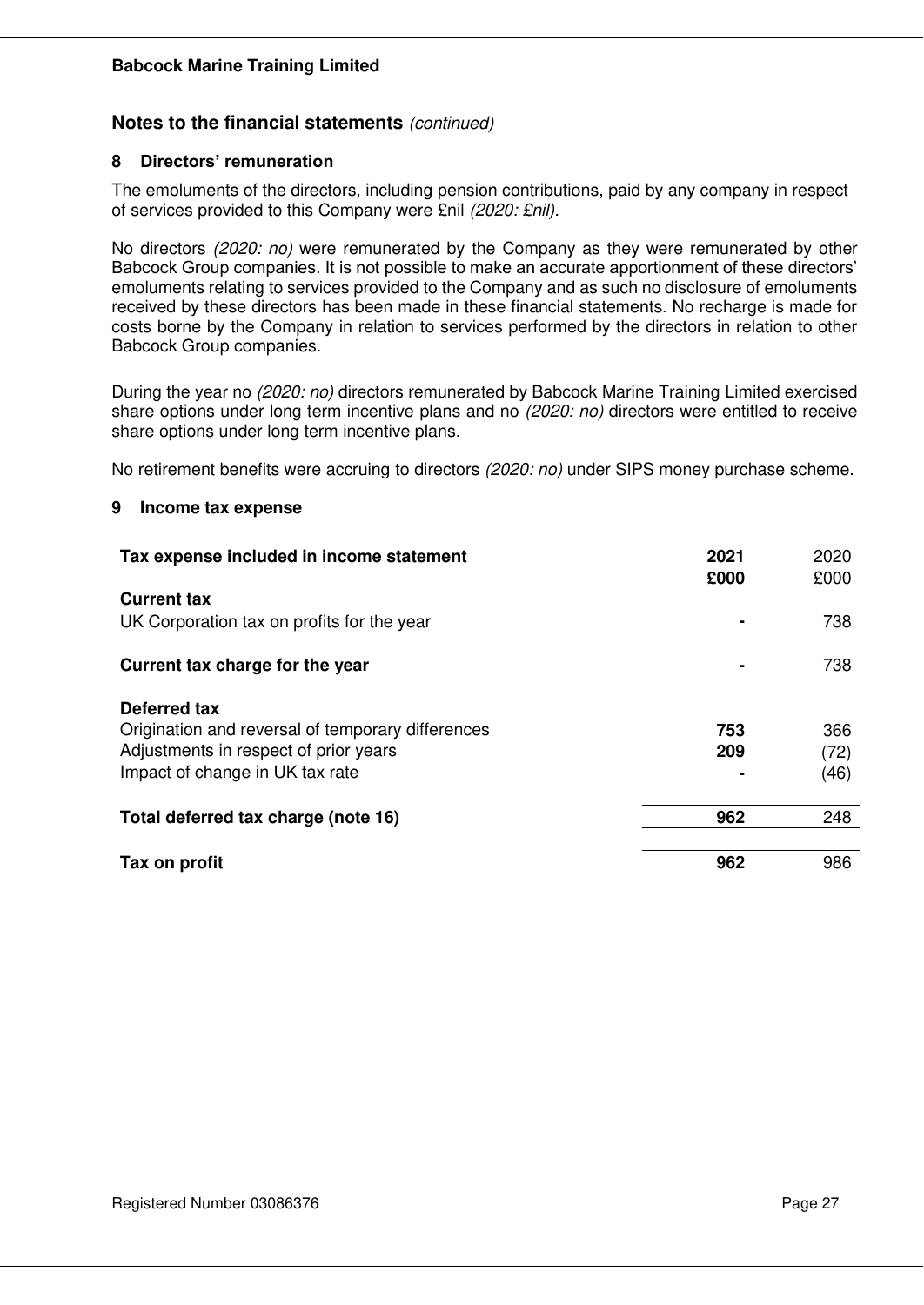### **9 Income tax expense** *(continued)*

### **Tax (income)/ expense included in other comprehensive (expense)/income**

|                                                                           | 2021<br>£000 | 2020<br>£000 |
|---------------------------------------------------------------------------|--------------|--------------|
| Deferred Tax:                                                             |              |              |
| Actuarial (losses)/gains on pension asset                                 | (3,843)      | 1,806        |
| Impact of change in UK tax rate                                           |              | 104          |
| Tax (income)/ expense included in other comprehensive<br>(expense)/income | (3,843)      | 1,910        |
|                                                                           |              |              |

Tax expense for the year is lower (2020: lower) than the standard effective rate of corporation tax in the UK for the year ended 31 March 2021 of 19% (2020: 19%). The differences are explained below:

|                                                                               | 2021  | 2020  |
|-------------------------------------------------------------------------------|-------|-------|
|                                                                               | £000  | £000  |
| Profit before income tax                                                      | 7,740 | 5,804 |
|                                                                               |       |       |
| Profit multiplied by standard UK corporation tax rate of 19%<br>$(2020:20\%)$ | 1,471 | 1,103 |
| Group relief (claimed)/surrendered for nil consideration                      | (718) |       |
| Expenses not deductible for tax purposes                                      |       |       |
| Adjustments in respect of deferred tax for prior years                        | 209   | (72)  |
| Impact of change in UK tax rate                                               |       | (46)  |
| Total tax charge for the year                                                 | 962   | 986   |

In 2020 budget, it was announced that the decrease in the UK rate of corporation tax from 19% to 17% was cancelled. On 24 May 2021, the Finance Act 2021 was substantively enacted, increasing the main rate of UK corporation tax from 19% to 25% with effect from 1 April 2023. As the increase of the rate to 25% had not been substantively enacted at the Balance Sheet date, its effects are not included in these Financial Statements.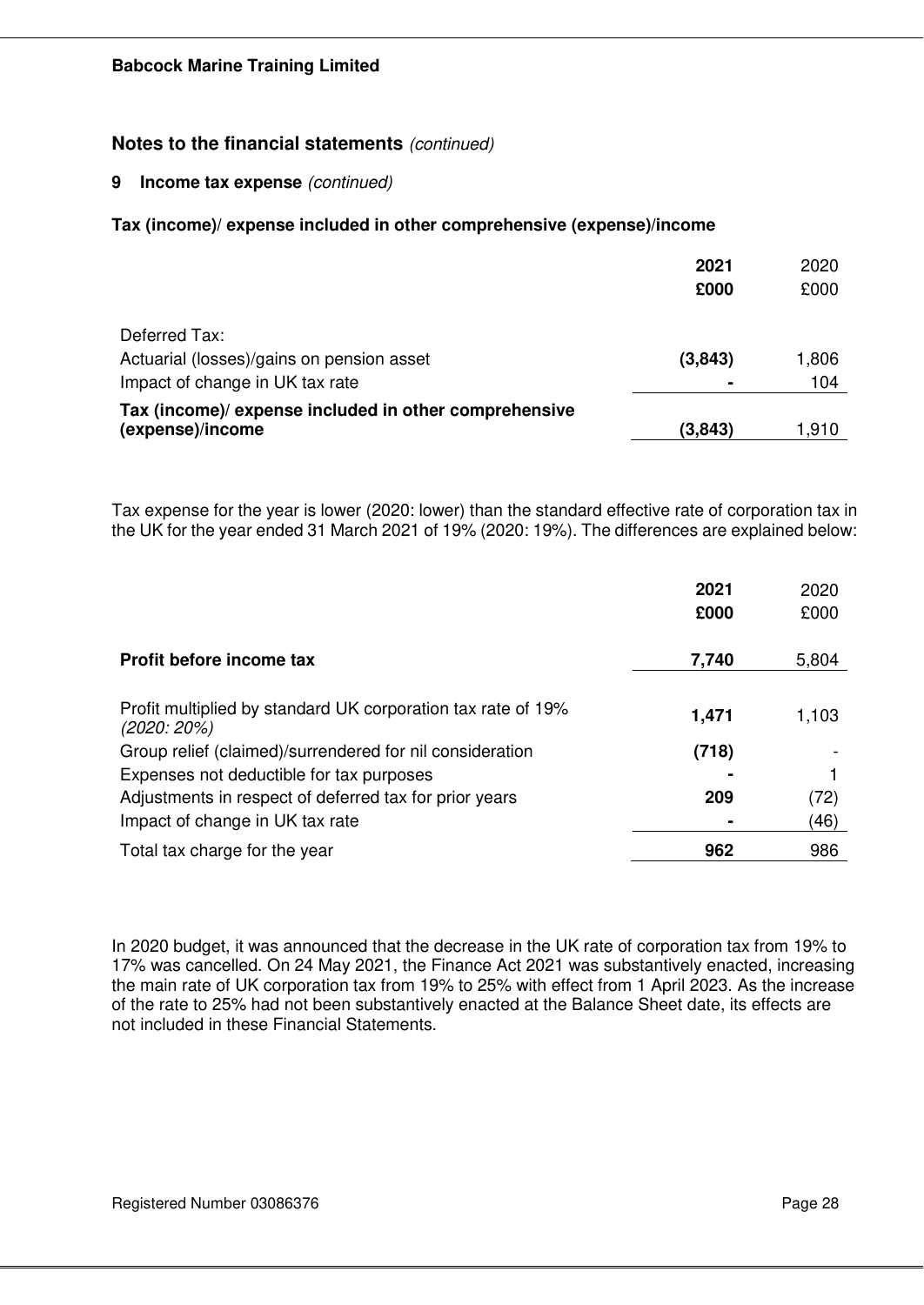## **10 Tangible fixed assets**

The following balances are right of use assets

|                                                                                                                   | <b>Property</b>                | <b>Plant and</b><br>equipment | <b>Total</b>                   |
|-------------------------------------------------------------------------------------------------------------------|--------------------------------|-------------------------------|--------------------------------|
|                                                                                                                   | £'000                          | £'000                         | £'000                          |
| <b>Cost</b>                                                                                                       |                                |                               |                                |
| <b>At 1 April 2020</b>                                                                                            | 1,097                          | 115                           | 1,212                          |
| Additions                                                                                                         |                                | 22                            | 22                             |
| <b>Disposals</b>                                                                                                  | (411)                          | (57)                          | (468)                          |
| At 31 March 2021                                                                                                  | 686                            | 80                            | 766                            |
| <b>Accumulated depreciation</b><br>At 1 April 2020<br>Charge for the year<br><b>Disposals</b><br>At 31 March 2021 | (333)<br>(376)<br>280<br>(429) | (60)<br>(38)<br>39<br>(59)    | (393)<br>(414)<br>319<br>(488) |
| Net book value<br><b>At 31 March 2021</b>                                                                         | 257                            | 21                            | 278                            |
| At 31 March 2020                                                                                                  | 764                            | 55                            | 819                            |
|                                                                                                                   |                                |                               |                                |

## **11 Investments**

|                                                      | 2021<br><b>Ordinary shares</b><br>in group<br>undertakings | <b>Total</b> | 2020<br>Ordinary shares<br>in group<br>undertakings | Total |
|------------------------------------------------------|------------------------------------------------------------|--------------|-----------------------------------------------------|-------|
|                                                      | £000                                                       | £000         | £000                                                | £000  |
| <b>Cost</b><br>At 1 April 2020 and 31 March 2021     | 50                                                         | 50           | 50                                                  | 50    |
| Carrying amount at 1 April 2020 and<br>31 March 2021 | 50                                                         | 50           | 50                                                  | 50    |

The directors believe that the carrying value of the investments is supported by their underlying net assets.

For details of investments, see note 22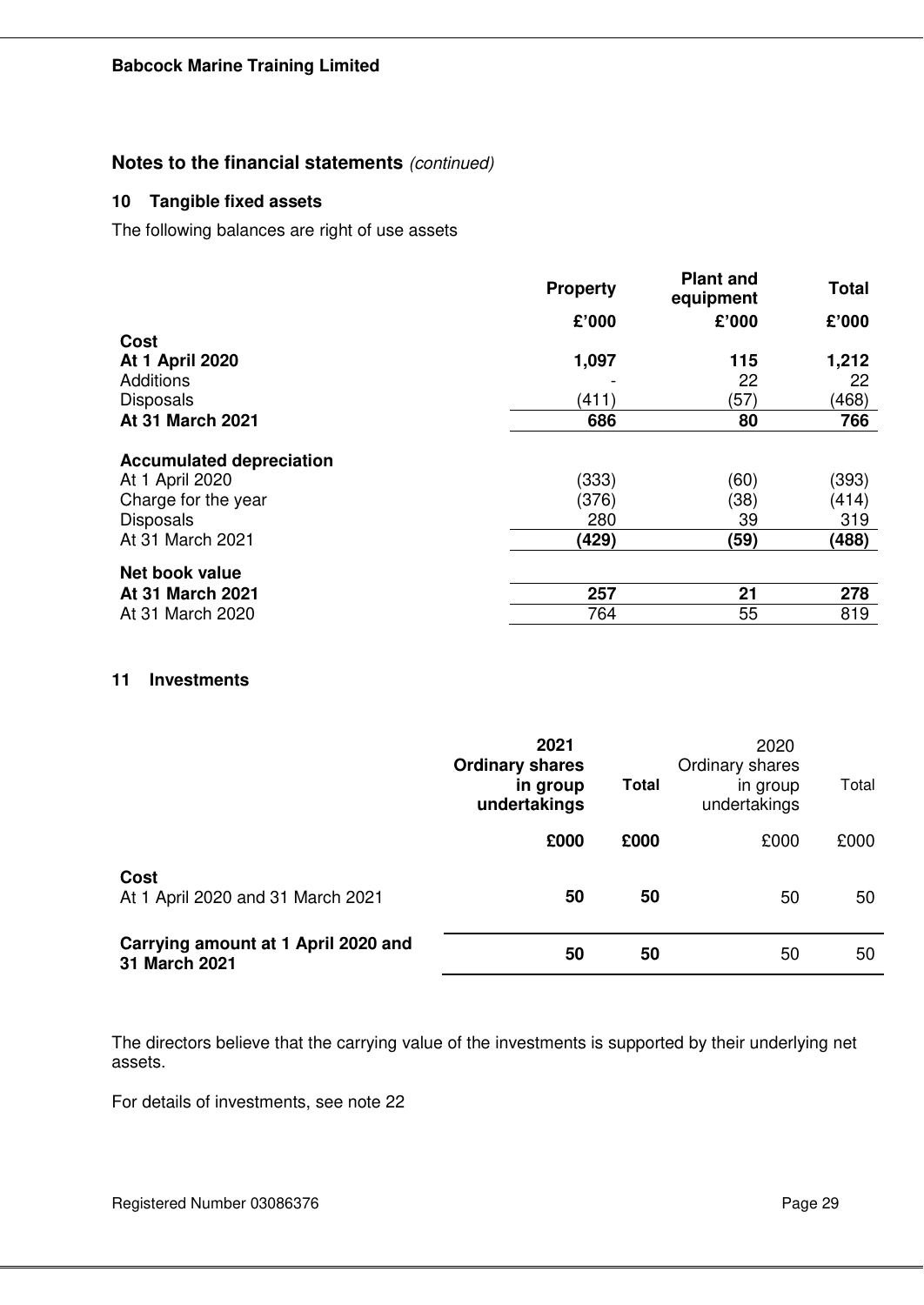## **Notes to the financial statements** *(continued)*

## **12 Trade and other receivables**

Trade and other receivables: amount falling due within one year

|                                               | 2021   | 2020      |
|-----------------------------------------------|--------|-----------|
|                                               | £000   | £000      |
| Amounts falling due within one year:          |        | *Restated |
| Trade receivables                             | 4,216  | 1,243     |
| Amounts due from customers for contract work  | 4,362  | 5,288     |
| Amounts owed by group undertakings            | 86,084 | 88,496    |
| Other receivables                             | 18     | 221       |
| Prepayments and accrued income                | 203    | 457       |
| Deferred tax (see note 16)                    | 163    |           |
|                                               | 95,046 | 95,705    |
|                                               |        |           |
|                                               |        |           |
|                                               | 2021   | 2020      |
|                                               | £000   | £000      |
| Amounts falling due after more than one year: |        |           |
| Amounts due from customers for contract work  |        | 1,783     |
|                                               |        | 1,783     |

**\*** Amounts owed by Group undertakings in the prior year have been restated following the reclassification of a creditor amount of £10,200,000 *(2019: £10,200,000)* to Amounts owed to parent and group undertakings in Note 13, Trade and other payables - amounts falling due within one year. This has increased Amounts owed by group undertakings by £10,200,000 and increased Amounts owed to parent and group undertakings by the same amount. This is to better reflect the contractual arrangements as the IAS 32 offset requirements are not met.

Amounts owed by group undertakings are unsecured and repayable on demand. There are four major loans (*2020: four*) to group companies:

- A loan of £7,250,000 (*2020: £7,250,000*) is repayable on demand, the interest rate is the base rate minus 0.125%; the base rate is set at the prevailing 6 month LIBOR rate on each interest payment.
- A loan of £50,000,000 (*2020: £50,000,000*) is repayable on demand, the interest rate is the base rate minus the relevant margin of 0.125%. The base rate commenced at 0.7425% and thereafter is set at the prevailing 6 month LIBOR rate on each interest payment date.
- A loan totalling £4,838,000 (*2020: £4,838,000*) is repayable on demand, with no interest charge.
- A loan totalling £23,675,000 *(2020: £*25,500,000*)* is repayable on demand, with no interest charge.

Trade receivables are stated after provisions for impairment of £nil *(2020: nil)*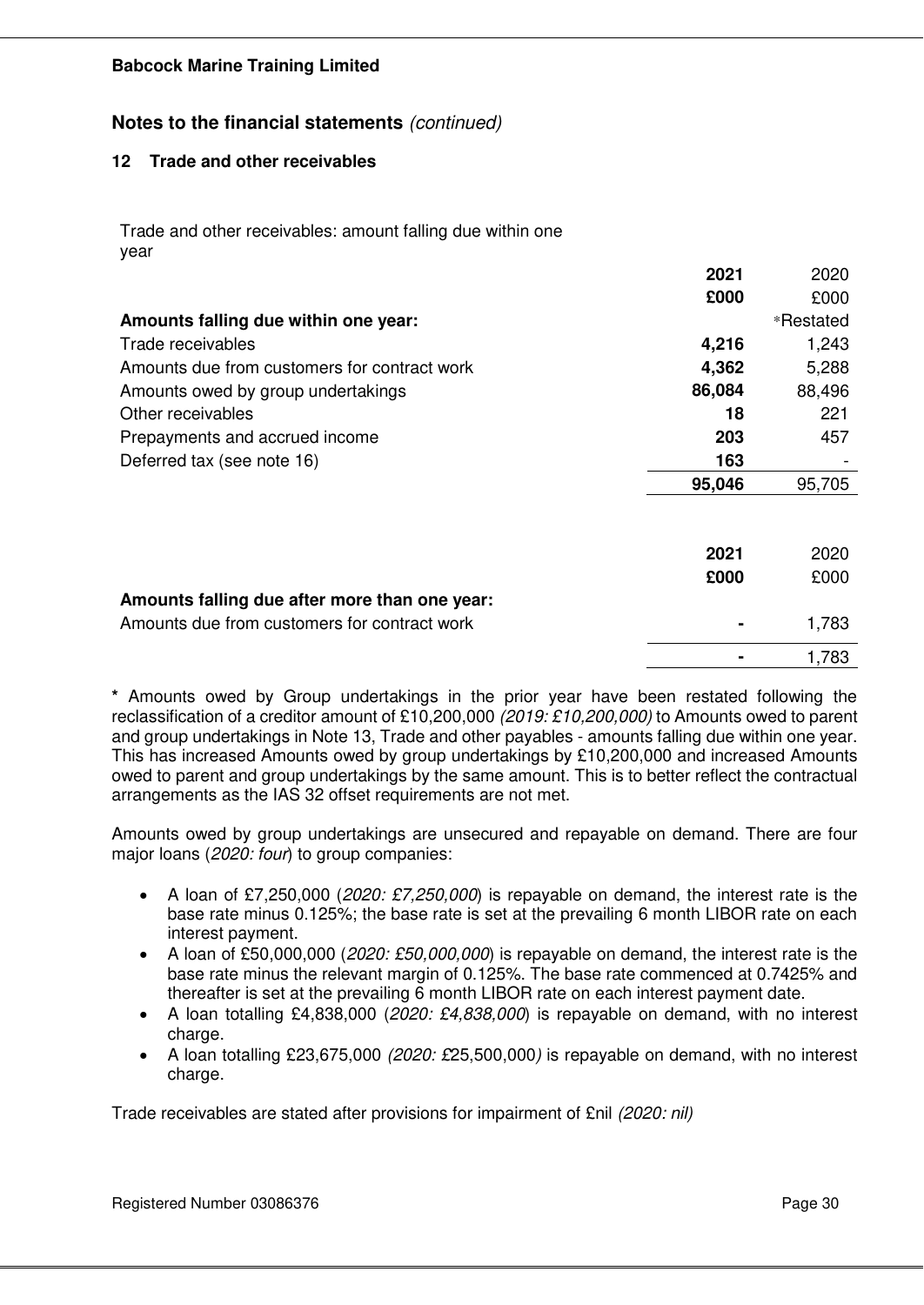**12 Trade and other receivables** *(continued)*

|                                                                                          | <b>Amounts</b><br>due for<br>contract<br>work | <b>Accrued</b><br><b>Income</b> | <b>Total</b> |
|------------------------------------------------------------------------------------------|-----------------------------------------------|---------------------------------|--------------|
|                                                                                          | £000                                          | £000                            | £000         |
| <b>At 1 April 2020</b>                                                                   | 7,071                                         |                                 | 7,071        |
| Transfers from contract assets recognised at<br>the beginning of the year to receivables | (6, 468)                                      |                                 | (6, 468)     |
| Increase due to work done not transferred from<br>contract assets                        | 3,759                                         |                                 | 3,759        |
| At 31 March 2021                                                                         | 4,362                                         |                                 | 4,362        |
| <b>Ageing of contract assets</b>                                                         |                                               | 2021<br>£000                    | 2020<br>£000 |
| Within one year<br>In more than one year, but not more than five                         |                                               | 4,362                           | 5,288        |
| years                                                                                    |                                               |                                 | 1,783        |
| After 5 years                                                                            |                                               | 4,362                           | 7,071        |

## **13 Trade and other payables - amounts falling due within one year**

|                                               | 2021   | 2020      |
|-----------------------------------------------|--------|-----------|
|                                               | £000   | £000      |
| Amounts falling due within one year:          |        | *Restated |
| Trade payables                                | 239    | 1,182     |
| Amounts owed to parent and group undertakings | 34,385 | 30,113    |
| Other tax and social security                 | 4,561  | 2,068     |
| UK corporation tax payable                    | 9,372  | 9,372     |
| Payments received on account                  | 5,247  | 10,373    |
| Lease liabilities (note 14)                   | 219    | 425       |
| Accruals and deferred income                  | 1,255  | 2,285     |
|                                               | 55,278 | 55,818    |

\* Amounts owed to parent and group undertakings in the prior year have been restated following the reclassification of a creditor amount of £10,200,000 *(2019: £10,200,000)* from Amounts owed by Group undertakings in Note 12, Trade and other receivables. This has increased Amounts owed by Group undertakings by £10,200,000 and increased Amounts owed to parent and group undertakings by the same amount. This is to better reflect the contractual arrangements as the IAS 32 offset requirements are not met.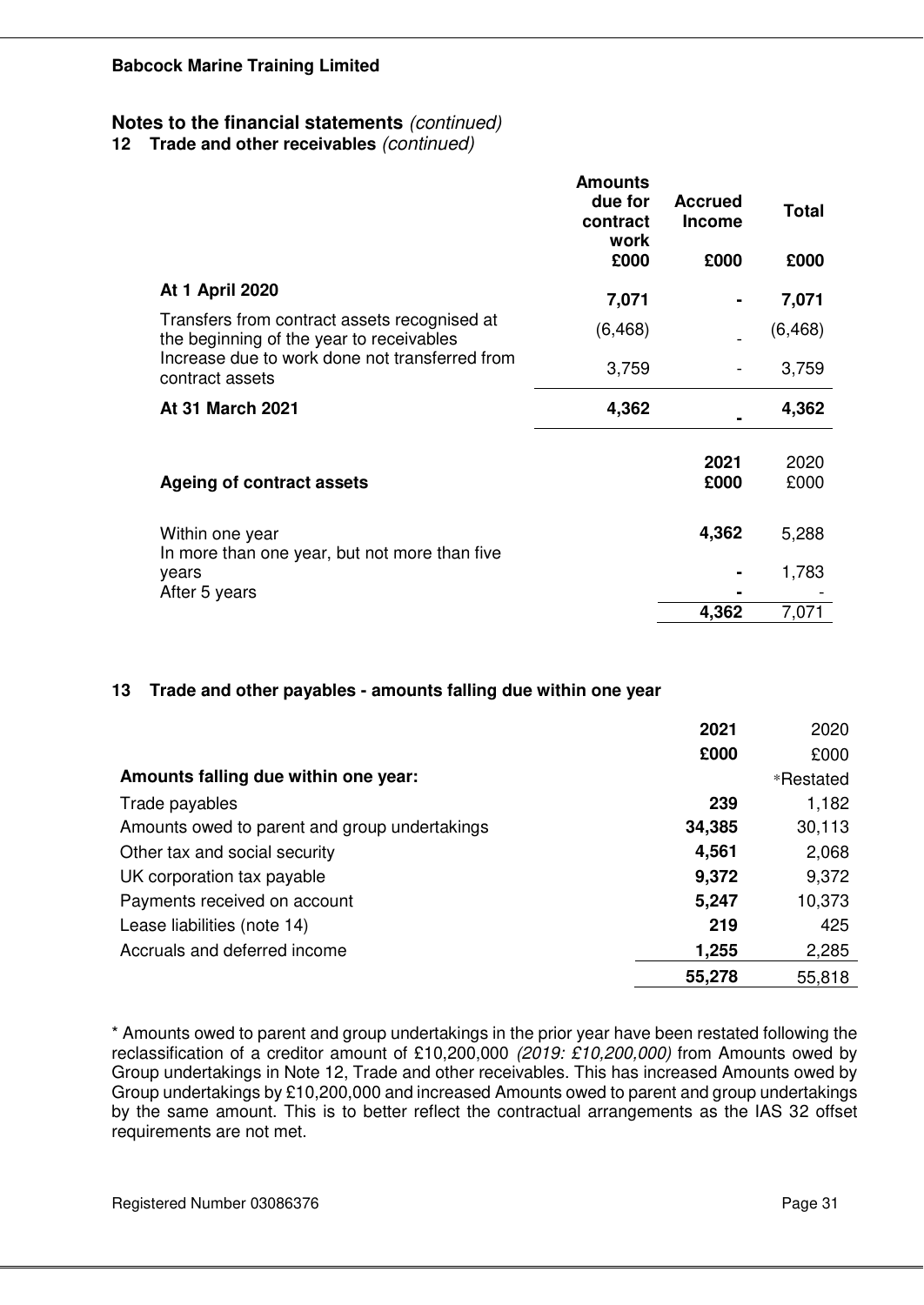All of the group loans, amounts due to parent and group undertakings are unsecured, interest free, and repayable on demand.

## **Notes to the financial statements** *(continued)*

### **13 Trade and other payables - amounts falling due within one year (continued)**

UK corporate tax payable represents the aggregate amount of current tax charges, the balance of which is owed to other group undertakings.

The Company has access to the Babcock International Group PLC overdraft facility. The Company along with fellow group undertakings has provided cross-guarantees in relation to this facility (note 23).

| cost  | payments            | income                    | <b>Total</b>                                   |
|-------|---------------------|---------------------------|------------------------------------------------|
| £000  | £000                | £000                      | £000                                           |
|       |                     |                           | (11, 917)                                      |
|       |                     |                           |                                                |
|       | 4,330               |                           | 4,330                                          |
|       |                     |                           |                                                |
|       |                     | 6,043                     | 6,043                                          |
|       |                     |                           |                                                |
|       | (1, 573)            | (3,674)                   | (5,247)                                        |
| 1,141 |                     |                           | 1,141                                          |
| (106) |                     |                           | (106)                                          |
| (509) | (1, 261)            | (3,986)                   | (5,756)                                        |
|       | accrual<br>(1, 544) | <b>Advance</b><br>(4,018) | <b>Contract</b><br><b>Deferred</b><br>(6, 355) |

Advanced payments and Deferred income are disclosed as Payments received on account in the Trade and other payables - amounts falling due within one year note.

## **14 Lease liabilities**

The entity leases various offices and other properties under non-cancellable operating lease agreements. The leases have various terms, escalation clauses and renewal rights. The entity also leases plant and machinery under non-cancellable operating leases. In its calculation of right of use assets (note 10) and lease liabilities, the Company has assumed it will exercise property lease exit options before the end of the full lease term for a number of properties. Included within the below analysis are £265,000 (2020: £597,000) of operating lease commitments which are matched in time to customer contracts and are directly attributable to them.

Set out below are the carrying amounts of lease liabilities and the movements during the period:

|                               | 2021  | 2020    |
|-------------------------------|-------|---------|
|                               | £'000 | £'000   |
| At 1 April                    | 831   | 690     |
| Additions                     | 26    | 529     |
| <b>Disposals</b>              | (130) | (5)     |
| Interest charged (see note 5) | 27    | 40      |
| Registered Number 03086376    |       | Page 32 |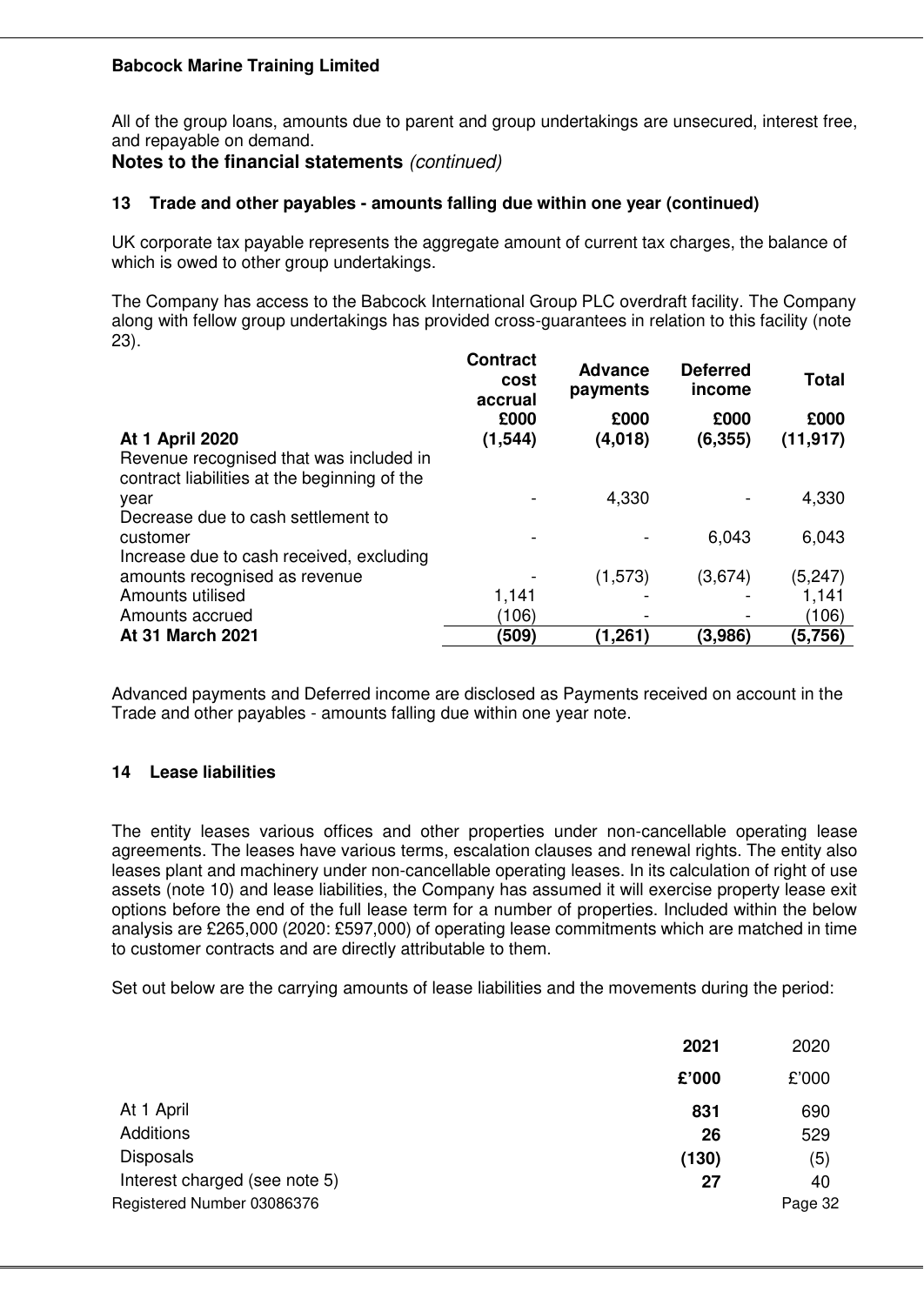| Payments                                      | (472) | (423) |
|-----------------------------------------------|-------|-------|
| At 31 March                                   | 282   | 831   |
| Notes to the financial statements (continued) |       |       |

# **14 Lease liabilities (continued)**

Discounted future minimum lease payments are as follows:

|                                                     | 2021           | 2020  |
|-----------------------------------------------------|----------------|-------|
|                                                     | £'000          | £'000 |
|                                                     |                |       |
| Within one year (note 13)                           | 219            | 425   |
| In more than one year, but not more than five years | 63             | 406   |
| After five years                                    | $\blacksquare$ |       |
| Carrying value of liability                         | 282            | 831   |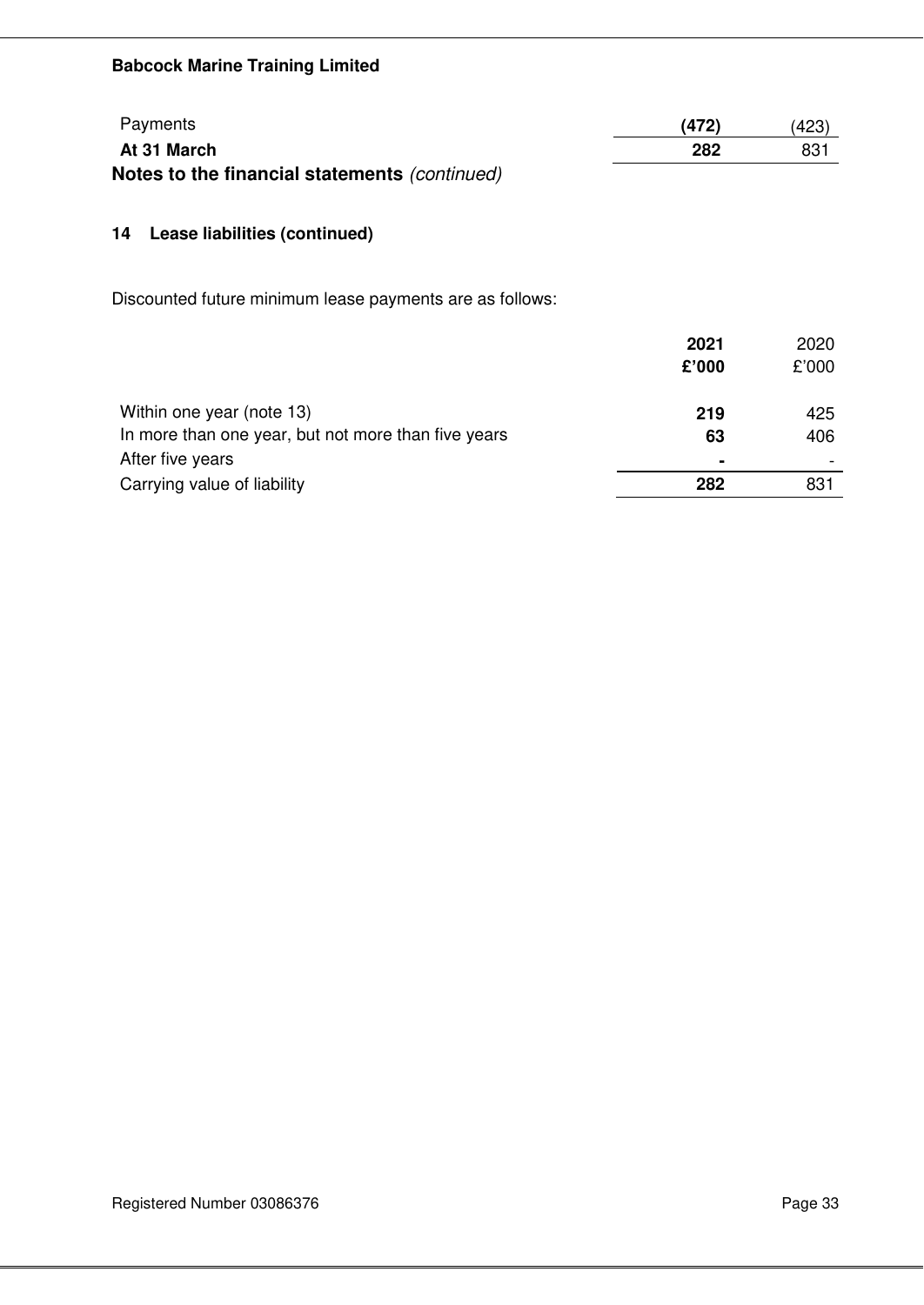## **15. Provisions for liabilities**

| 2021<br>£000   | 2020<br>£000 |
|----------------|--------------|
| 1,281          | 1,548        |
| $\blacksquare$ | 2,718        |
| 1,281          | 4,266        |
|                |              |

|                                  | <b>Contract</b><br>provisions |
|----------------------------------|-------------------------------|
|                                  | £000                          |
| At 1 April 2020                  | 1,548                         |
| Utilisation movements            | (69)                          |
| Credited to the income statement | (198)                         |
| At 31 March 2021                 | 1,281                         |

## *Contract provisions*

The Contract provision includes an Annual Compensation Payment liability of £1.2m (2020: £1.5m) associated with protected rights of ex-civil servants that were TUPE transferred into Babcock Marine Training Limited and subsequently made redundant. The provision is forecast to be utilised over the next 18 years.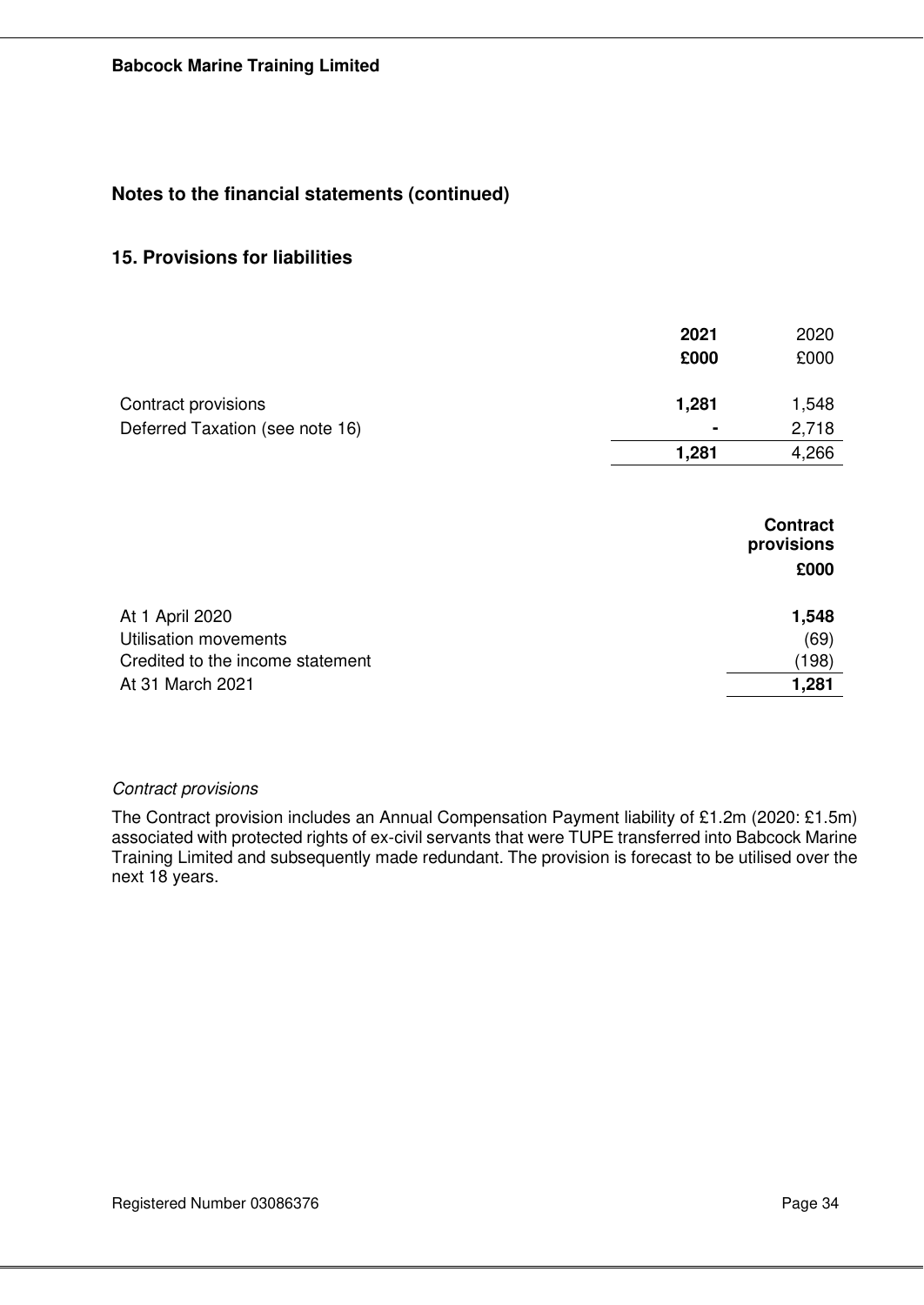# **Notes to the financial statements** *(continued)*

## **16. Deferred taxation**

The major components of the deferred tax liabilities and deferred tax assets are recorded are as follows:

|                                                   | <b>Accelerated</b><br>capital<br>allowances | <b>Defined</b><br><b>Benefit</b><br><b>Pension</b> | <b>Other</b> | Total   |
|---------------------------------------------------|---------------------------------------------|----------------------------------------------------|--------------|---------|
|                                                   | £000                                        | £000                                               | £000         | £000    |
| At 1 April 2019:                                  | (43)                                        | 880                                                | (277)        | 560     |
| - Charged / (credited) to the income<br>statement | (30)                                        | 434                                                | (156)        | 248     |
| - Charged to other comprehensive income           |                                             | 1,910                                              | -            | 1,910   |
| At 31 March 2020                                  | (73)                                        | 3,224                                              | (433)        | 2,718   |
| - Charged / (credited) to the income              |                                             |                                                    |              |         |
| statement                                         | 84                                          | 689                                                | 189          | 962     |
| - Credited to other comprehensive income          |                                             | (3,843)                                            | -            | (3,843) |
| At 31 March 2021                                  | 11                                          | 70                                                 | (244)        | (163)   |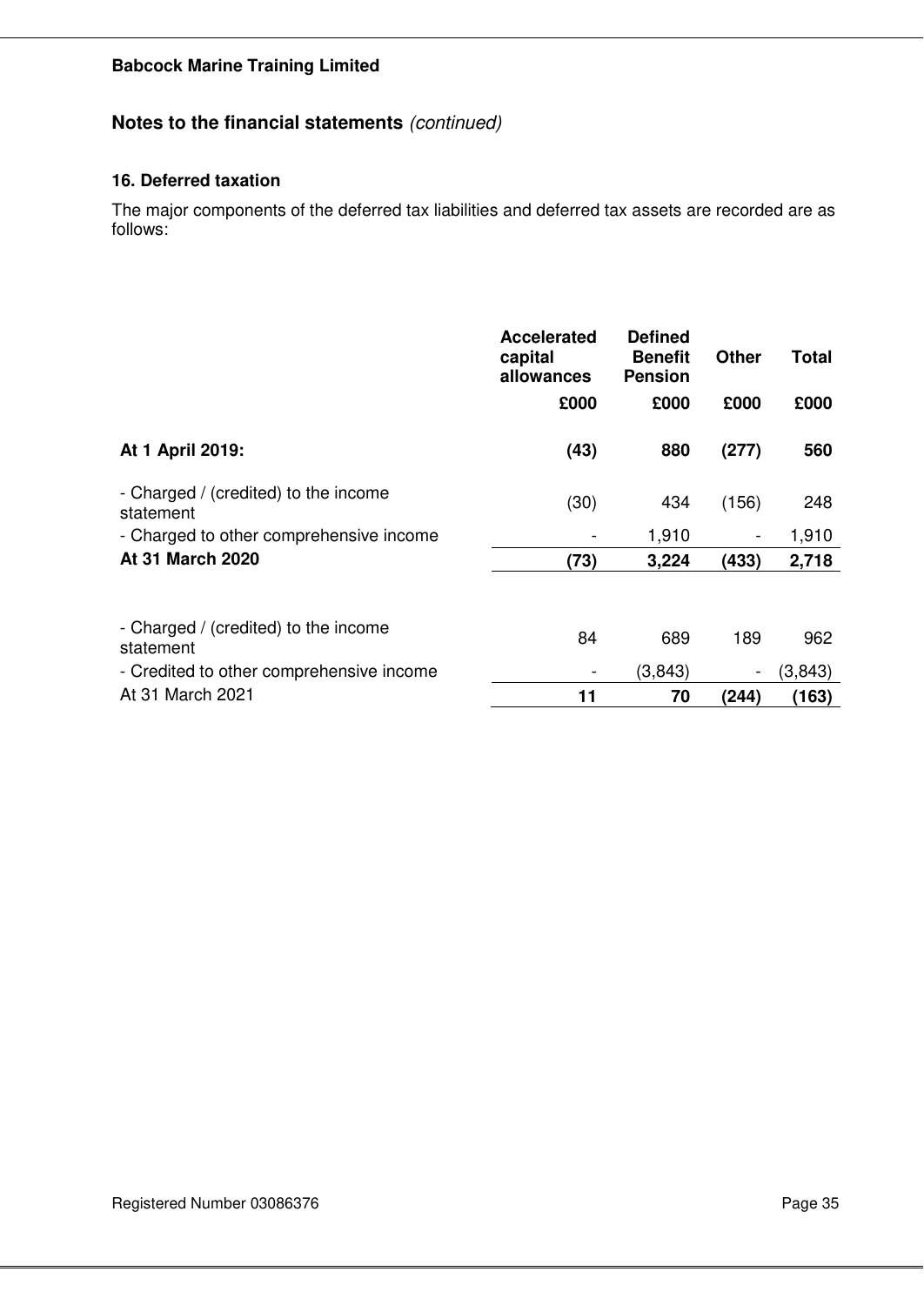## **17 Called up share capital**

|                                                        | 2021<br>£000's | 2020<br>£000's |
|--------------------------------------------------------|----------------|----------------|
| Allotted, called up and fully paid                     |                |                |
| 250,000 "A" ordinary shares of £1 each (2020: 250,000) | 250            | 250            |
| 250,000 "B" ordinary shares of £1 each (2020: 250,000) | 250            | 250            |
|                                                        | 500            | 500            |

## **18 Dividends**

No interim dividend payment has been made for this financial year (2020: £ nil). No final dividend for the year ended 31 March 2021 is proposed by the directors (2020: £nil).

## **19 Guarantees and financial commitments**

a) Capital Commitments

At 31 March 2021 the Company had capital commitments of £nil (2020: £nil)

b) Lease Commitments

At 31 March 2021 the Company had lease commitments of £nil (2020: £nil) for leases not yet commenced.

## **20 Related party disclosures**

The Company has taken advantage of the exemptions within FRS 101 not to disclose transactions and balances with Babcock International Group PLC and its wholly owned subsidiaries, on the grounds that the Company itself is a wholly owned subsidiary of Babcock International Group PLC, for which the consolidated financial statements are publicly available.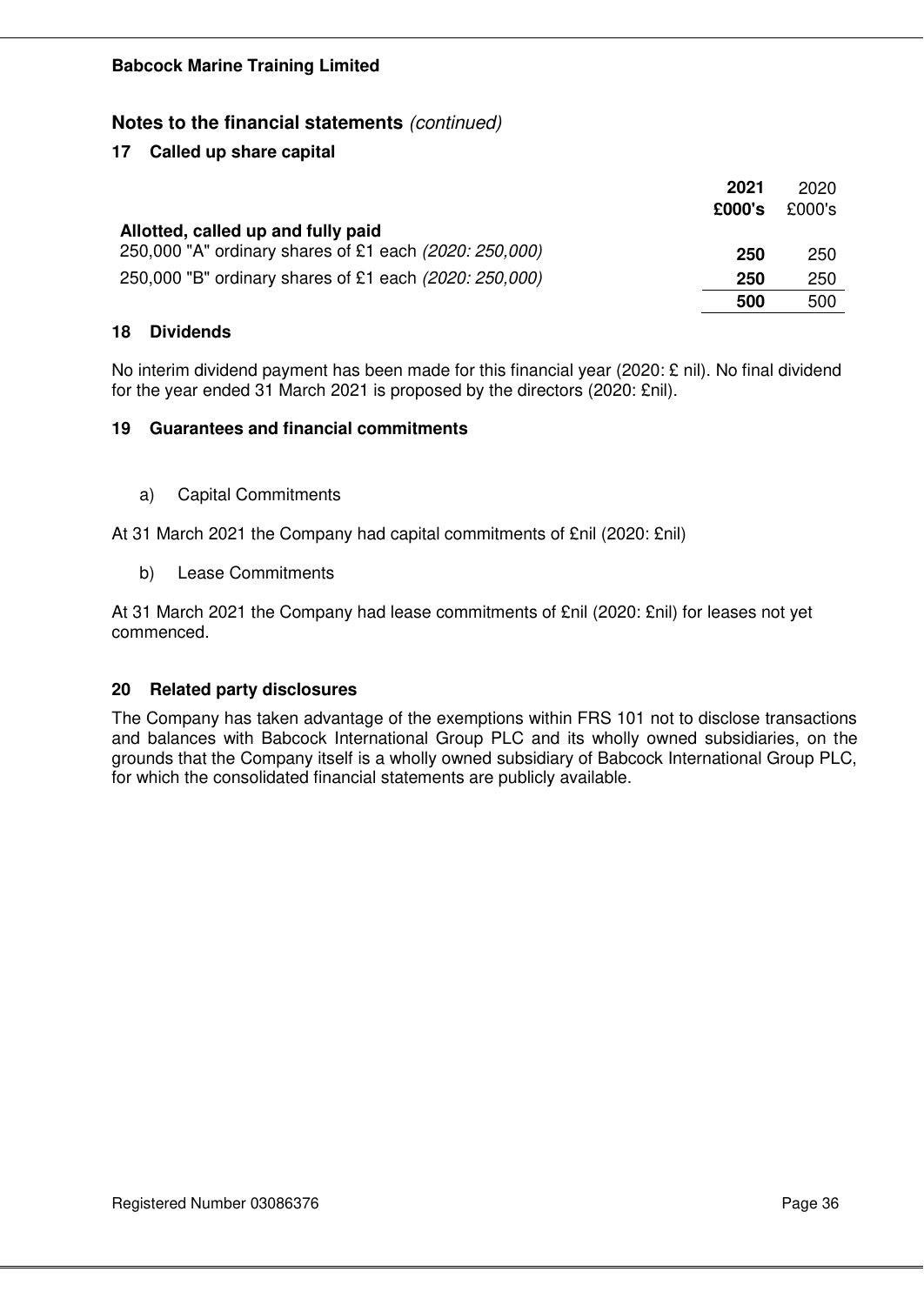## **Notes to the financial statements** *(continued)*

## **21 Pension commitments**

The Company accounts for pension costs in accordance with IAS 19. The Company contributes to a defined contribution scheme in the UK in respect of a number of its employees. The Company is also a contributing employer to a defined benefit scheme (the "Babcock International Group Pension Scheme").

The Company is severally liable, along with the other participating employers, for the assets and liabilities of the scheme. The allocation of the assets and liabilities of the scheme and which has been recognised in these financial statements are detailed in this note.

The nature of the scheme is that the employees contribute to the schemes with the employers paying the balance of the cost required. The contributions required and the assessment of the assets and the liabilities that have accrued to members and any deficit recovery payments required are agreed by the participating employer companies with the trustees who are advised by an independent, qualified actuary.

The key risks relate primarily to longevity, the expected inflation rate in the future which impacts on pension increases and indirectly salary increases and the discount rate used to value the liabilities. The schemes have mitigated some of these risks by taking out longevity swaps in respect of pensioners and their spouses, through a common investment committee we have significantly hedged the interest rate and inflation risk though derivative instruments and introduced benefit changes impacting future service benefits which included capping of pensionable salaries, capping pension increases, increased normal retirement age in line with state pension ages and increased the level of member contributions.

The scheme is funded by payments to legally separate trustee-administered funds. The trustees of the scheme are required by law to act in the best interests of the scheme's members. In addition to determining future contribution requirements (with the agreement of the participating employers), the trustees are responsible for setting the schemes' investment strategy (subject to consultation). The scheme has an independent trustee and member nominated trustees. The scheme is subject to regulation under the funding regime set out in Part III of the Pensions Act 2004.

In the last financial year, the Babcock International Group Pension Scheme was closed to future accrual for some employees. These members moved from active to active deferred members of the scheme, retaining a final salary link.

The extent to which the Company recognises its share of the income statement charge, the assets and liabilities of the scheme, and the actuarial gain or loss is determined by the proportion of active members of the scheme that it employs.

Although it is anticipated that the scheme surplus will be utilised during the life of the scheme to address member benefits, a retirement benefit surplus is recognised in full by the Group on the basis that it is management's judgement that there are no substantive restrictions on the return of residual scheme assets in the event of a winding-up of the scheme after all member obligations have been met. Management also considers that the trustees do not have the power to unilaterally wind up the schemes or vary benefits.

## **BIG Pension Scheme**

Registered Number 03086376 Page 37 The IAS 19 valuation has been updated at 31 March 2021 by an independent qualified actuary using revised assumptions that are consistent with the requirements of IAS 19. The date of the last full actuarial valuation was 31 March 2019. The major assumptions used for the IAS 19 valuation were: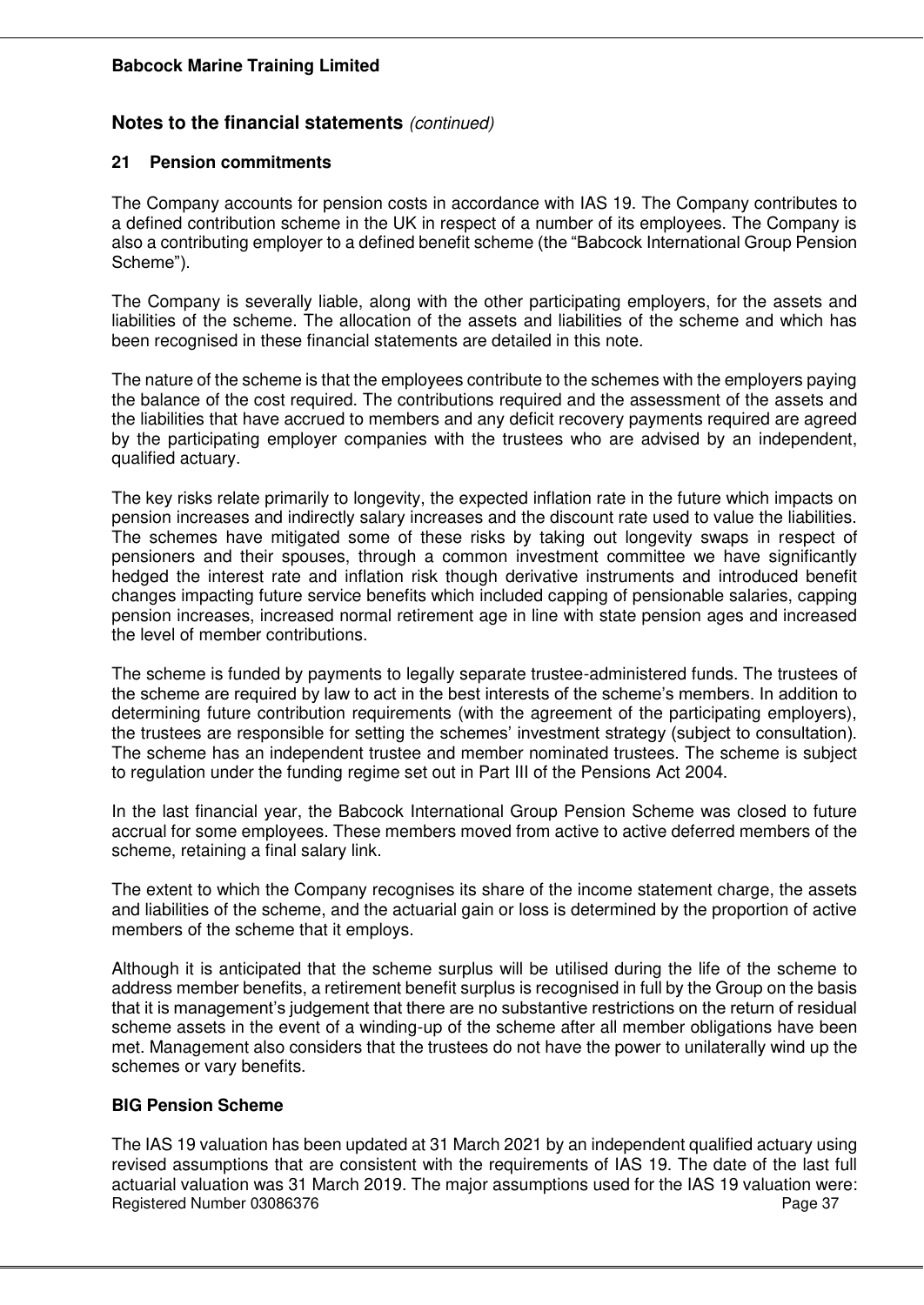#### **21 Pension commitments** *(continued)*

|                                                         | 2021 | 2020 |
|---------------------------------------------------------|------|------|
| <b>Major assumptions</b>                                | $\%$ | %    |
| Rate of increase in pensionable salaries (past service) | 2.9  | 2.0  |
| Rate of increase in pension (past service)              | 3.1  | 2.6  |
| Discount rate (past service)                            | 2.0  | 2.4  |
| Inflation rate (CPI) (past service)                     | 2.7  | 1.8  |
| Inflation rate (RPI) (past service)                     | 3.2  | 2.6  |

The expected total employer contributions to be made by participating employers to the scheme in 2021/22 are £33.5m. The future service rate is 51.1%. The above level of funding is expected to continue until the next actuarial valuation, with valuations carried out every 3 years. Included in employer contributions of £33.5m is £22.9m of deficit recovery payments. The Company's share of this is allocated based on the percentage of active members of the scheme that it employs. The Company's share of employer contributions in the year were £3,768,000 (2020: £3,411,000).

The mortality assumptions used were:

|                                           | 2021<br>Years | 2020<br>Years |
|-------------------------------------------|---------------|---------------|
| Life expectancy from age 65 (male age 65) | 22.1          | 22.1          |
| Life expectancy from age 65 (male age 45) | 22.7          | 22.7          |

The changes to the Babcock International Group Plc balance sheet at March 2021 and the changes to the Babcock International Group Plc income statement for the year to March 2022, if the assumptions were sensitised by the amounts below, would be:

|                                                | <b>Defined</b><br>benefit<br>obligations<br>2021<br>£000 | <b>Income</b><br>statement<br>2022<br>£000 |
|------------------------------------------------|----------------------------------------------------------|--------------------------------------------|
| Initial assumptions                            | 1,421,689                                                | 8,841                                      |
| Discount rate assumptions increased by 0.5%    | (96,533)                                                 | (3,265)                                    |
| Discount rate assumptions decreased by 0.5%    | 96,533                                                   | 2,289                                      |
| Inflation rate assumptions increased by 0.5%   | 57,721                                                   | 1,819                                      |
| Inflation rate assumptions decreased by 0.5%   | (52, 887)                                                | (1,648)                                    |
| Total life expectancy increased by half a year | 32,841                                                   | 762                                        |
| Total life expectancy decreased by half a year | (32,841)                                                 | (762)                                      |
| Salary increase assumptions increased by 0.5%  | 7,677                                                    | 455                                        |
| Salary increase assumptions decreased by 0.5%  | (7,677)                                                  | (455)                                      |
|                                                |                                                          |                                            |

The weighted average duration of cashflows (years) was 15 (2020: 15).

Registered Number 03086376 Page 38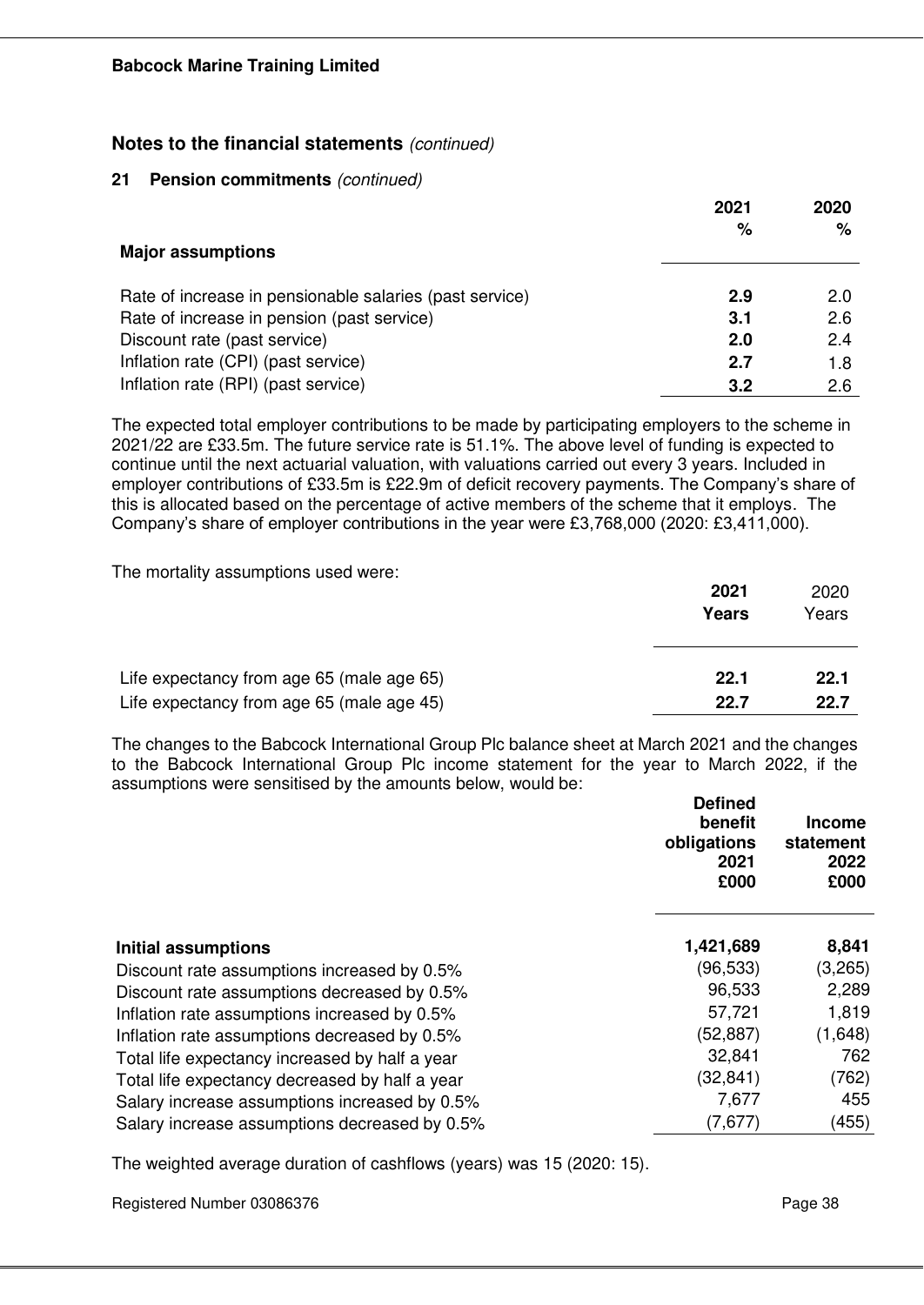### **21 Pension commitments** *(continued)*

The fair value of the assets, the present value of the liabilities and the expected rates of return of the scheme at the balance sheet date were:

| Fair value plan assets                        | 2021                        | 2020      |
|-----------------------------------------------|-----------------------------|-----------|
|                                               | £'000                       | £'000     |
| Equities                                      |                             | 17,851    |
| Property                                      | 138,681                     | 136,091   |
| Absolute return and multi strategy funds      | 77,583                      | 87,564    |
| <b>Bonds</b>                                  | 724,997                     | 588,848   |
| Matching assets                               | 551,709                     | 622,665   |
| Scheme assets                                 | 1,492,970                   | 1,453,019 |
| Active position on longevity swaps            | (53, 800)                   | (65, 642) |
| <b>Total assets</b>                           | 1,439,170                   | 1,387,377 |
| Present market value of liabilities - funded  | $(1,421,689)$ $(1,276,793)$ |           |
| <b>Pension scheme surplus</b>                 | 17,481                      | 110,584   |
| <b>Reconciliation of reimbursement rights</b> | 2021                        | 2020      |
|                                               | £000                        | £000      |
| At 1 April                                    | (65, 642)                   | (60, 111) |
| Interest on reimbursement rights              | (1,576)                     | (1, 444)  |
| <b>Actuarial losses</b>                       | 13,418                      | (4,087)   |
| At 31 March                                   | (53,800)                    | (65,642)  |

All the assets of the scheme are quoted except for the longevity swaps.

The scheme does not invest directly in assets or share of Babcock International Group Plc.

The longevity swaps have been valued, in 2021, in line with assumptions that are consistent with the requirements of IFRS 13.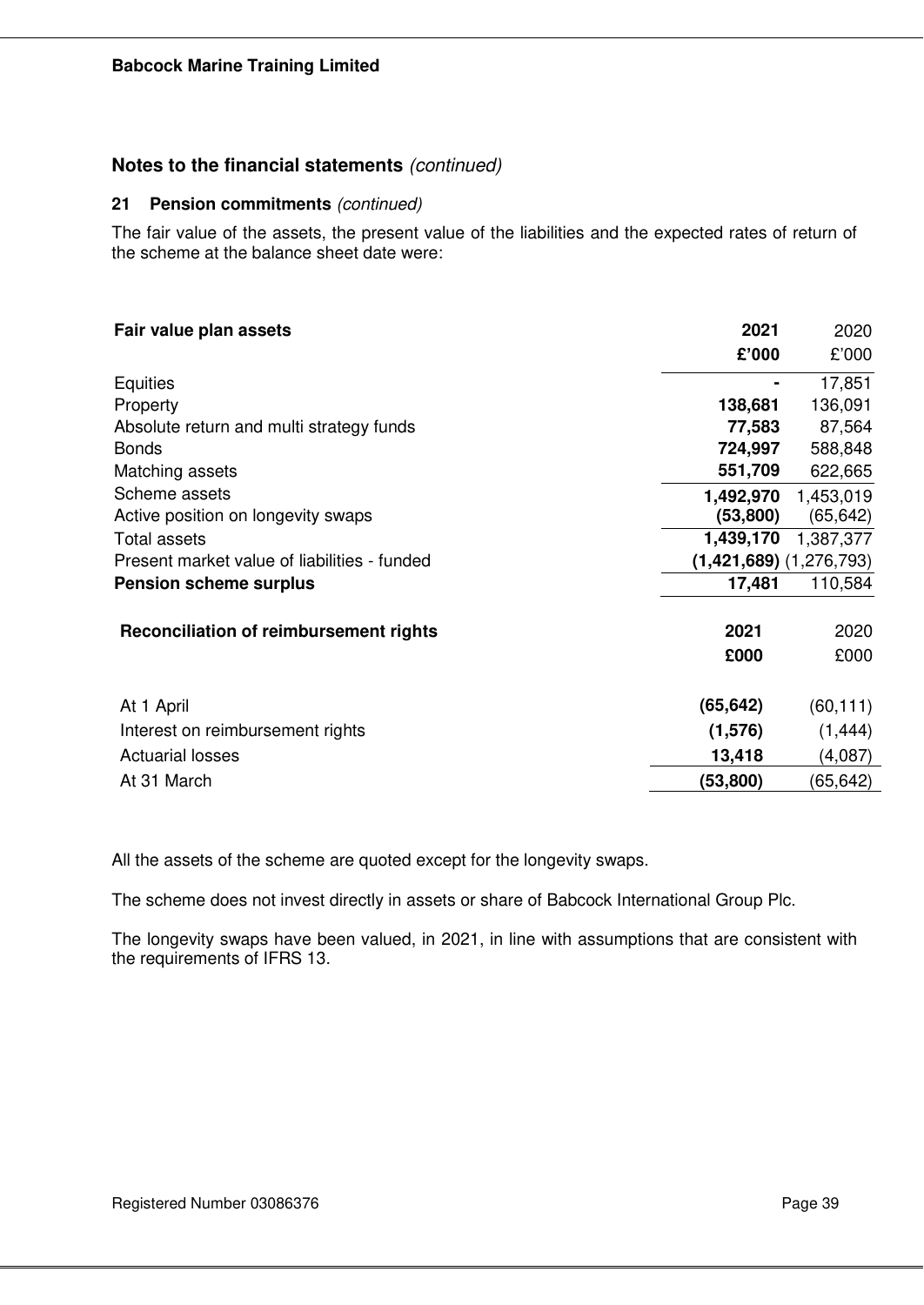#### **21 Pension commitments** *(continued)*

| Analysis of amount charged to the income statement<br>in Babcock International Group Plc | 2021<br>£000 | 2020<br>£000 |
|------------------------------------------------------------------------------------------|--------------|--------------|
| Current service cost                                                                     | 5,741        | 6,693        |
| Incurred expenses                                                                        | 2,596        | 1,970        |
| Past service cost                                                                        | 999          |              |
| Settlement                                                                               |              |              |
| Total included within operating profit                                                   | 9,336        | 8,663        |
| Net interest income                                                                      | (2,843)      | (1,300)      |
| Total charged to the income statement                                                    | 6.493        | 7,363        |

The amounts charged to the income statement in these financial statements, based on the Company's allocation of the total Babcock International Group Plc charge, included £120,000 for service cost (2020: £1,027,000), £55,000 for incurred expenses (2020: £302,000), £21,000 for past service cost (2020: £nil), £nil for settlement (2020: £nil), and net interest income of £60,000 (2020: £199,000).

| Analysis of amount included in Babcock International<br>Group Plc Statement of comprehensive income ("SOCI") | 2021<br>£000 | 2020<br>£000 |
|--------------------------------------------------------------------------------------------------------------|--------------|--------------|
| Actuarial (loss)/gain recognised in the SOCI                                                                 | (117,988)    | 56,807       |
| <b>Experience losses</b>                                                                                     | (9,021)      | (6,371)      |
| Other gains/(losses)                                                                                         | 13,418       | (4,088)      |
|                                                                                                              | (113, 591)   | 46,348       |

The actuarial (loss)/gain recognised in the SOCI in these financial statements, based on the Company's allocation of the total Babcock International Group Plc movement, was loss of £20,227,000 *(2020:* gain *of £*9,507,000*).*

The equity investments and bonds are valued at bid price.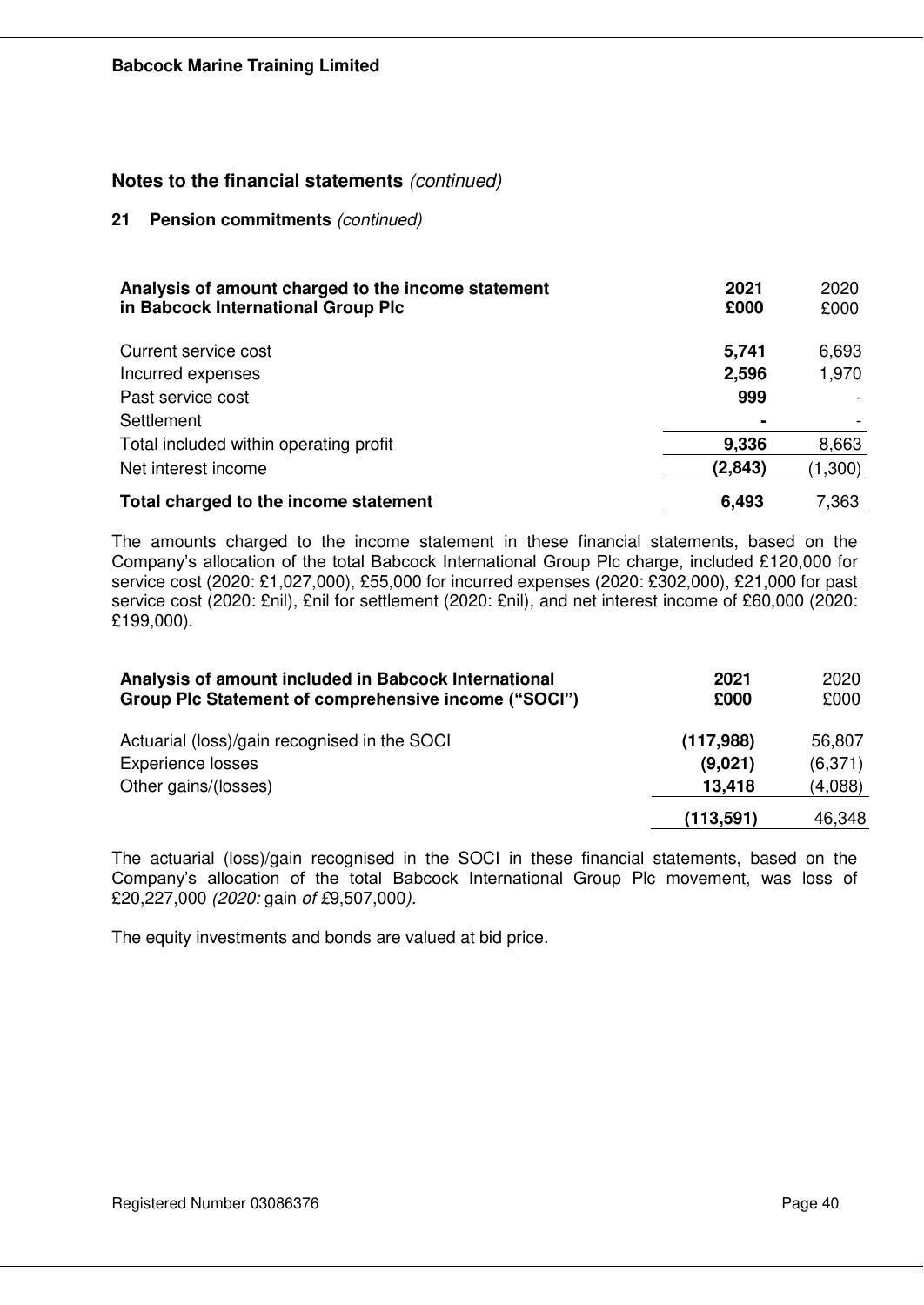**21 Pension commitments** *(continued)*

| Reconciliation of present value of scheme assets in            | 2021<br>£000        | 2020<br>£000        |
|----------------------------------------------------------------|---------------------|---------------------|
| <b>Babcock International Group Plc</b>                         |                     |                     |
| At 1 April                                                     | 1,453,019           | 1,468,976           |
| Interest                                                       | 34,244              | 34,345              |
| Employee contributions                                         | 99                  | 140                 |
| <b>Employer contributions</b><br>Benefits paid                 | 26,981<br>(80, 924) | 21,874<br>(80, 602) |
| Settlement                                                     |                     |                     |
| Actuarial gain                                                 | 59,551              | 8,286               |
| At 31 March                                                    | 1,492,970           | 1,453,019           |
|                                                                |                     |                     |
| Reconciliation of reimbursement rights                         | 2021                | 2020                |
|                                                                | £000                | £000                |
| At 1 April                                                     | (65, 642)           | (60, 111)           |
| Interest on reimbursement rights                               | (1,576)             | (1, 444)            |
| <b>Actuarial losses</b>                                        | 13,418              | (4,087)             |
| At 31 March                                                    | (53, 800)           | (65, 642)           |
|                                                                |                     |                     |
|                                                                | 2021<br>£000        | 2020<br>£000        |
| Reconciliation of present value of scheme liabilities          |                     |                     |
| At 1 April                                                     | 1,276,793           | 1,359,140           |
| Service cost                                                   | 5,741               | 6,693               |
| Incurred expenses                                              | 2,596               | 1,970               |
| Interest on liabilities                                        | 29,825              | 31,602              |
| Employee contributions<br>Actuarial loss/(gain) – demographics | 99<br>11,371        | 140<br>6,350        |
| Actuarial (gain)/loss - financial                              | 166,168             | (54, 871)           |
| Experience losses /(gain)                                      | 9,021               | 6,371               |
| Benefits paid                                                  | (80, 924)           | (80, 602)           |
| Past Service cost                                              | 999                 |                     |
| Settlement                                                     |                     |                     |
| At 31 March                                                    | 1,421,689           | 1,276,793           |
| Registered Number 03086376                                     |                     | Page 41             |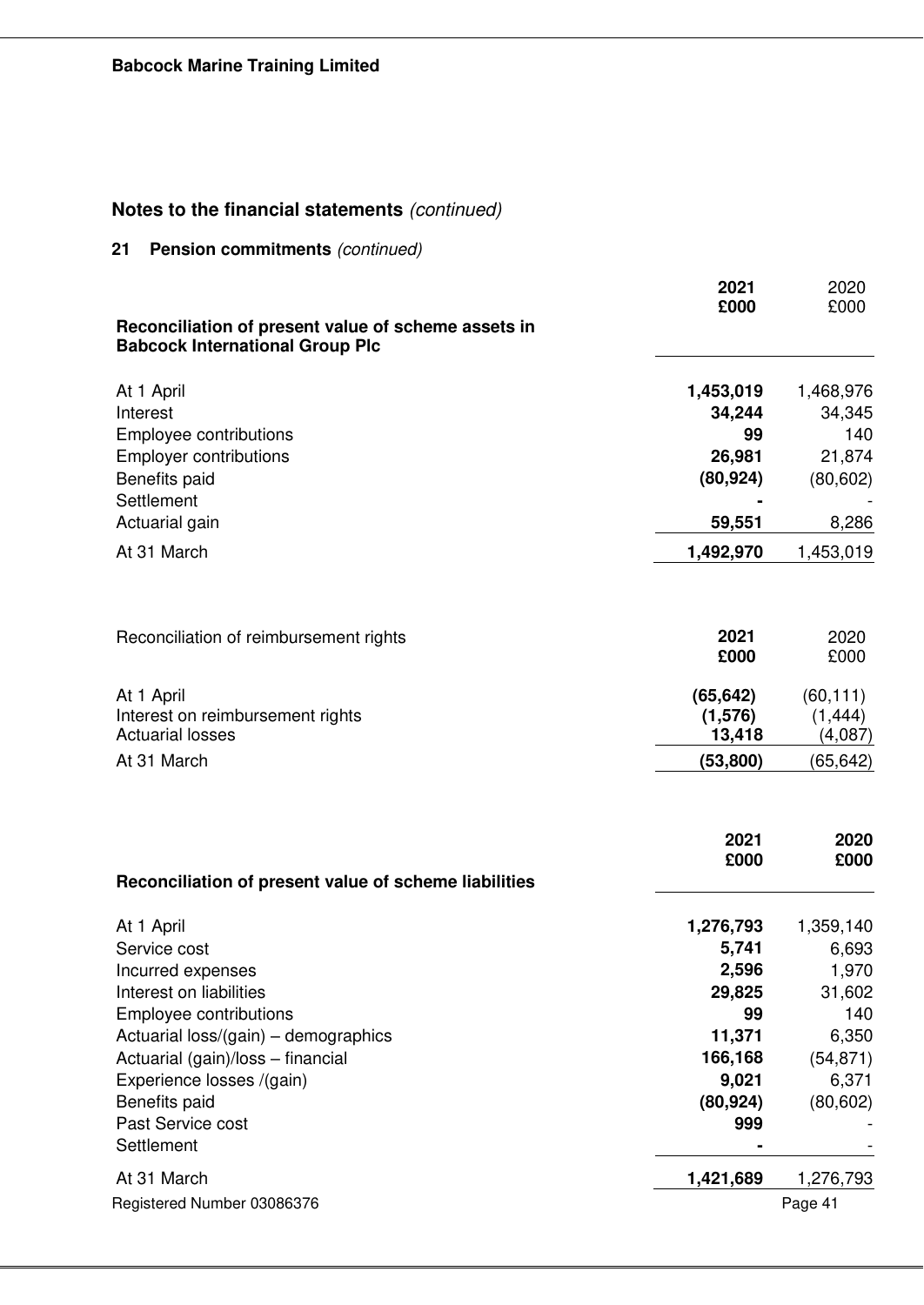## **21 Pension commitments** *(continued)*

The surplus recognised in these financial statements, based on the Company's allocation of the total Babcock International Group Plc assets and liabilities for this scheme, was £367,000 *(2020: £*16,962,000*).*

Retirement benefits and liabilities are discussed in the group financial statements on note 29 of the annual report of Babcock International group PLC, which does not form part of this report.

The Company also operated several defined contribution schemes. The pension charge for the year includes contributions payable by the Company to these funds amounting to £3,132,000 (2020: £2,852,236). At 31 March 2021, £nil contributions were payable to the funds (2020: £nil).

## **22 Subsidiary undertaking**

All related undertakings for the company are as listed below:

| <b>Company Name</b>                               | <b>Country</b> | <b>Interest</b>     | Direct % | Ultimate% |
|---------------------------------------------------|----------------|---------------------|----------|-----------|
| Flagship Fire Fighting Training United<br>Limited | Kingdom        | 100 Ordinary shares | 100.0%   | 100.0%    |

The registered office of Flagship Fire Fighting Training Limited is 33 Wigmore Street, London, W1U 1QX.

## **23 Contingent liabilities**

At the year-end date the Company had guaranteed or had joint and several liability for drawn Babcock International Group PLC bank facilities of £nil *(2020: £nil)* provided to certain Group companies. In addition, the Company had joint and several liabilities for the drawn bank overdraft facilities of other Group companies of £nil *(2020: £nil).*